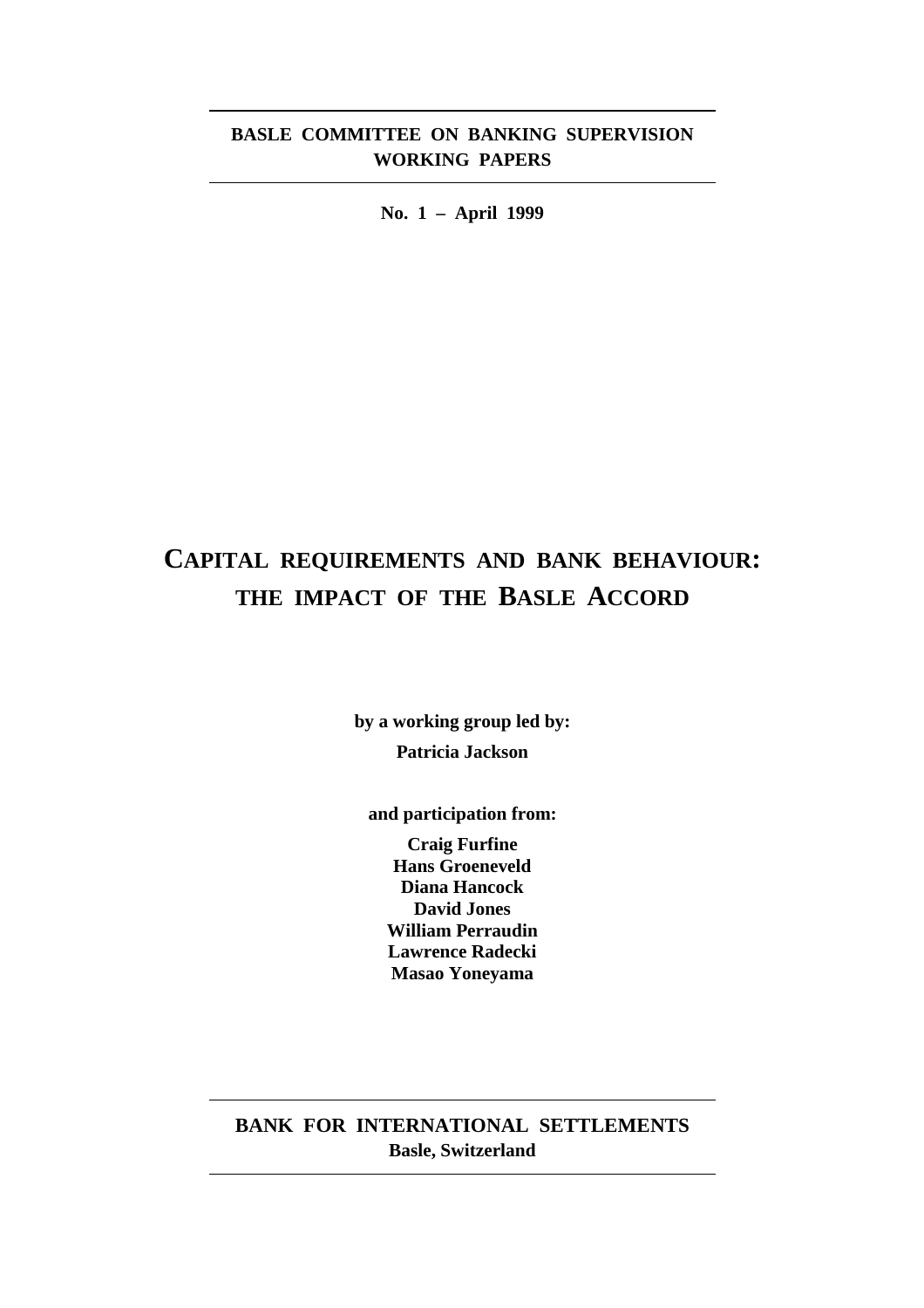# **BASLE COMMITTEE ON BANKING SUPERVISION WORKING PAPERS**

**No. 1 – April 1999**

# **CAPITAL REQUIREMENTS AND BANK BEHAVIOUR: THE IMPACT OF THE BASLE ACCORD**

**by a working group led by: Patricia Jackson**

**and participation from:**\*

**Craig Furfine Hans Groeneveld Diana Hancock David Jones William Perraudin Lawrence Radecki Masao Yoneyama**

#### **Abstract**

The paper reviews the empirical evidence on the impact of the 1988 Basle Accord. It focuses on whether the adoption of fixed minimum capital requirements led some banks to maintain higher capital ratios than would otherwise have been the case and whether any increase in ratios was achieved by increasing capital or reducing lending. Moreover, it addresses whether fixed capital requirements have been successful in limiting risk-taking relative to capital as intended, or whether banks have been able to take actions to reduce their effectiveness, either by shifting to riskier assets within the same weighting band or through capital arbitrage. It looks at two possible side effects. Firstly, whether in some periods capital requirements may have had the effect of constraining bank lending thereby causing a credit crunch. Secondly, whether the introduction of fixed minimum requirements for banks affected their competitiveness relative to other forms of intermediation.

For this paper support and drafting were provided by various members of the Bank of England staff, in particular Tolga Ediz and Andy Logan.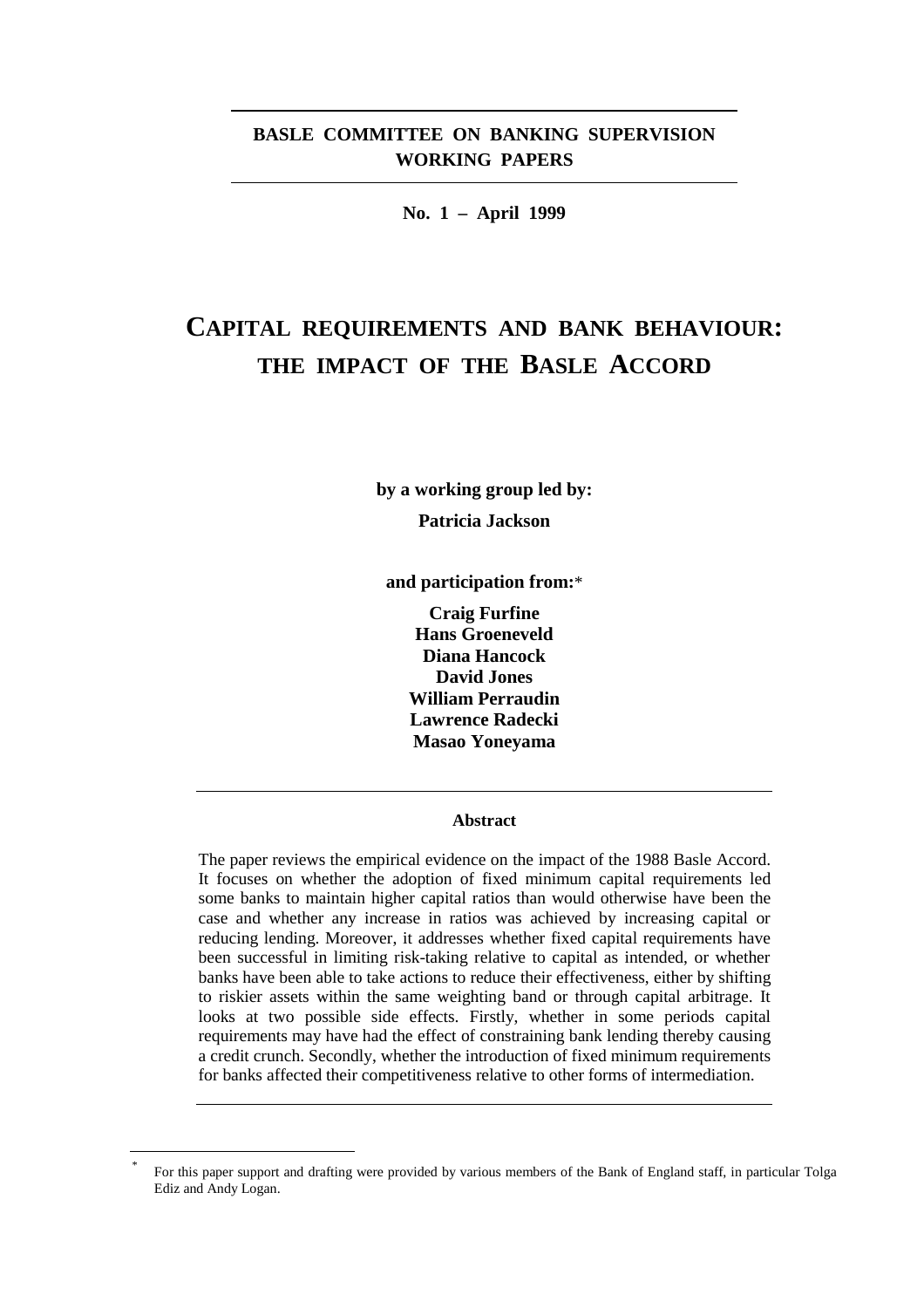The Working Papers of the Basle Committee on Banking Supervision contain analysis carried out by experts of the Committee or its working groups. They may also reflect work carried out by one or more member institutions or by its Secretariat. The subjects of the Working Papers are of topical interest to supervisors and are technical in character. The views expressed in the Working Papers are those of their authors and do not represent the official views of the Basle Committee, its member institutions or the BIS.

Copies of publications are available from:

Bank for International Settlements Information, Press & Library Services CH-4002 Basle, Switzerland

Fax: +41 61 / 280 91 00 and +41 61 / 280 81 00

This publication is available on the BIS website (www.bis.org).

© *Bank for International Settlements 1999. All rights reserved. Brief excerpts may be reproduced or translated provided the source is stated.*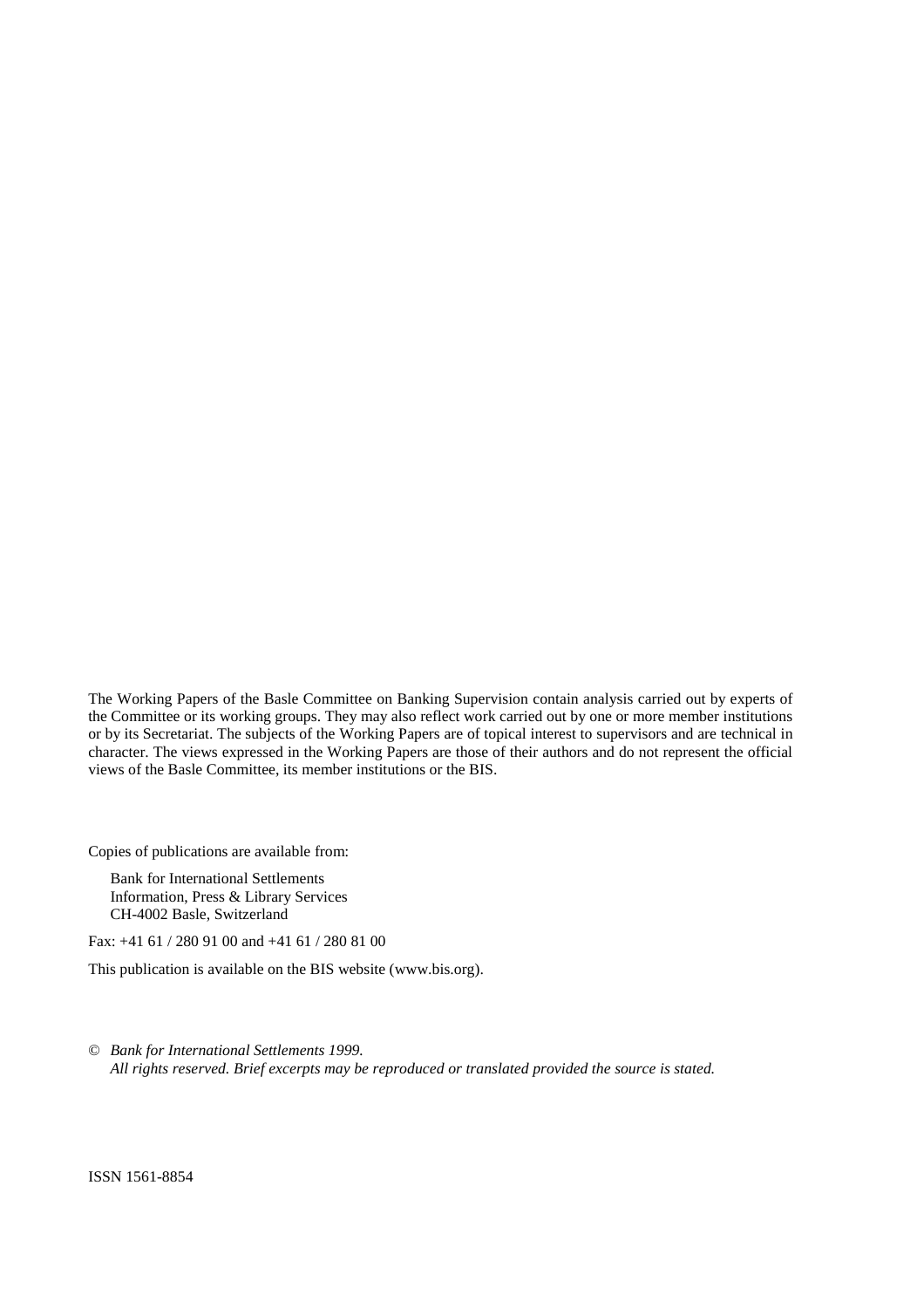# **Contents**

|    |     |                                                                                | $\mathbf{1}$ |
|----|-----|--------------------------------------------------------------------------------|--------------|
| 1. |     |                                                                                | 6            |
|    | 1.1 |                                                                                | 10           |
|    | 1.2 |                                                                                | 15           |
|    | 1.3 |                                                                                | 20           |
| 2. |     |                                                                                | 21           |
|    | 2.1 |                                                                                | 22           |
|    | 2.2 |                                                                                | 25           |
|    | 2.3 |                                                                                | 26           |
| 3. |     |                                                                                | 27           |
|    | 3.1 |                                                                                | 27           |
|    | 3.2 |                                                                                | 29           |
|    | 3.3 |                                                                                | 35           |
| 4. |     | The effects of capital requirements on the long-run competitiveness of banks   | 35           |
|    | 4.1 |                                                                                | 36           |
|    | 4.2 |                                                                                | 37           |
|    | 4.3 | Has the Basle Accord levelled the playing field between banks internationally? | 41           |
|    | 4.4 |                                                                                | 44           |
|    |     |                                                                                | 45           |
|    |     |                                                                                | 45           |
|    |     |                                                                                | 53           |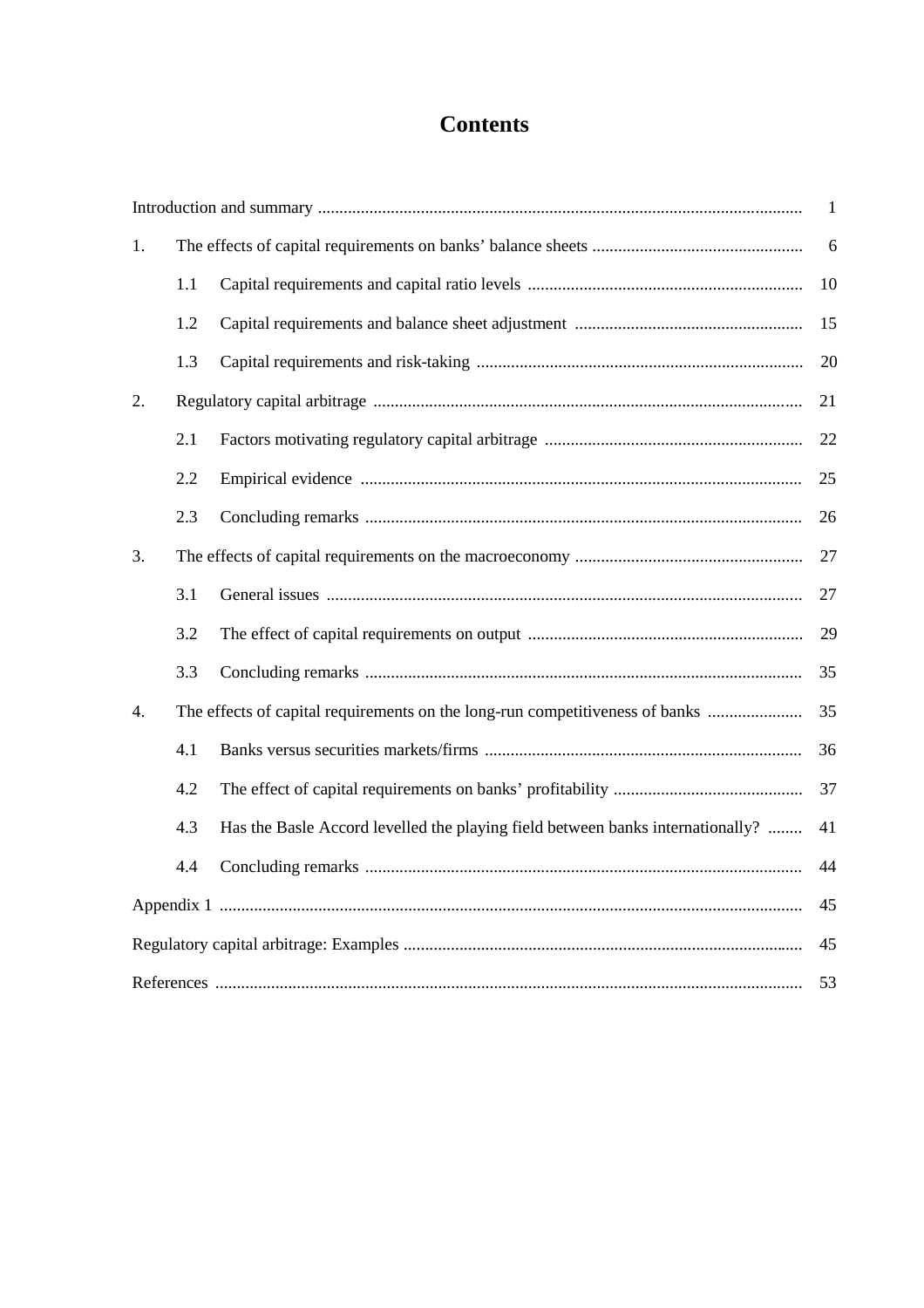## **Introduction and summary**

In the past 20 years, a wide range of countries have introduced formalised capital requirements. This development was spearheaded by the adoption of minimum capital requirements in particular countries (for example, the UK and the USA in 1981) but with the introduction of the Basle Accord in 1988 common minimum capital requirements were adopted by the G-10. The Accord has now been implemented by around 100 countries world-wide.

There were two main objectives behind the adoption, by the Basle Committee, of a single standard for internationally active G-10 banks. First, the Committee believed that the framework would help to strengthen the soundness and stability of the international banking system by encouraging international banking organisations to boost their capital positions. Second, the Committee believed that a standard approach applied to internationally active banks in different countries would reduce competitive inequalities. Importantly, the framework established a structure that was intended to:

- (1) make regulatory capital more sensitive to differences in risk profiles among banking organisations;
- (2) take off-balance-sheet exposures explicitly into account in assessing capital adequacy; and
- (3) lower the disincentives to holding liquid, low risk assets.

It is now ten years since agreement was reached on the Basle Accord and it is therefore important to consider whether the policy achieved the desired objectives. The Basle Committee asked the Research Task Force to set up a Working Party on Bank Capital and Behaviour to assess the empirical evidence on the impact of the 1988 Accord before work on amending the Accord was started. This Working Party has reviewed the available data on capital ratios for banks in the G-10, including the material collected by the Basle Committee, and the results of empirical research conducted by academics and research departments in the G-10 central banks and regulatory bodies in order to look at these issues. In all, the working party considered over 130 research papers.<sup>1</sup> This effort to produce an overall assessment of the impact of capital requirements also led to new research in some of the G-10 central banks.

Two main issues were considered by the Working Party. Firstly, whether the adoption of fixed minimum capital requirements led some banks to maintain higher capital ratios than would otherwise have been the case and whether any increase in ratios was achieved by increasing capital or reducing lending. Secondly, whether the fixed capital requirements have in fact been successful in limiting risktaking by the banks relative to capital as intended, or whether banks have been able to take actions to

These papers are listed in the references but not all are cited in the text.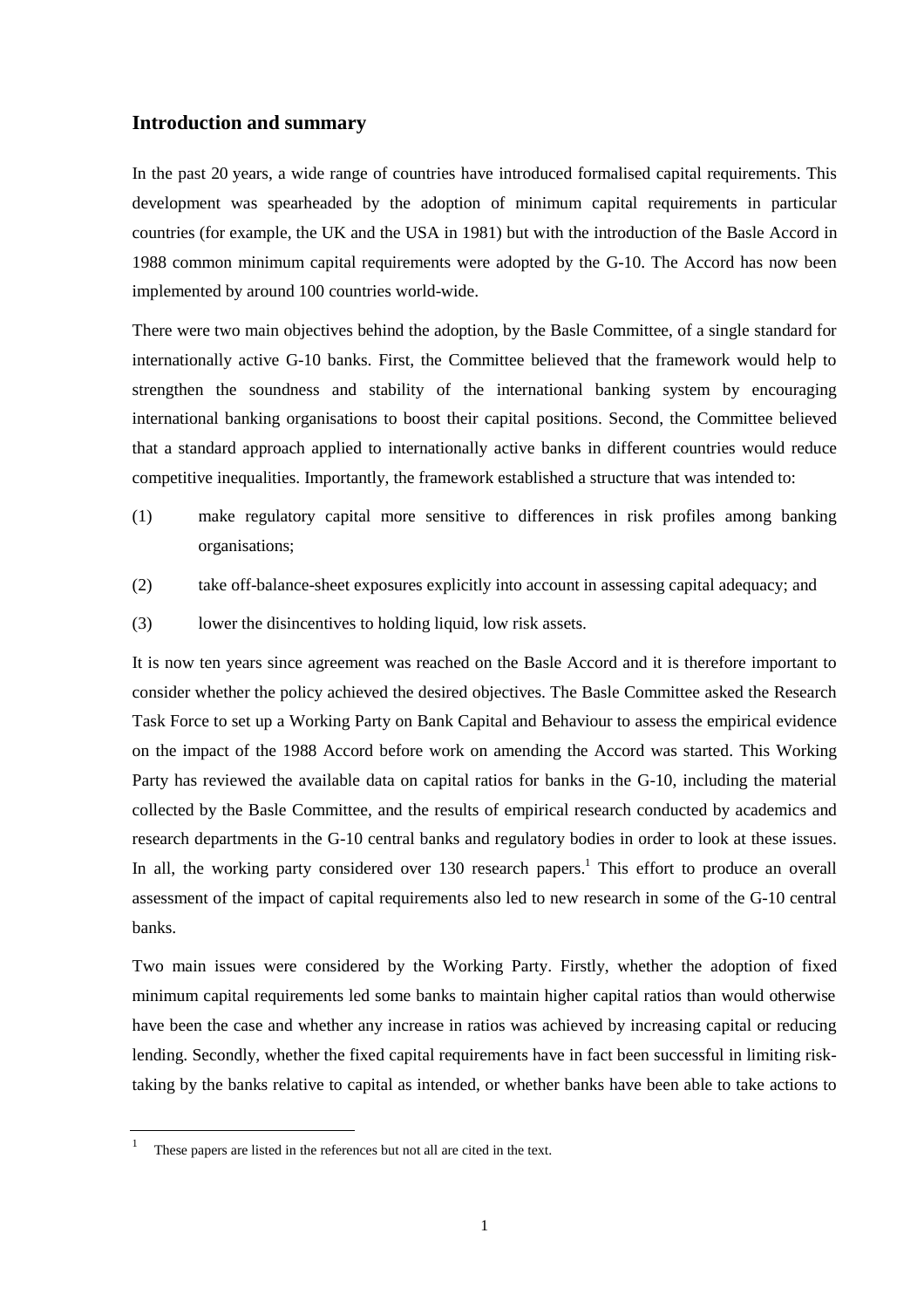reduce their effectiveness either by shifting to riskier assets within the same weighting band or through capital arbitrage.

The Working Party also considered whether the introduction of fixed minimum capital requirements had unintended side effects, apart from encouraging capital arbitrage activity. Specifically, it has been suggested that in some periods, banks may be constrained by the capital requirements from increasing lending or may have to reduce lending, thereby causing a credit crunch and affecting the real economy. Another potential side effect is that the introduction of capital requirements for banks may have reduced their competitiveness in relation to other forms of intermediation. The Working Party looked at both of these issues.

The overall message from the empirical literature and the data is that, at least initially, the introduction of formal minimum capital requirements across the G-10 appears to have induced relatively weakly capitalised institutions to maintain higher capital ratios. At the same time, however, there is some evidence that bank capital pressures during recent cyclical downturns in the U.S. and Japan may have limited bank lending in those periods and contributed to economic weakness in some macroeconomic sectors. All of these effects may well have reflected both regulatory and market pressure on banks to maintain ratios at least as high as the minimum. In this context, a common structure of formal regulatory capital requirements across countries may have enabled financial markets to exert greater market discipline on undercapitalised banks than would otherwise have been the case. However, over time the banks have learnt how to exploit the broad brush nature of the requirements - in particular the limited relationship between actual risk and the regulatory capital charge. For some banks, this has probably started to undermine the meaningfulness of the requirements.

The conclusions the working group has drawn from the available literature are presented below.

# *Did the introduction of fixed minimum capital requirements lead banks to hold higher capital ratios?*

Data on the capital ratios of G-10 banks indicate that the introduction of the Basle Accord was followed by an increase in risk-weighted capital ratios in a number of countries. The average ratio of capital to risk-weighted assets of major banks in the G-10 rose from 9.3% in 1988 to 11.2% in 1996. It is however, hard to discern whether these increases reflected the direct effects of the Basle Accord, as opposed to increased market discipline, since the introduction of consistent standards for bank capital probably worked to increase transparency and improves the market's ability to exert pressure. Nevertheless, several studies of the experience in the US and elsewhere, both pre- and post-Accord, suggest that firmly applied capital standards induce weakly capitalised banks to rebuild their capital ratios in various ways more rapidly than otherwise.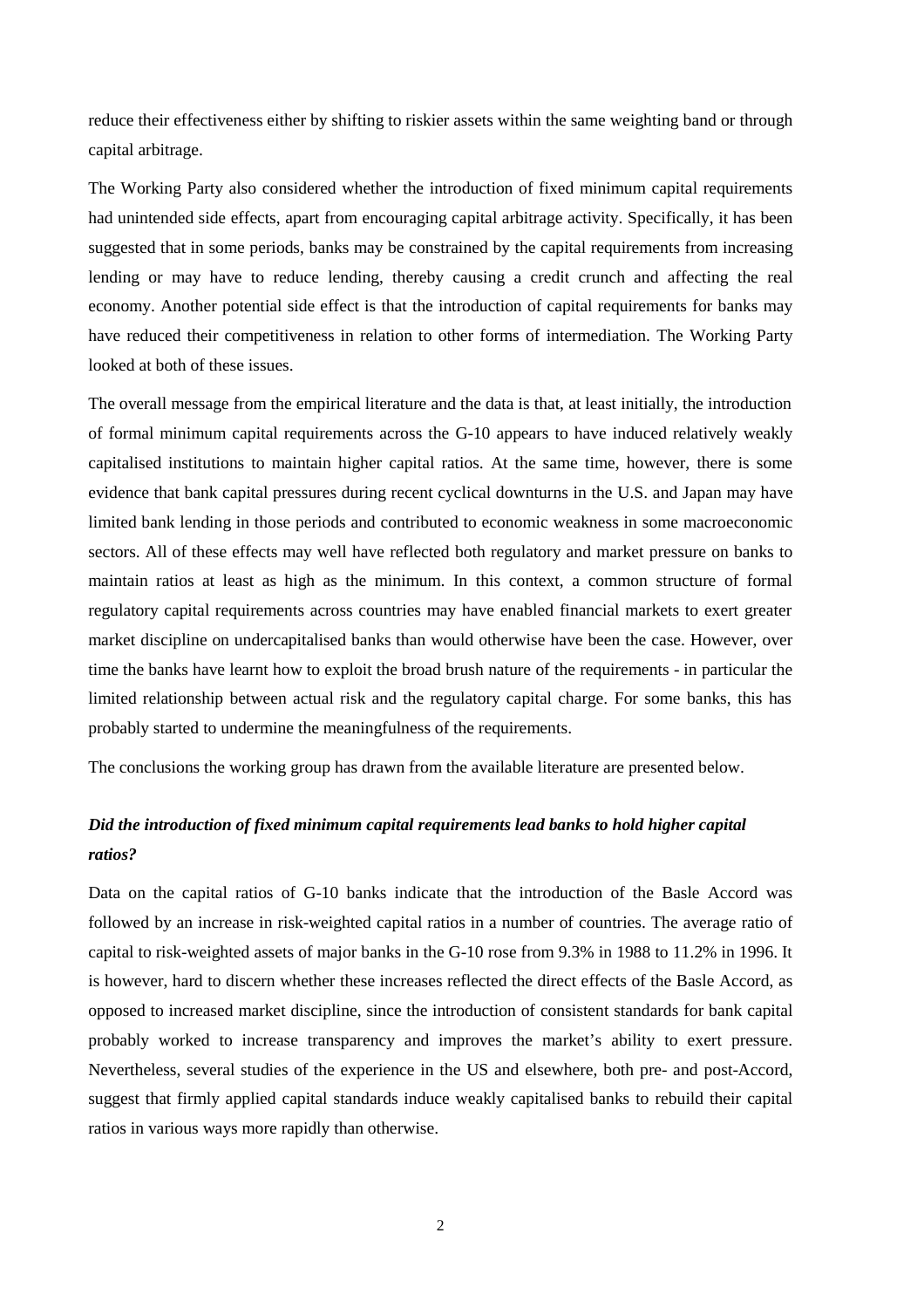# *Do banks adjust their capital ratios to meet the requirements by increasing capital or reducing riskweighted assets?*

Banks' reactions to hitting regulatory constraints on their capital ratios are likely to vary according to the stage of the business cycle and the bank's own financial situation. In general, the research is consistent with the view that banks respond to capital ratio pressures in the manner they believe to be most cost effective. Raising new capital or boosting retained earnings may be easier in booms whereas cutting back loan books may be more cost effective in economic troughs. Similarly capital structure decisions by banks may well be sensitive to the higher cost of Tier 1 capital relative to Tier 2 capital. When the cost of raising Tier 1 capital is prohibitive, banks may attempt to meet capital requirements, where possible, through issuance of Tier 2 capital. Nonetheless in some countries banks have a richer mix of equity relative to Tier 2 than the capital regulations would require, probably because of market pressure. Available research suggests that, in order to meet minimum capital requirements, banks are likely to cut back lending when it would be too costly to raise new capital.

#### *Impact of capital requirements on risk-taking?*

Some theoretical papers have suggested that capital requirements applied uniformly across a broad class of assets may induce banks to substitute towards the riskier assets in the class, leading in some cases to an overall rise in the riskiness of the bank's portfolio. The broad nature of the Basle Accord risk classes does give considerable scope for substitution between more and less risky assets. Owing to the great difficulties in measuring bank risk-taking with available data, the very limited academic literature in this area is inconclusive.

#### *Have banks artificially boosted their capital ratios by engaging in capital arbitrage?*

The broad risk asset classes in the Basle Accord undoubtedly create a gap between the economic capital which banks feel they should be holding to back some loans - particularly the prime end of the book - and the regulatory capital they have to hold. Increasingly, innovations in the market have enabled banks from a variety of countries to make use of techniques to effectively arbitrage between these two amounts, increasing bank risk relative to minimum capital levels. One technique used is securitisation, although it should be emphasised that other factors besides capital arbitrage are often important drivers behind securitisation.

The volume of securitisation is substantial. At March 1998, outstanding non-mortgage securitisations by the ten largest US bank holding companies amounted to around \$200 billion (more than 25%, on average, of these banks' risk-weighted loans). European banks have also been using the US markets for securitisations and there is also evidence that securitisations performed outside the US have been growing exponentially. According to FitchIBCA new structured finance in Europe (bank and nonbank) increased from \$8.5 billion in 1995 to more than \$41 billion in 1997. Overall therefore with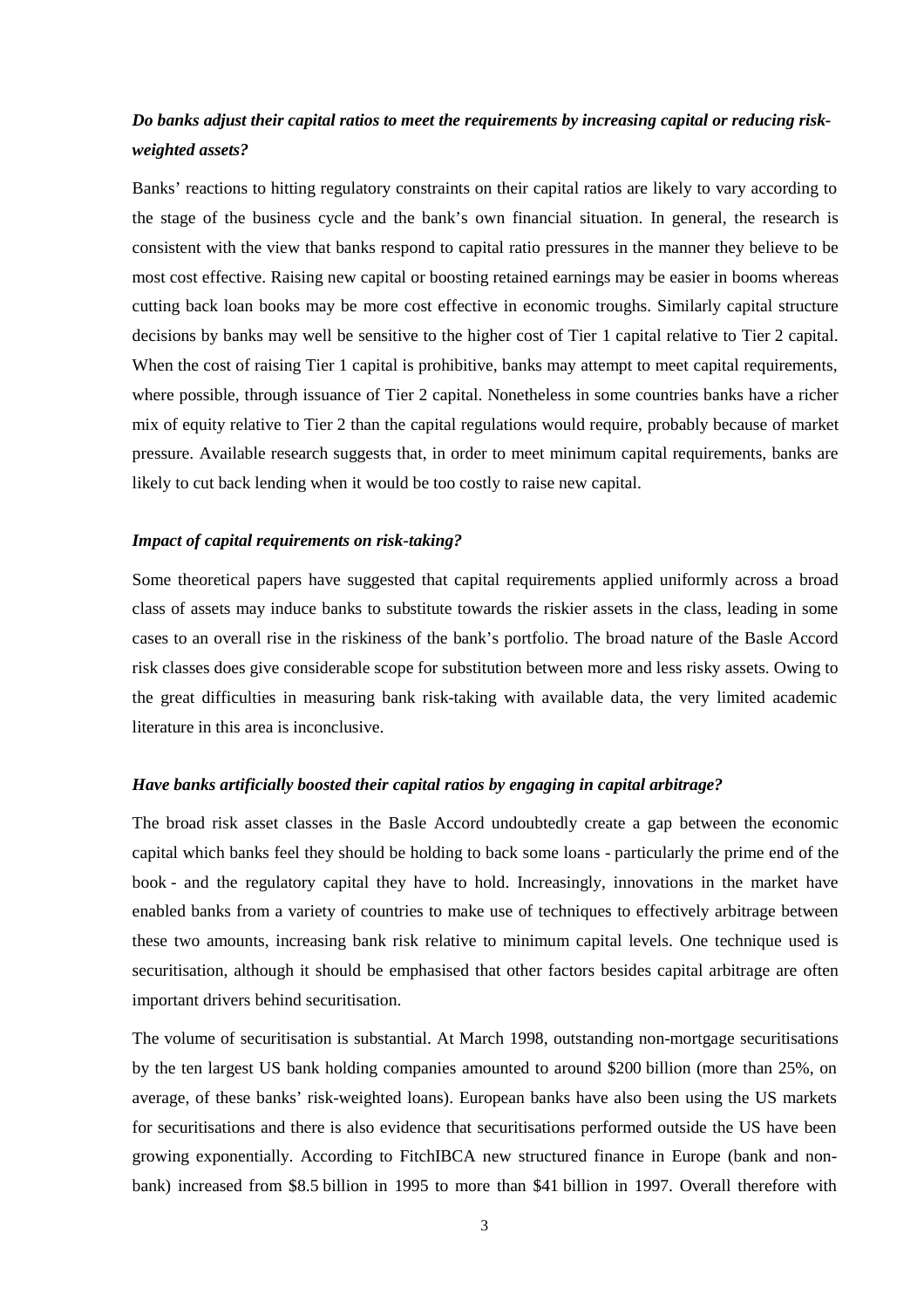increasing sophistication of the banks and the development of new innovative techniques in the market, the largest banks have started to find ways of avoiding the limitation which fixed capital requirements place on their risk-taking relative to their capital. For certain banks, this is undoubtedly starting to undermine the comparability and even the meaningfulness of the capital ratios maintained.

#### *Do fixed minimum capital requirements create credit crunches affecting the real economy?*

It is likely to be the case that in some periods banks in a particular country may find it difficult to maintain the fixed minimum capital requirements and therefore may be forced to cut back lending. It would in fact be strange if fixed minimum capital requirements did not bite in some periods, thereby constraining the banks, given that the purpose of bank requirements is to limit the amount of risk that can be taken relative to capital. However, for this to have an effect on output, it would have to be true that any shortfall in bank lending was not fully made up through lending by other intermediaries or by access to securities markets.

There is evidence that banks play a special role in financial markets, particularly in their lending to smaller companies, and that it may be difficult for such borrowers to find alternative sources of funding. For the US, there is some indication that particular sectors such as real estate or small companies, may have been affected by pressure on bank capital in the early 1990s. Currently, the weakness of the Japanese banks may be contributing to the weakness of the economy but more evidence is needed to assess this effect.

One difficulty in looking at this question is that periods in which banks are severely capitalconstrained are likely to be those when they are making large write-offs or specific provisions (reducing capital), and in such periods it is also possible that loan demand will be weak. It is also possible that banks may cut back lending, not because of capital constraints, but because of concerns about lending to particular risky sectors.

A further issue, which is not examined in the paper, is the link between minimum capital requirements for banks and financial stability and thence output. Capital requirements for banks attempt to limit excessive risk-taking relative to capital, thereby reducing the likelihood of failures. If they are successful in this, the requirements could, overall, have a positive effect on output.

#### *Did the introduction of minimum capital requirements for banks harm their competitiveness?*

It is very difficult to look at this question given that long-term competitiveness of banking is driven by a wide range of factors. Most of these are unrelated to regulation. One approach, however, is to look at how the equity market reacted to the announcement of either the new capital requirements or equity issues by banks to meet regulatory standards, to see whether there was an expectation that banks' profitability would be harmed. Unfortunately no clear conclusions can be drawn from the papers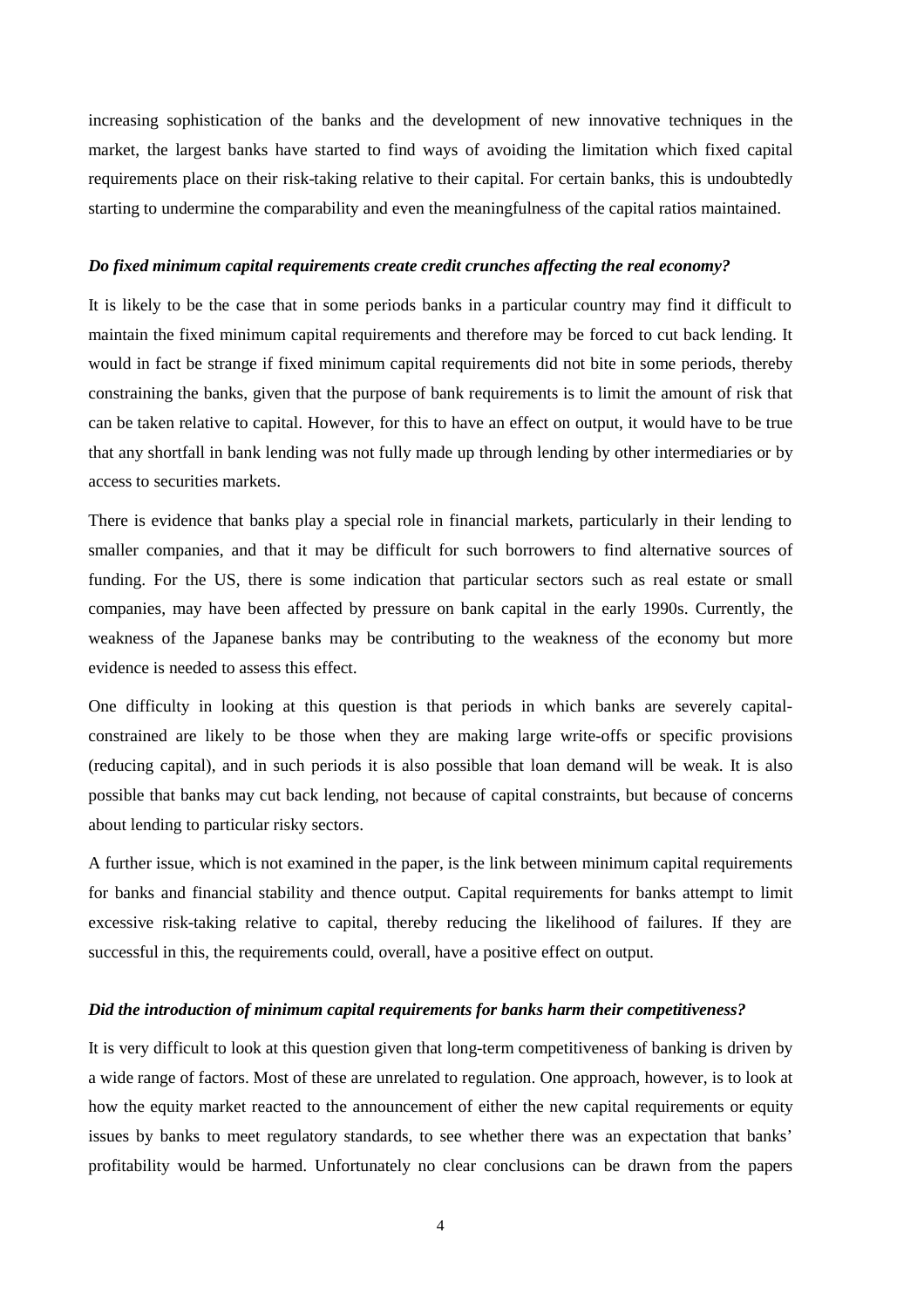which examine this question and, even if clear conclusions could be drawn, it is not clear that the market's initial reaction to such issues would, in the long run, prove to be correct.

#### *Did the Basle Accord reduce competitive inequalities between banks?*

At this time, available research does not provide persuasive evidence, one way or another, as to whether the Accord has contributed to a significant levelling of the playing field for banks. There are likely to be many other factors besides regulatory capital requirements that are more important determinants of relative competitiveness in different product areas. These range from differences in accounting treatment, which affect the size of the calculated risk asset ratios, to differences in the cost of capital from one country to another.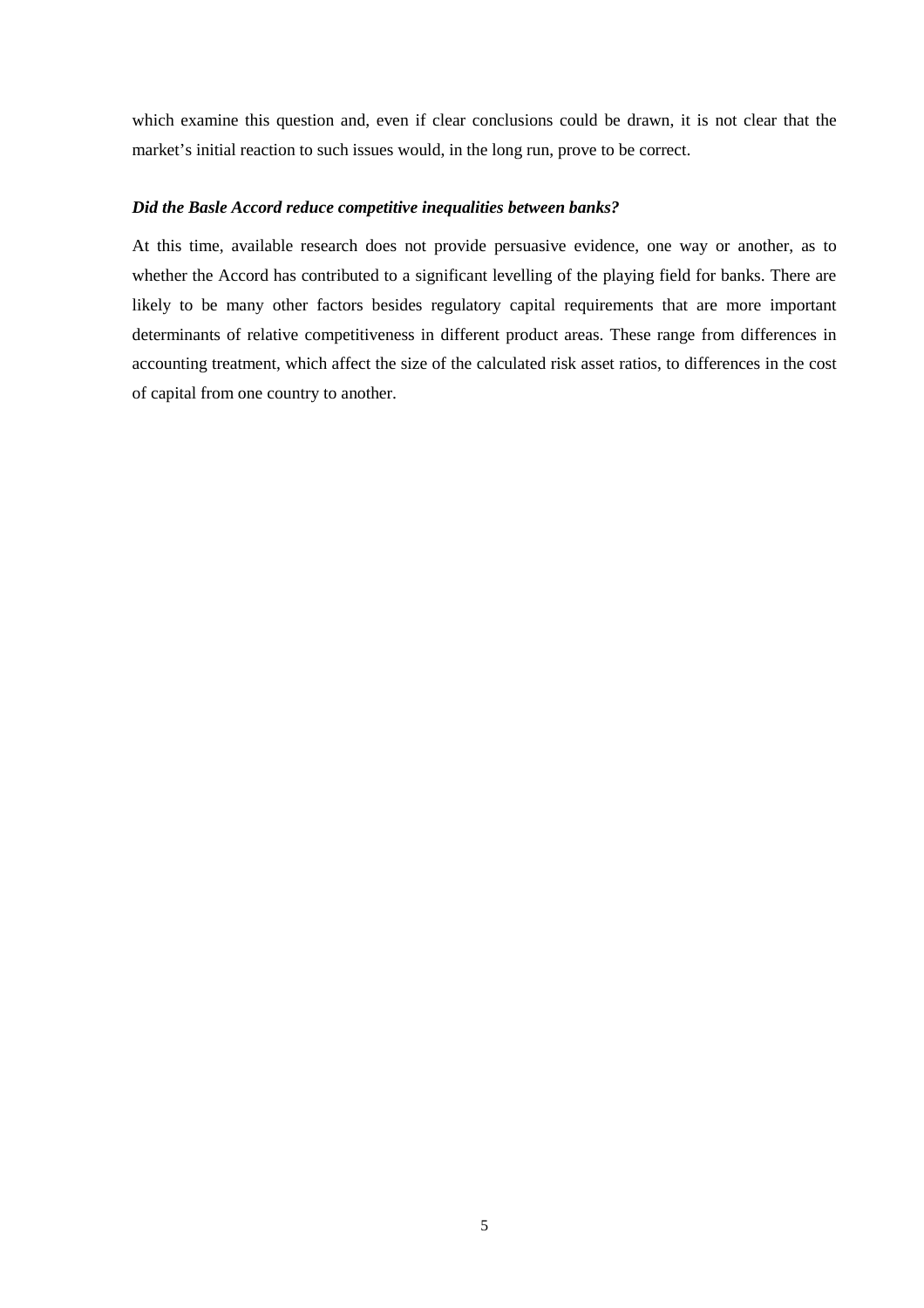### **1. The effects of capital requirements on banks' balance sheets**

Since the introduction of the Basle Accord in 1988, the risk-based capital ratios in developed economies have increased significantly. Chart 1 gives a graphical account of the evolution of the capital to risk-weighted asset ratios from 1988 to 1996 (based on data from a wide range of banks from the FitchIBCA database and national supervisors as well as the Basle Committee). The charts show an increasing trend with the industry average capital ratio rising from 9.3% in 1988 to 11.2% in 1996. Most countries experienced increases in their capital ratios although those countries which were close to, or below, the Basle minimum capital adequacy ratio of 8% in 1988 evidenced a much higher overall increase than those which had historically high capital ratios.

Although the data are not fully comparable across countries (due to such factors as differing tax regimes, accounting standards, industrial and regulatory factors and cultural differences) it is nonetheless clear that the introduction of the Basle capital adequacy ratios was followed by a significant increase in G-10 average capital ratios. One factor behind the level of capital ratios in some countries (e.g. the UK and the US) is that the supervisors set ratios, higher than the Basle minimum, bank by bank.

The fact that the introduction of the Basle capital adequacy requirements was followed by an increase in bank capital ratios is, however, insufficient evidence to conclude that they were the cause of this increase. It is possible that banks may have been subjected to market pressure to increase their capital ratios over this time period. Disentangling the effect that capital requirements have on capital ratios from that of market discipline is a complicated task that cannot be achieved by using simple descriptive statistics as presented in Chart 1. More detailed econometric analysis is required. Section 1.1 reviews empirical papers which address the question: *"Do capital requirements lead banks to increase their capital ratios?"*

Beyond establishing whether regulatory requirements have increased capital ratios, one may ask how the rise in ratios is achieved? Banks can increase capital ratios either by increasing the numerator (the level of regulatory capital) or by decreasing the denominator (total risk-weighted assets). Riskweighted assets can be decreased through a reduction in assets or through a switch from higher to lower weighted assets and/or capital arbitrage practices such as securitisation.

Table 1.1 summarises how G-10 banks raised their capital ratios from 1989 to 1996. An increase in capital (C) boosts the capital ratio (CR) and is thus registered with a  $(+)$  sign in the corresponding column, whereas a rise in risk-weighted assets (A) reduces the capital ratio and is represented by a  $(-)$ sign. For example, in 1989, Belgian banks raised their capital (positive effect on the capital ratio) and risk-weighted assets (negative impact on capital ratios). The net effect was that the capital ratio increased by 1.6%.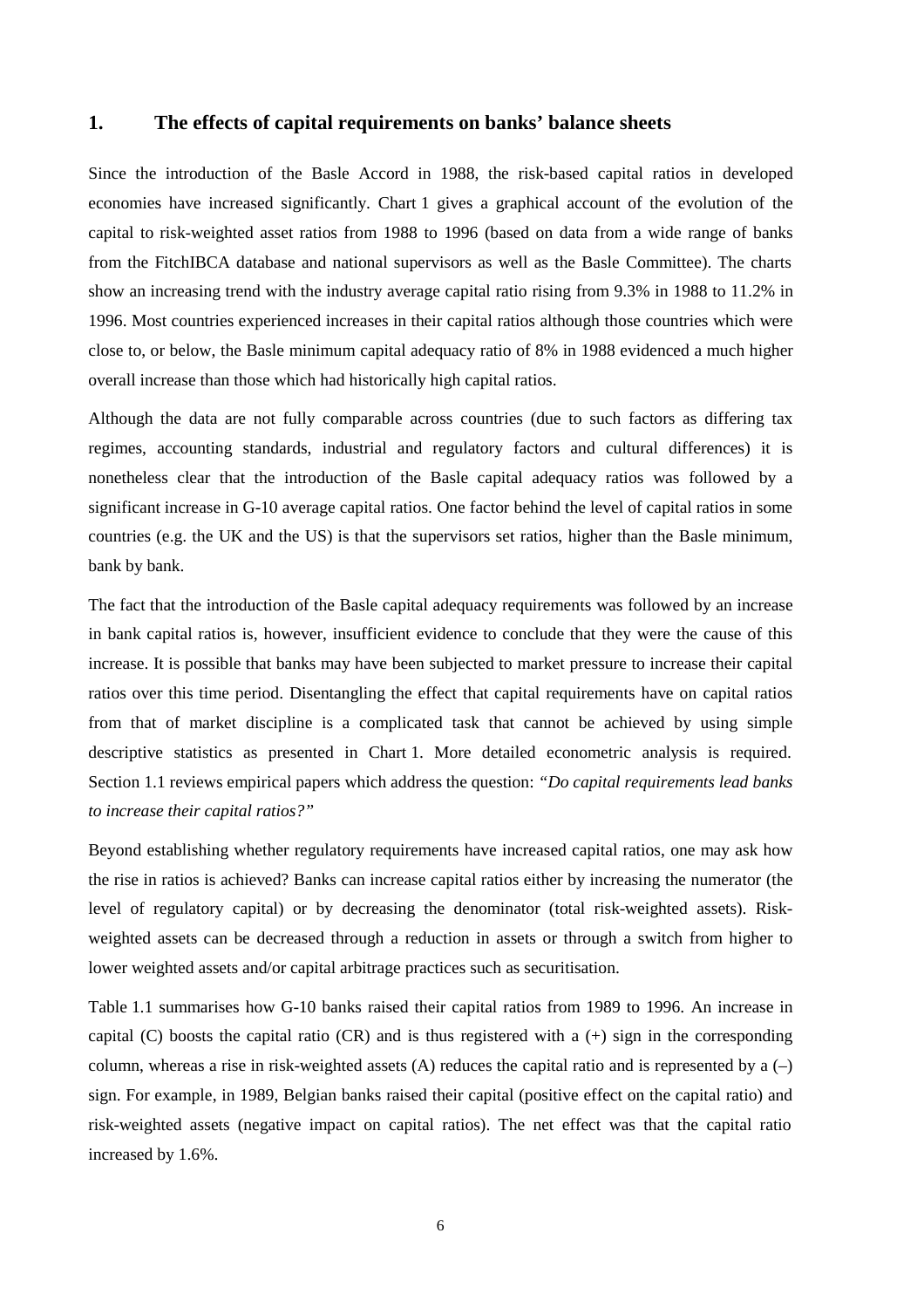





Source: Calculations by De Nederlandsche Bank. Source: Calculations by De Nederlandsche Bank.

 $\overline{2}$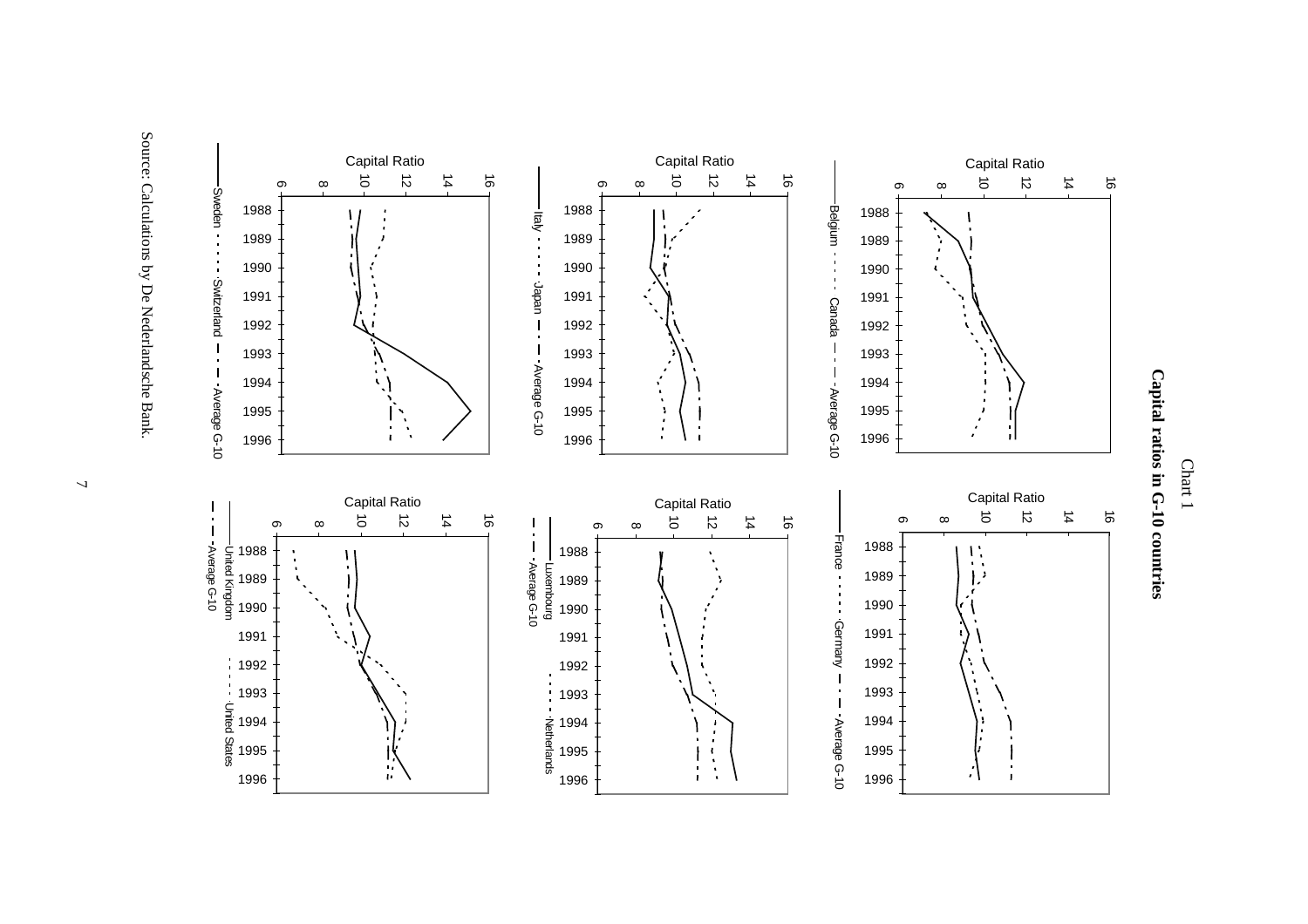#### Table 1.1

**Contribution of the change in the capital base and risk-weighted assets to the overall change in the capital ratio**

|                      |             | 1989                            |        |                          | 1990                            |        |                          | 1991                            |         |             | 1992                              |        |             | 1993                     |     |                          | 1994                     |                  |                   | 1995                     |        |                          | 1996                     |        |
|----------------------|-------------|---------------------------------|--------|--------------------------|---------------------------------|--------|--------------------------|---------------------------------|---------|-------------|-----------------------------------|--------|-------------|--------------------------|-----|--------------------------|--------------------------|------------------|-------------------|--------------------------|--------|--------------------------|--------------------------|--------|
|                      | $\mathbf C$ | A                               | CR     | $\mathbf C$              | A                               | CR     | $\mathbf C$              | A                               | CR      | $\mathbf C$ | $\mathbf A$                       | CR     | $\mathbf C$ | $\mathbf A$              | CR  | $\mathbf C$              | A                        | CR               | $\mathbf C$       | A                        | CR     | $\mathbf C$              | A                        | CR     |
| Belgium              |             |                                 | 1.6    | $+$                      | $\overline{\phantom{0}}$        | 0.6    | $+$                      | $\overline{\phantom{m}}$        | 0.1     | $+$         | $\overline{\phantom{0}}$          | 0.7    | $+$         | $\overline{\phantom{m}}$ | 0.7 | $+$                      | $\overline{\phantom{0}}$ | 1.0 <sub>1</sub> | $+$               |                          | $-0.4$ | $^{+}$                   | $\overline{\phantom{m}}$ | 0.0    |
| Canada               | $^{+}$      | $\overline{\phantom{m}}$        | 0.7    | $+$                      | $\overbrace{\phantom{1232211}}$ | $-0.3$ | $\boldsymbol{+}$         | $\overline{\phantom{m}}$        | 1.3     | $+$         | $\overbrace{\phantom{1232211}}$   | 0.2    | $+$         | $\overline{\phantom{m}}$ | 0.9 | $^{+}$                   | $\overline{\phantom{0}}$ | 0.0              | $+$               |                          | $-0.1$ | $^{+}$                   | $\overline{\phantom{m}}$ | $-0.6$ |
| France               | $^{+}$      | $\overline{\phantom{m}}$        | 0.1    | $+$                      | $\overline{\phantom{m}}$        | $-0.1$ | $^{+}$                   | $\overline{\phantom{m}}$        | 0.6     | $+$         | $\overline{\phantom{0}}$          | $-0.4$ | $+$         | $^{+}$                   | 0.4 | $\overline{\phantom{0}}$ | $+$                      | 0.4              | $\qquad \qquad -$ |                          | $-0.1$ | $^{+}$                   | $\overline{\phantom{m}}$ | 0.2    |
| Germany              | $^{+}$      | $\overline{\phantom{m}}$        | 0.3    | $+$                      | $\overbrace{\phantom{1232211}}$ | $-1.2$ | $+$                      | $\overline{\phantom{m}}$        | $0.0\,$ | $+$         | $\overbrace{\phantom{1232211}}$   | 0.5    | $+$         | $\overline{\phantom{m}}$ | 0.3 | $+$                      | $\overline{\phantom{0}}$ | 0.3              | $+$               | $\qquad \qquad -$        | $-0.2$ | $^{+}$                   | $\overline{\phantom{m}}$ | $-0.5$ |
| Italy                | $+$         | $\overline{\phantom{m}}$        | 0.0    | $+$                      | $\overbrace{\phantom{1232211}}$ | $-0.2$ | $^{+}$                   | $\overline{\phantom{m}}$        | $1.0\,$ | $+$         |                                   | $-0.1$ | $+$         | $+$                      | 0.7 | $+$                      | $+$                      | 0.3              | $+$               |                          | $-0.3$ | $^{+}$                   | $\overline{\phantom{m}}$ | 0.3    |
| Japan                | $\! +$      | $\overline{\phantom{m}}$        | $-1.5$ | $+$                      |                                 | $-0.4$ | $\overline{\phantom{m}}$ | $^{+}$                          | $-1.1$  | $+$         | $+$                               | 1.2    | $+$         | $+$                      | 0.4 | $\overline{\phantom{0}}$ | $+$                      | $-0.9$           | $+$               | $\qquad \qquad -$        | 0.4    | $\overline{\phantom{0}}$ | $\overline{\phantom{m}}$ | $-0.2$ |
| Luxembourg           |             |                                 | $-0.2$ | $+$                      | $\overline{\phantom{m}}$        | 0.7    | $\boldsymbol{+}$         | $\overline{\phantom{m}}$        | 0.4     | $+$         | $\overbrace{\phantom{123221111}}$ | 0.4    | $+$         | $\overline{\phantom{m}}$ | 0.3 | $+$                      | $\overline{\phantom{0}}$ | 2.1              | $+$               |                          | $-0.1$ | $^{+}$                   | $\overline{\phantom{m}}$ | 0.3    |
| Netherlands          | $+$         | $\hspace{0.1mm}-\hspace{0.1mm}$ | 0.6    | $+$                      | $\qquad \qquad -$               | $-0.8$ | $+$                      | $\qquad \qquad -$               | $-0.2$  | $+$         | $\overbrace{\phantom{123221111}}$ | 0.0    | $+$         | $+$                      | 0.7 | $+$                      | $+$                      | 0.0              | $+$               | $\overline{\phantom{m}}$ | $-0.2$ | $^{+}$                   | $\overline{\phantom{a}}$ | 0.3    |
| Sweden               | $+$         |                                 | $-0.2$ | $+$                      | $\overline{\phantom{m}}$        | 0.1    | $\boldsymbol{+}$         | $\hspace{0.1mm}-\hspace{0.1mm}$ | 0.1     |             | $+$                               | $-0.3$ | $^{+}$      | $+$                      | 2.4 | $+$                      | $+$                      | 2.1              | $+$               | $+$                      | 1.1    | -                        | $^{+}$                   | $-1.3$ |
| Switzerland          | $+$         | $\hspace{0.1mm}-\hspace{0.1mm}$ | $-0.1$ | $+$                      | $\overline{\phantom{0}}$        | $-0.6$ | $+$                      | $\hspace{0.1mm}-\hspace{0.1mm}$ | 0.3     | $+$         | $\overbrace{\phantom{1232211}}$   | $-0.2$ | $+$         | $\overline{\phantom{m}}$ | 0.1 | $^{+}$                   | $+$                      | 0.1              | $+$               | $+$                      | 1.2    | $+$                      | $+$                      | 0.5    |
| United Kingdom       | $+$         | $^{+}$                          | 0.1    | $\overline{\phantom{m}}$ | $\qquad \qquad -$               | $-0.1$ | $+$                      | $\qquad \qquad -$               | 0.7     | $+$         | $\overbrace{\phantom{1232211}}$   | $-0.4$ | $+$         | $\overline{\phantom{m}}$ | 0.8 | $+$                      | $+$                      | 0.8              | $+$               |                          | $-0.1$ | $^{+}$                   | $\overline{\phantom{m}}$ | 0.8    |
| <b>United States</b> | $^{+}$      | $^{+}$                          | 0.2    | $+$                      | $^{+}$                          | 1.3    | $\boldsymbol{+}$         | $^{+}$                          | $0.6\,$ | $^{+}$      | $\overbrace{\phantom{1232211}}$   | 2.0    |             | $\overline{\phantom{m}}$ | 1.2 | $+$                      | $\overline{\phantom{0}}$ | 0.0              | $+$               |                          | $-0.5$ | $^{+}$                   | $\overline{\phantom{m}}$ | $-0.2$ |

Notes: C, A and CR stand for the capital base, risk-weighted assets and the capital ratio, respectively. The symbols + and – denote the sign of the contribution of C and A to the change in the CR. For instance, a minus sign (–) in the column for the risk-weighted assets means that the development of the denominator has caused a drop in the capital ratio i.e. the risk-weighted assets have increased (ceteris paribus the level of the capital). The column labelled CR contains the actual change in the capital ratio during the year.

Source: Calculations by De Nederlandsche Bank based on data obtained from the Basle Committee, FitchIBCA and national supervisory authorities.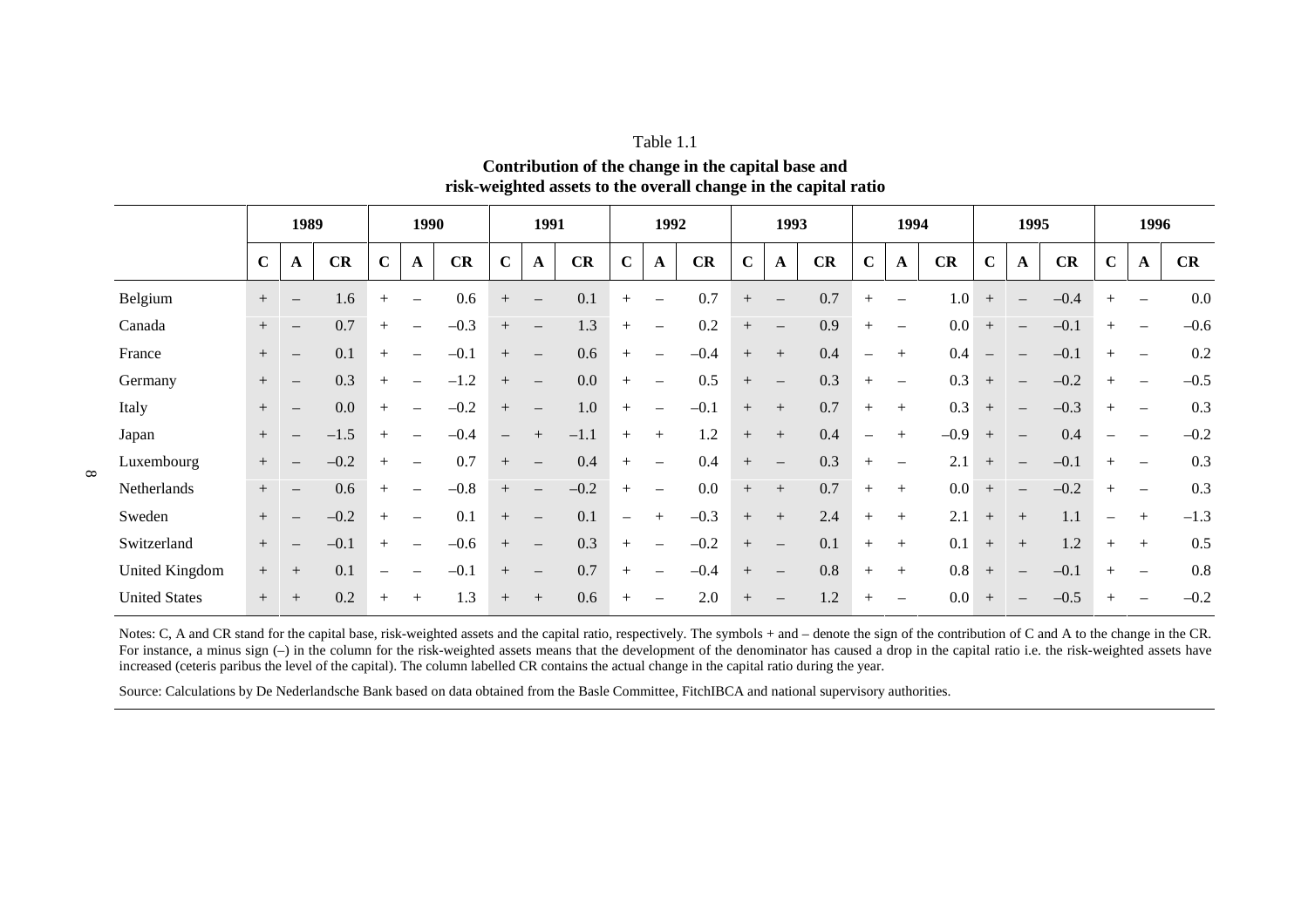The table paints an interesting picture of the lending and capital decisions of banks. In 73% of cases, G-10 banks in the period covered increased both capital and risk-weighted assets. A mere 3% of banks decreased capital while also increasing risk-weighted assets. In total, 92% of banks increased their capital levels, while 76% raised their risk-weighted assets. Table 1.2 summarises these results.

#### Table 1.2

# **Number of cases where changes in capital and risk-weighted assets contributed positively (+) or negatively (-) to the change in capital ratio**

|         |        |                        | <b>Risk-weighted assets</b> |                 |  |  |  |  |
|---------|--------|------------------------|-----------------------------|-----------------|--|--|--|--|
|         |        | $+$                    |                             | <b>Total</b>    |  |  |  |  |
| Capital | $^{+}$ | 18<br>(19%)            | (73%)<br>70                 | 88<br>(92%)     |  |  |  |  |
|         |        | (5%)<br>5 <sup>5</sup> | (3%)<br>3                   | (8%)<br>8       |  |  |  |  |
| Total   |        | (24%)<br>23            | (76%)<br>73                 | $(100\%)$<br>96 |  |  |  |  |

(percentages in parentheses)

Note: Each case represents the banking sector in one country in one year.

Source: Calculations by De Nederlandsche Bank based on data obtained from the Basle Committee, FitchIBCA or national supervisory authorities.

The descriptive statistics reveal clear variation between the capital/lending decisions of banks in different countries. This may reflect the financial circumstances of individual countries. For example, the declines in both capital levels and risk-weighted assets in Sweden in 1992 coincide with the beginning of that country's recovery from the serious banking crisis it experienced in the early 1990s. Risk-weighted assets were reduced  $(A+)$  and large-scale loan-loss provisions were made, entailing an erosion of the capital base (C-). In subsequent years, the decline in risk-weighted assets continued while banks' efforts to rebuild their capital levels  $(C+)$  were supported by the government.

Turning to other countries, in the United States, the combination of increased capital levels (C+) and reduced risk-weighted assets (A+) between 1989 and 1991 is often thought to have been a major factor behind the sharp decrease in economic growth experienced during that period. The remarkable movements in the constituent parts of the Japanese capital ratio can largely be ascribed to the wellknown problems in its financial sector. In particular, the drop in capital in 1991 reflects the falling stock market. As banks are allowed to mark 45% of unrealised capital gains on their equity portfolios in Tier 2 capital, the continued fall of the Nikkei index since 1990 has considerably undermined their capital position.

On the whole, however, the descriptive statistics suggest that banks in G-10 countries have tended to augment their capital ratios both by raising capital and, in specific circumstances, by reducing their lending. But as with changes in capital ratios, determining what causes observed movements in capital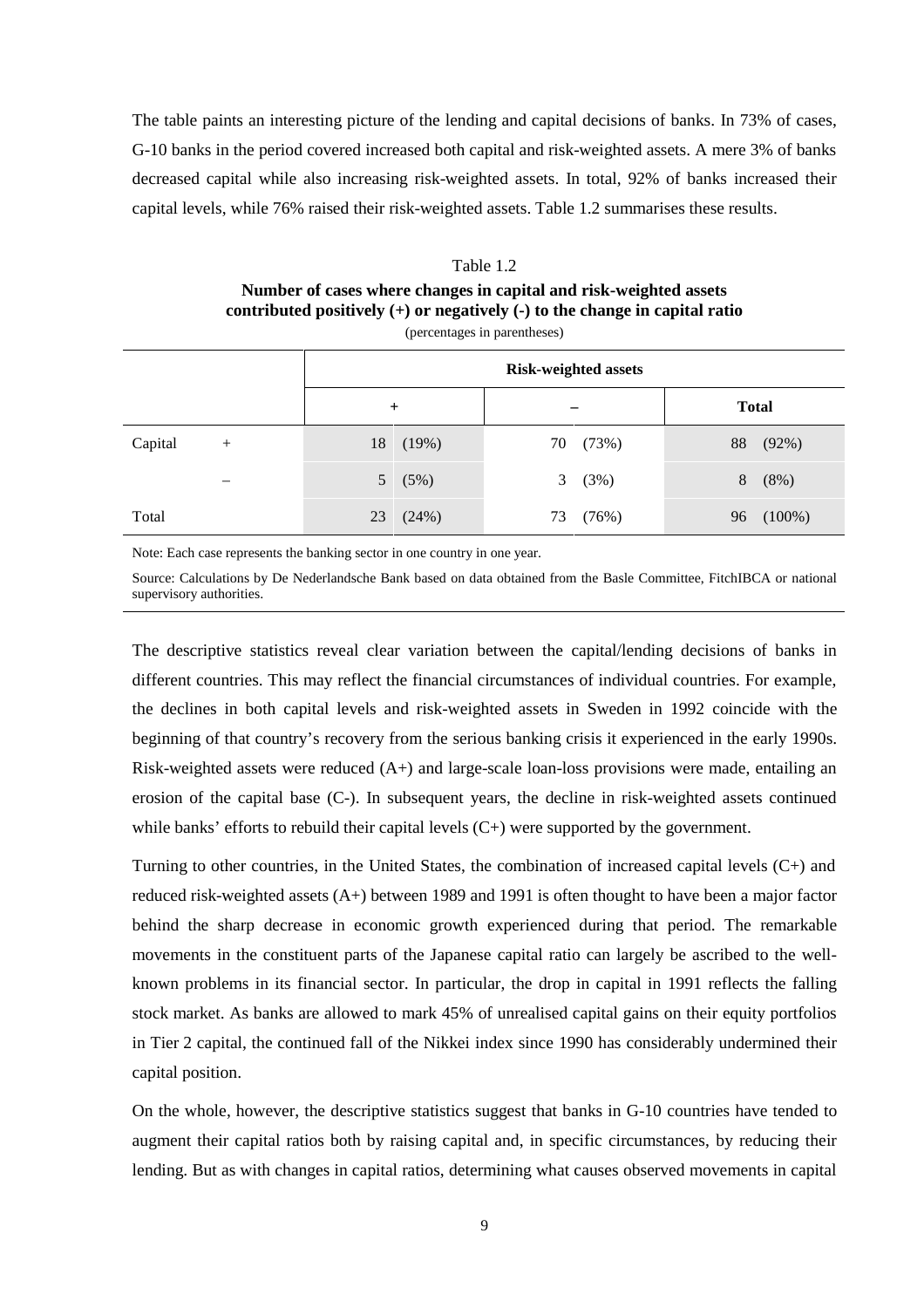levels and risk-weighted assets requires a more complex econometric analysis than just looking at descriptive statistics. Section 1.2 examines the relevant empirical papers which address the *question "How do banks adjust their balance sheets to meet higher capital requirements*"? The remaining issue addressed in Part 1 is whether, as some theoretical papers have suggested, capital requirements have generated perverse shifts in banks' portfolio choices, leading them actually to increase the riskiness of their assets. These empirical papers are examined in Section 1.3.

## **1.1 Capital requirements and capital ratio levels**

The first and most basic question we address in this section is whether regulatory capital requirements induce banks to hold higher capital ratios than would have otherwise been the case. Table 1.3 below lists papers which look at this question. Addressing this question empirically is a challenge. In particular, it is difficult to devise comparisons of bank behaviour with and without capital requirements, all other factors being held constant. Studies have attempted such comparisons in a time series dimension by looking at bank capital dynamics before and after a change in capital regulation*.* Alternatively, cross sectional studies have contrasted the behaviour of banks which are close to or distant from minimum levels of regulatory capital.

In studies exploiting time series variation, changes in behaviour may often be plausibly ascribed to causes other than a change in regulation. For example, US bank behaviour before and after the 1991 introduction of Basle Accord capital requirements also reflected the impact of a sharp decline in economic activity on loan demand and changes in other aspects of the supervisory environment.<sup>2</sup> (See Berger and Udell (1994) for a careful discussion of alternative hypotheses for changes in bank behaviour around this time.) Studies which exploit cross sectional variation by comparing banks at different distances from minimum levels of regulatory capital cannot supply fully conclusive answers either since market discipline will induce banks to try to rebuild their capital even without regulation.

Though the problems referred to above are serious, as we shall see below, the literature on the effectiveness of capital requirements does provide evidence that, since the introduction of formal regulatory capital requirements, when banks' capital ratios have fallen below the regulatory minimums, on average such banks have subsequently tended to increase their capital ratios more rapidly than strongly capitalised banks. To interpret the literature correctly however, it is important to bear in mind several points. First, one may place more confidence in studies which seriously address the basic problem that desired bank capital targets with and without regulation are hard to observe. Second, studies covering periods in which capital requirements are rigorously imposed are likely to

<sup>&</sup>lt;sup>2</sup> During the 1990s, many observers argued that examination standards in the US had become tougher with the onset of the recession.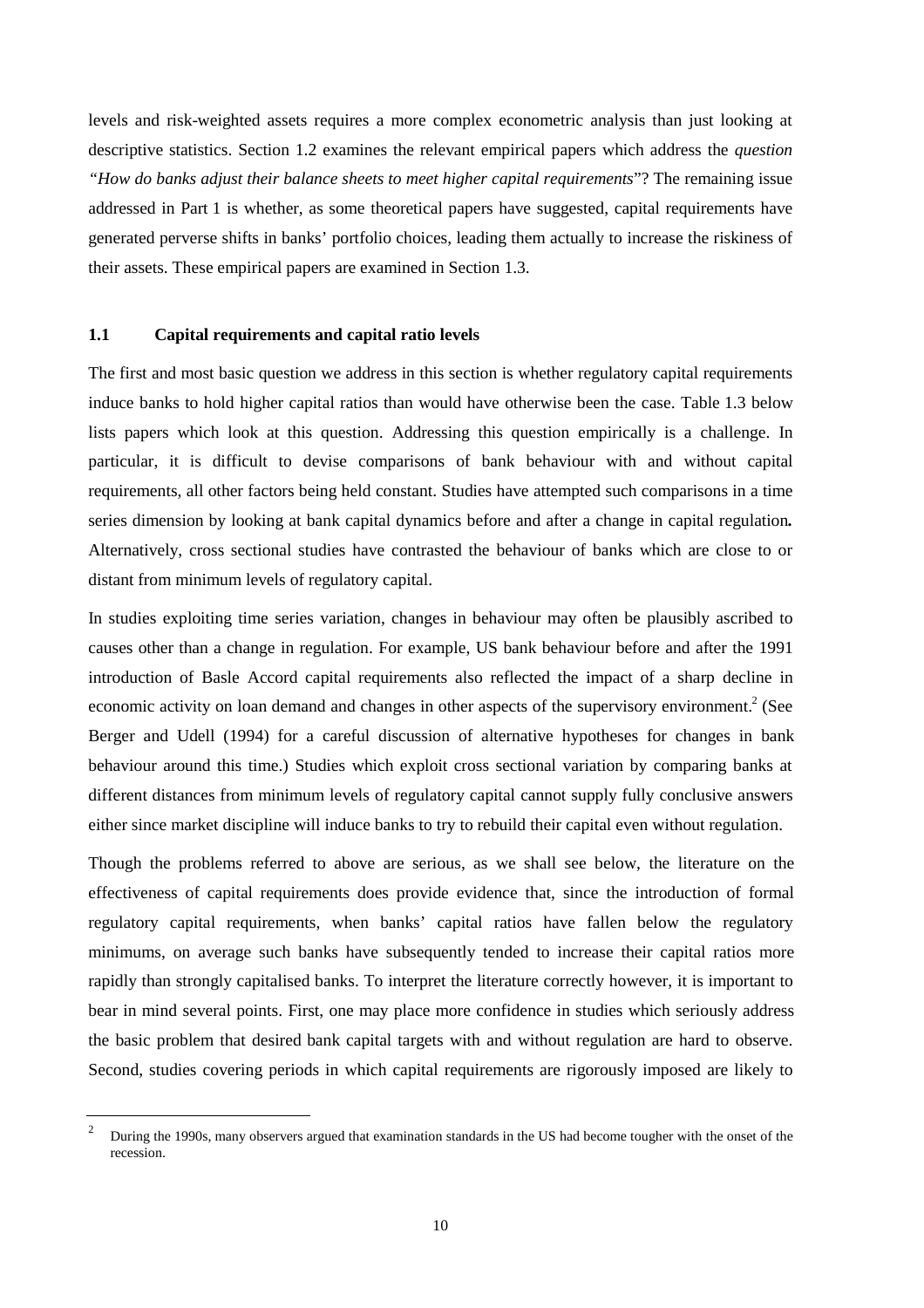reach different conclusions from those which look at periods of comparatively informal capital regulation. Third, capital requirements are likely to affect banks differently at different stages of the business cycle. Fourth, capital requirements may influence bank capital dynamics either in the short or the long run. Fifth, banks will achieve their desired capital targets in the most cost-effective manner, thus market conditions are important.

| Peltzman (1970)                    | US banks 1963-65          | ABC ratios <sup>1</sup>                                          |
|------------------------------------|---------------------------|------------------------------------------------------------------|
| Mingo (1975)                       | US banks 1970             | ABC ratios                                                       |
| Dietrich and James (1983)          | US banks 1971-75          | ABC ratios                                                       |
| Shrieves and Dahl (1992)           | US banks 1984-1986        | 1981 Standards                                                   |
| Keeley (1988)                      | US banks 1981-86          | 1981 Standards <sup>2</sup>                                      |
| Jacques and Nigro (1997)           | US banks 1990-91          | Basle Accord                                                     |
| Aggarwal and Jacques (1997)        | US banks 1991-93          | <b>Basle Accord plus Prompt</b><br>Corrective Action             |
| Hancock and Wilcox (1994)          | US banks 1990-91          | Basle Accord                                                     |
| Ediz, Michael and Perraudin (1998) | UK banks1989-95           | Basle Accord plus extra capital<br>requirements set bank by bank |
| Rime (1998)                        | Switzerland banks 1989-95 | Basle Accord but risk weights<br>more stringent                  |
| Wall and Peterson (1987)           | US banks 1982-84          | 1981 Standards                                                   |
| Wall and Peterson (1995)           | US banks 1989-92          | <b>Basle Accord</b>                                              |

Table 1.3 **Capital ratios and regulation**

<sup>1</sup> The "ABC" ratio was the ratio of actual bank capital to the capital desired by the appropriate regulator. The desired level of capital was derived by a complex numerical calculation and was decided on a case by case basis. See Peltzman (1970) for details. <sup>2</sup> In December 1981, the Federal Reserve and the Office of the Comptroller of the Currency (OCC) announced a common set of standards to apply to all the banks which they regulate. The Federal Deposit Insurance Corporation (FDIC) adopted these standards in 1985. No formal standards were set for the multinational banks. The 1981 standards set a minimum capital ratio of 7% for community banks and 6.5% for regional banks.

It is natural to expect that informal capital requirements implemented by supervisors in a merely indicative manner will have a relatively slight impact on bank behaviour. The early literature covering US bank behaviour prior to the introduction of formal requirements in that country in 1981 confirms this. Peltzman (1970), Mingo (1975) and Dietrich and James (1983) all regressed percentage growth in capital on a range of variables including the bank's lagged ABC ratio, the ratio of the supervisor's assessment of appropriate capital to capital actually in place. Peltzman (1970) using state-wide averaged data found insignificant effects of ABC ratios on subsequent bank capital changes. Mingo (1975) using bank level data found strong and statistically significant positive effects. Dietrich and James (1983) ran the same regressions on bank-level data from a different period and found significant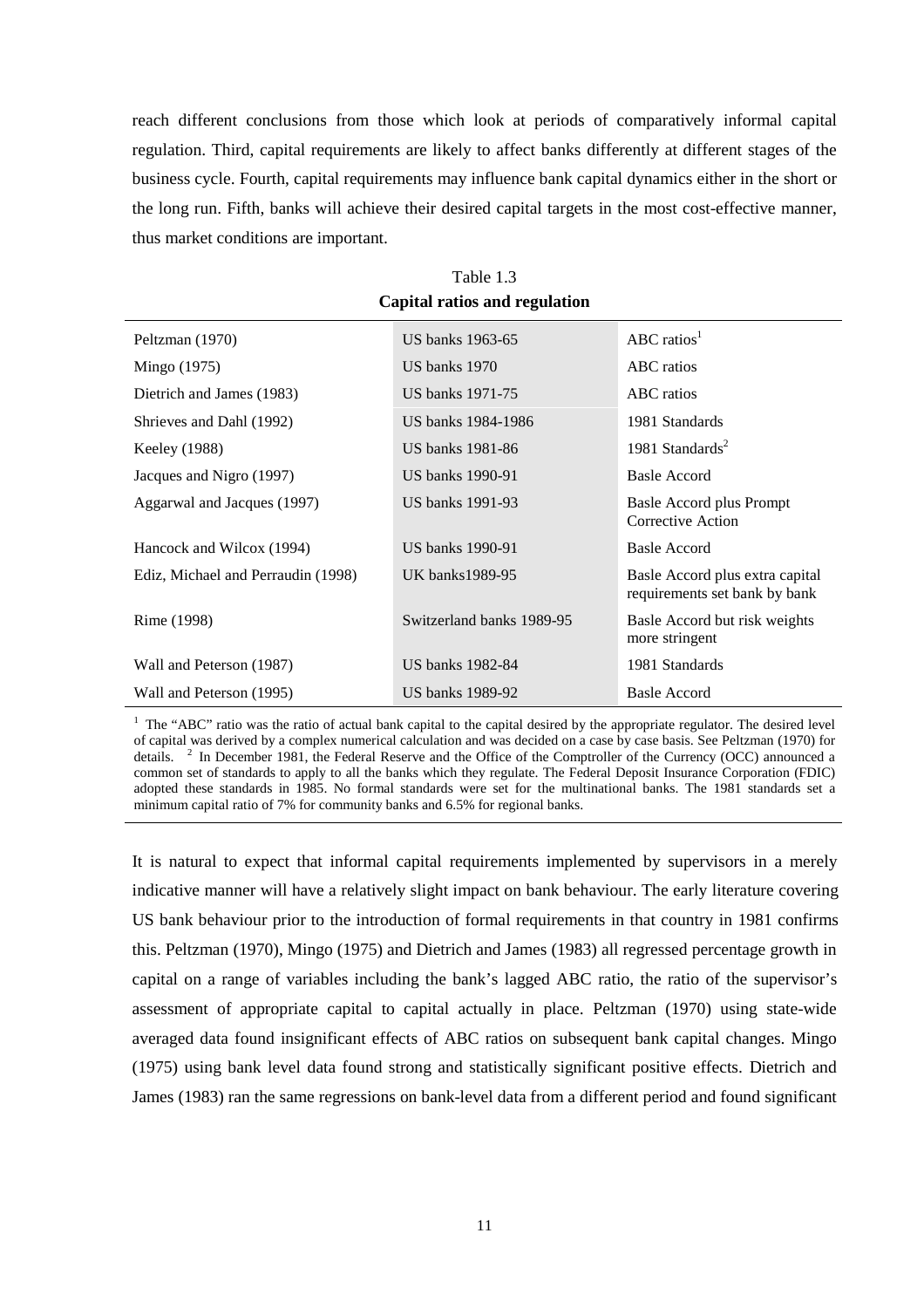and, in some cases, perversely signed effects similar to those of Peltzman. They argue that Mingo's positive results reflect the impact of interest rate ceilings which were binding during the period covered by his dataset rather than capital regulation.<sup>3</sup>

Though inconclusive as studies of the effectiveness of firmly applied capital standards, the above studies did establish the basic approach that most subsequent analyses have followed; that is regressing a capital change variable (in the case of Pelzman, Mingo and Dietrich & James, simple percentage growth in capital) on conditioning variables describing the bank's financial state and the nature of its business. There are some important nuances here, however. First, subsequent research has mainly focused on changes in capital ratios (either leverage ratios or ratios of equity to risk-weighted assets RWA)) rather than changes in capital growth rates. Second, the early literature made no distinction between short-and long-run effects of capital requirements (since capital growth was regressed only on conditioning variables and not on lagged capital or capital growth). In contrast, most subsequent research has employed a partial adjustment specification in which if Y(t) is the actual capital ratio of an individual bank and YD(t) is the bank's capital target at time t, then  $Y(t)$  is assumed to follow the process:

 $Y(t) - Y(t-1) = \alpha (YD(t) - Y(t-1)) + u(t).$ 

Here,  $u(t)$  is a random error and  $\alpha$  is a positive parameter. When Y(t-1) exceeds (is less than) YD(t), the sign of  $\alpha$  implies that Y(t)-Y(t-1) is on average negative (positive). Hence, in the long run Y(t) will tend to converge towards YD(t-1) and the magnitude of  $\alpha$  reflects the rate at which such convergence occurs. Since the bank's desired capital ratio YD(t) is not observable, researchers have employed a proxy, typically replacing YD(t-1) in the above equation with a weighted sum,  $\sum \beta_i X_i(t)$ , where the X<sub>i</sub> are lagged conditioning variables describing the state of the economy and the bank's financial situation and the  $\beta_i$  are constant parameters to be estimated.

Capital pressure as measured by proximity to minimum capital levels has been introduced into partial adjustment models of this kind (i) by including among the  $X_i$  conditioning variables a dummy variable which is unity when capital ratios are below some level and zero otherwise, (ii) by allowing such a dummy to interact with Y(t-1) (this permits the convergence parameter  $\alpha$  to vary according to whether banks are subject to regulatory pressure (whether such pressure is a result of regulatory or market discipline) or not), or (iii) by estimating entirely different models for banks subject to regulatory pressure and those which are not. Studies which adopt any or a combination of these methods are

Dietrich and James attribute Mingo's findings, which conflict with their own, to the fact that Mingo did not allow for the impact within his sample period of interest rate ceilings which they suggest led banks to compete for non-insured deposits by raising their capital.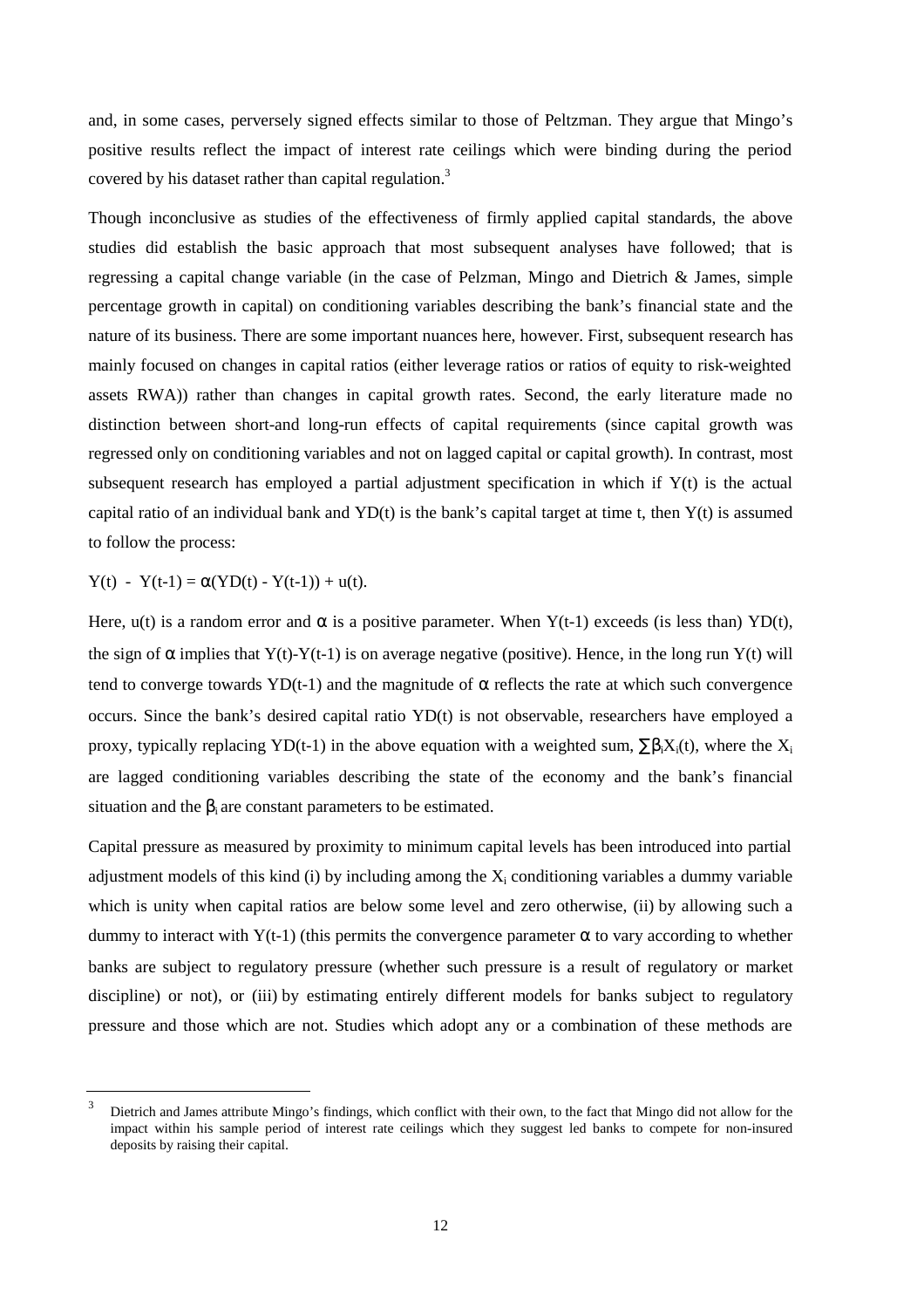effectively investigating whether undercapitalised banks tend to increase their capital ratios more rapidly that other banks.

Of course, the coefficient on a dummy variable may be influenced by any omitted variables that would distinguish undercapitalised banks from better capitalised banks. For example, suppose that undercapitalised banks are located in areas which have experienced a more severe downturn than those areas where better capitalised banks are located. If the researcher does not take the differences in macroeconomic conditions into account, then such a dummy variable could pick up the influence of differences in macroeconomic conditions, rather than an effect of capital regulation, per se. Furthermore, given the difficulty of controlling econometrically for all such factors, attributing the effects of a capitalisation dummy to its influence on a bank's long run target or its short run speed of adjustments are likely to be beyond the ability of the model to discern.

The main papers which investigated the impact of capital requirements on capital ratios using partial adjustment regression models are Keeley (1988), Shrieves & Dahl (1991), Jacques & Nigro (1997), Aggarwal & Jacques (1997) and Hancock & Wilcox (1997) using US data, Ediz, Michael & Perraudin (1998) which employed UK data and Rime (1998) which employed Swiss data.

Of these, all but Keeley and Shrieves & Dahl employ data from the 1990s and therefore focus on the impact of Basle Accord regulations (or of national variants of those regulations). Keeley's conclusions are hard to interpret as he does not condition on obvious non-regulatory influences on capital ratios. Shrieves and Dahl, using data on 1,800 FDIC-insured banks in the period 1983-1987, find that banks with a capital to assets ratio less than the 7% level applied by the US authorities at the time, increase their ratio on average by 140 basis points per annum more than do other banks.<sup>4</sup>

Aggarwal & Jacques (1997) repeat the analysis of Shrieves & Dahl (1992) using cross-sectional US bank data for 1991, 1992 and 1993. They are particularly interested in the impact on bank behaviour of the 1991 FDICIA legislation and the prompt corrective action provisions it laid down. These provisions obliged supervisors to take specific actions when a bank's capital ratios fell below certain trigger levels. Aggarwal & Jacques find that banks in the undercapitalised categories increase their

Shrieves and Dahl (1991) (and subsequent papers which followed the same approach like Jacques & Nigro (1997), Aggarwal & Jacques (1997) and Rime (1998)) condition on changes in banks' own demand for capital by including on the right hand side of their regressions changes in a risk-weighted index of the banks' assets. This variable is contemporaneous with the capital ratio change on the left hand side of the equation and hence must be instrumented to obtain unbiased estimates. Other papers to be discussed below such as Hancock and Wilcox condition on changes in the bank's own capital ratio targets by including variables which describe the level of economic activity in the region in which the bank is primarily operating. Each approach has strengths and weaknesses. Results obtained by instrumenting an endogenous right hand side variable may be quite sensitive to the instrumental variable chosen. Proxies for the level of economic activity may only pick up some of the variation in a bank's own internal target.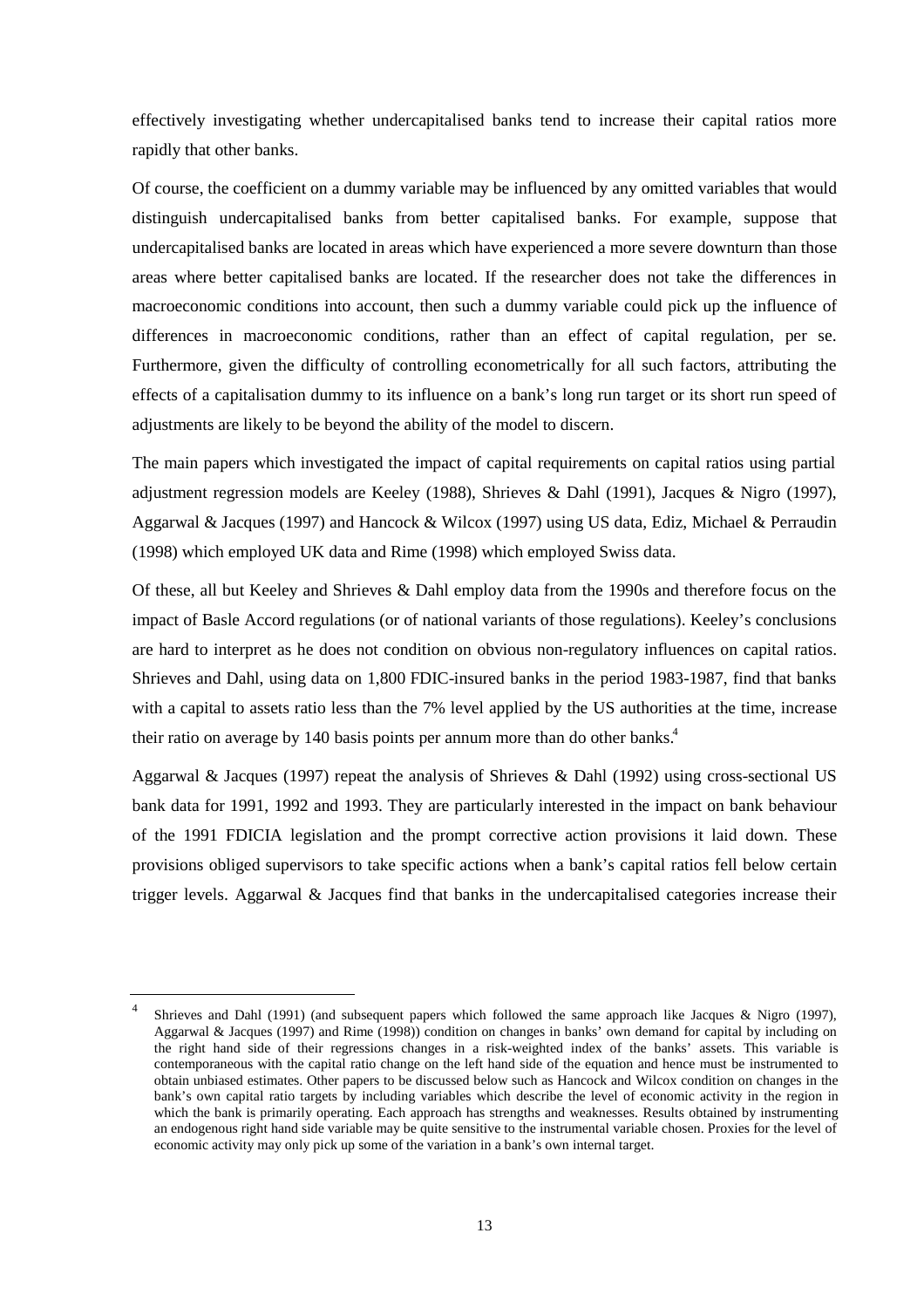capital target ratios more quickly than other banks with higher initial capital.<sup>5</sup> Their estimates suggest that under-capitalised banks raise their capital ratios by between 200 and 800 basis per annum (depending on the year and the capital ratio in question) more than do well-capitalised banks. All these estimates are significant at a 5% level.

Only two papers that we survey here apply partial adjustment models to non-US bank capital ratio data, Ediz, Michael & Perraudin (1998) and Rime (1998). Ediz, Michael & Perraudin use quarterly data on 94 UK banks over the period Q4 1989 to Q4 1995, while Rime looks at annual data on 154 Swiss banks between 1989 and 1995. The two papers adopt somewhat similar specifications. In particular, both introduce among the  $X_i$  variables dummies for capital pressure which equal unity when a bank's capital ratio falls into a zone starting above the regulatory minimum. The gap between the starting point of the zone and the regulatory minimum varies across banks and is taken to be proportional to the time-series standard deviation of the bank's own capital ratio.<sup>6</sup> This specification captures the idea (i) that banks prefer to maintain a buffer level of capital over and above the regulatory minimum and (ii) that the width of the buffer will reflect the variability of a bank's ratio. Both papers find that regulation is effective in the sense that the dummy variables described above have statistically and economically significant coefficients. In the case of Rime, the impact of regulation (i.e., of a dummy for a capital ratio less than one standard deviation above the regulatory minimum) is statistically significant at a 1% level although the magnitude of the effect is very small. In the case of Ediz, Michael and Perraudin, the ratio of total capital to risk adjusted assets increased by 44 basis points per quarter more for banks in the regulatory pressure zone compared to adequately capitalised banks. Such findings could be consistent with increased regulatory, supervisory, or market pressure after the Accord.

Lastly, two studies which investigate the impact of capital requirements in a rather different way deserve mention. Wall & Peterson (1987) and (1995) suppose that, in any given period, the actual change in a bank's capital ratio is the maximum of a change implied by a "regulatory" model and a change implied by a "market model" reflecting market discipline. In their approach, whether a given observation is generated by one model or the other is not observed by the econometrician.<sup>7</sup> Both models consist of partial adjustment equations of the kind described above.

<sup>&</sup>lt;sup>5</sup> Their estimates suggest that under-capitalised banks raise their capital ratios by between 200 and 800 basis points per annum (depending on the year and the capital ratio in question) more than do well-capitalised banks. All these estimates are significant at a 5% level.

This is feasible for these studies since the panel data they employ has much longer time series dimension than most of the samples employed by researchers who have looked at US bank.

<sup>7</sup> The econometrician maximises a likelihood consisting of a mixture of the likelihoods for the two sub-models.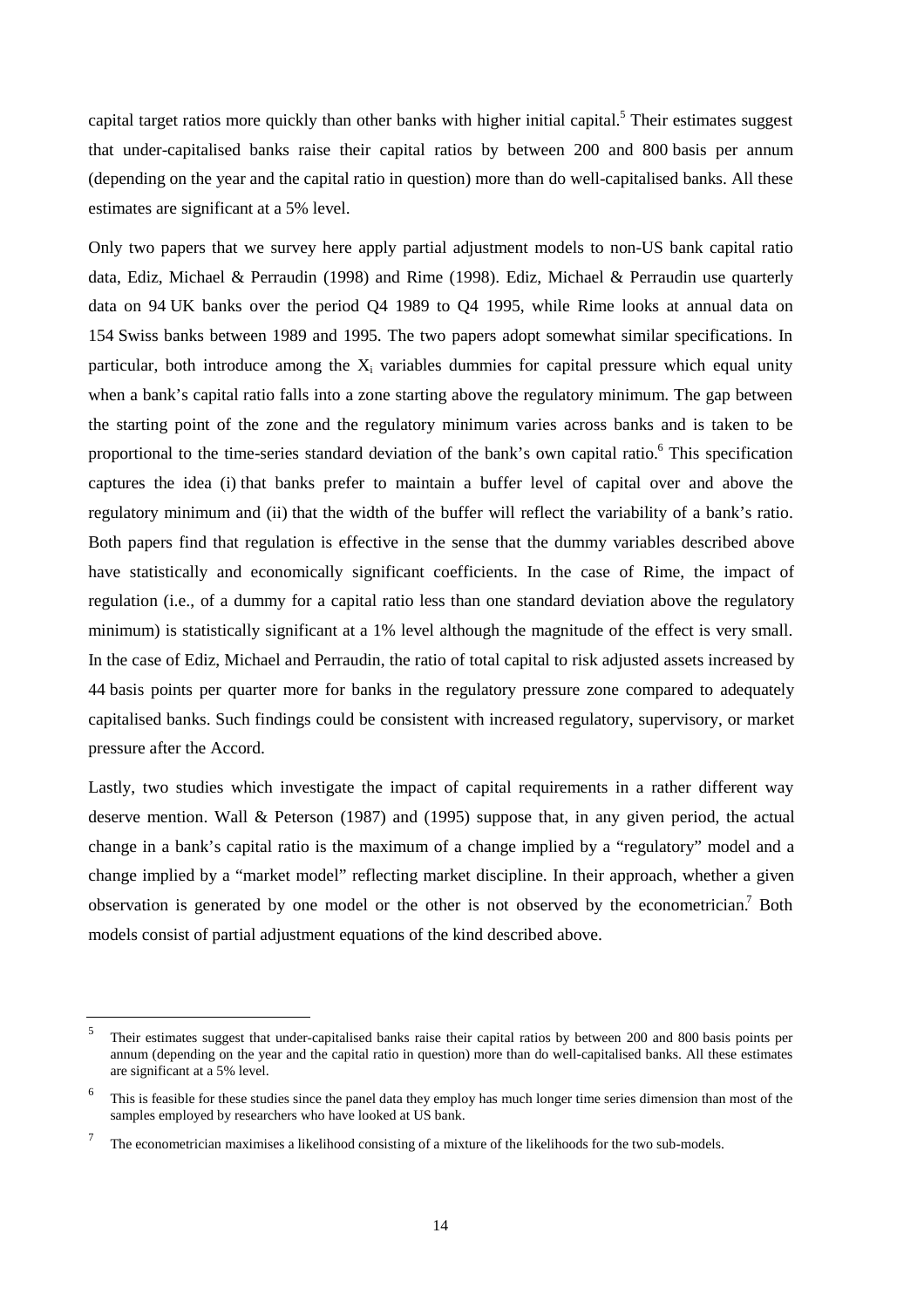The approach taken by Wall & Peterson treats regulation as a constraint on the dynamics of bank capital rather than as an influence on capital targets or convergence rates to such targets. However, their approach requires that one impose a substantial amount of structure on the data. For example, error terms are taken to be normally distributed and, to achieve identification, different variables are assumed to affect the capital targets embodied in the regulatory and market models. The results they obtain suggest that capital regulation has a very strong impact on bank capital dynamics. Indeed, their findings are in some aspects implausibly strong. For example, they find that the overwhelming fraction of individual bank-year observations are generated by the regulatory rather the market model suggesting that banks' capital choices are constrained by regulation almost all the time. This result could reflect model misspecification given their strong identification assumptions.

#### **Concluding remarks**

None of the papers surveyed in this section can claim to demonstrate conclusively that capital requirements lead banks to hold higher capital ratios than they otherwise would.<sup>8</sup> However, there is a broad consensus among the studies surveyed that, over the 1980s and 1990s, banks with relatively low capital ratios have tended subsequently to boost these ratios by more than did better capitalised banks. The studies do not provide evidence that this effect reflects capital regulation per se as opposed to increased supervisory or market discipline, but the two are likely to be closely interrelated - a clear regulatory capital standard that is actively enforced may make it easier for the market to exert pressure.

#### **1.2 Capital requirements and balance sheet adjustment**

The second question we address in this section is, if capital requirements do induce banks to adjust their capital ratios to a significant degree, how do they achieve this? A capital-asset ratio may be changed by altering either the numerator or the denominator in the ratio. Depending on the ratio concerned (leverage ratio, Tier 1 to Risk-weighted Assets (RWA) or total capital to RWA), the numerator may be changed by retaining earnings, issuing equity or issuing other quasi-equity securities such as subordinated debt. Similarly, the denominator may be adjusted by cutting back loans or, in the case of ratios to RWA, by shifting into assets that bear a relatively low risk weight such as residential mortgages, short-term interbank exposures or government securities. Table 1.4 lists studies which focus on these questions.

<sup>8</sup> Difficulties in comparing banks with and without regulation, while holding other factors constant, prevent a conclusive demonstration.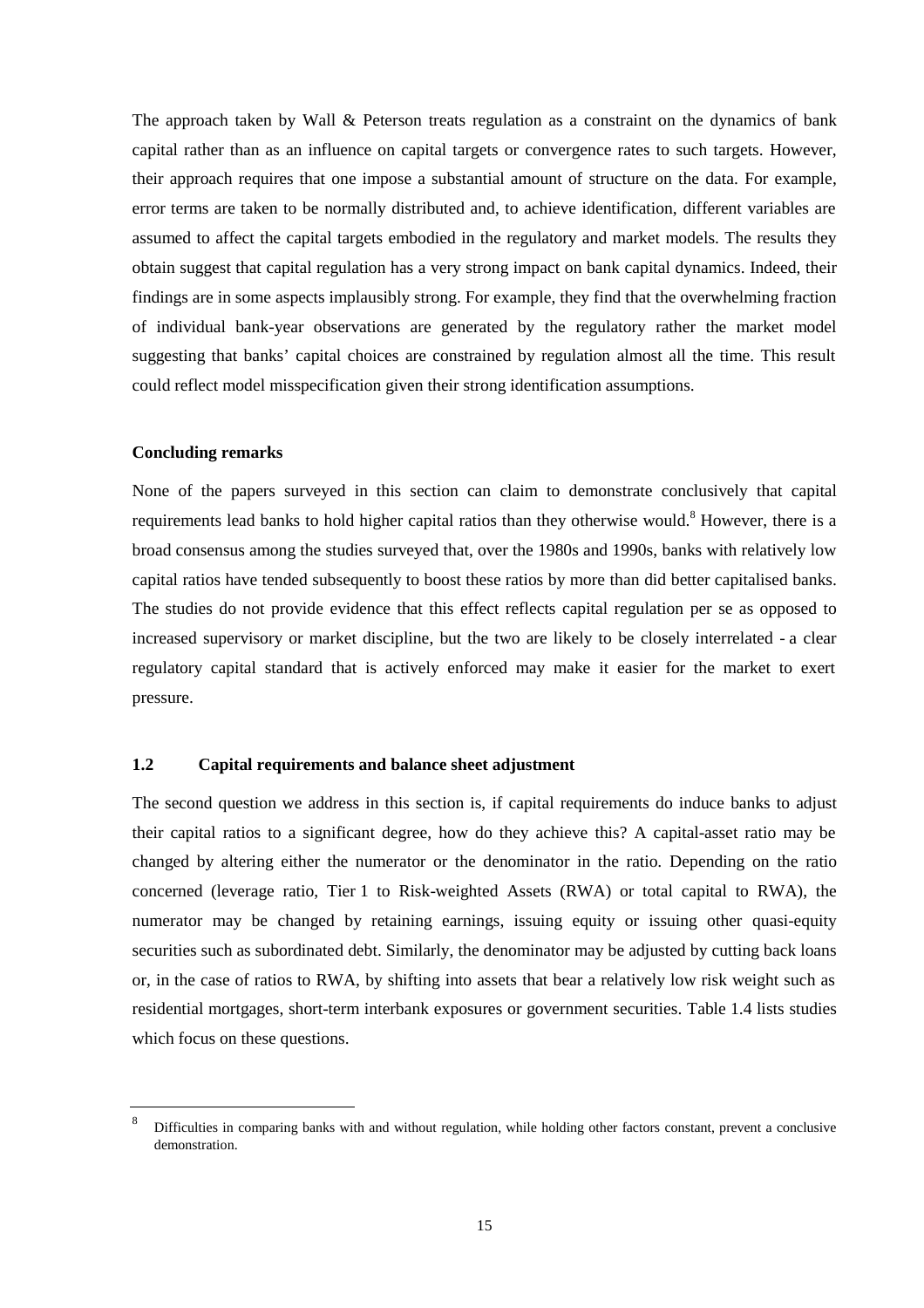The approach that banks take in adjusting their balance sheet to capital pressure is, of course, likely to vary over time, depending particularly on the stage of the business cycle. During booms, banks will find it easy to raise equity capital and potential earnings retentions will be high. During downturns, with declines in loan demand and increased default risks, banks may prefer to cut back their loan base. (The interaction of loan demand and bank capital targets is further discussed in Section 3 below.)

Most studies which shed light on these issues are primarily concerned with changes in the denominator of capital ratios. One interesting paper which looks instead at banks' decisions to adjust the numerator, i.e., capital levels, is Dahl & Shrieves (1990). This paper analyses net equity issues greater than 5% of a bank's equity base. Dahl & Shrieves model whether or not banks make such issues in a given year using a logit model with conditioning variables that include, among others, return on assets, asset growth, and deposit growth. Dahl & Shrieves apply this approach to data on all FDIC-insured banks at year end 1985 and 1986. To investigate the differential responses of undercapitalised banks they segregate their observations into those for which bank capital lies below the regulatory minimum of 7% and those for which it does not and estimate their model on the two subsamples.

Their findings suggest that, for undercapitalised banks, the degree of undercapitalisation is a substantial influence on the probability of equity market issues and market conditions are less important. One should not conclude, however, that regulatory pressure strongly affects equity issues. Of banks with capital ratios less than 7% in a given year, a mere 12% received such equity infusions. Moreover, a disproportionate fraction of those undercapitalised banks which were issuing equity were independent banks that were not members of larger organisations, which tend to be relatively small or closely-held institutions whose behaviour may not be representative of internationally active banks. Again, the Dahl & Shrieves study suffers from the fact that the sample employed does not also include data from a period in which banks were not regulated so there is no true control group.

Other research that sheds light on how capital-deficient banks adjust their balance sheets includes those partial adjustment model papers listed above which estimate separate models for Tier 1 and total capital ratios. For example, Aggarwal & Jacques find that the impact of FDICIA regulation on banks' long-term targets for the Tier 1 ratio actually exceeds that for total capital and that convergence of the Tier 1 ratios to its long-run average is somewhat quicker. Since total capital includes Tier 1, this finding implies that broadly speaking the entire impact of regulation on long-term capital targets, according to the Aggarwal & Jacques paper, operates through Tier 1. However, this result should be interpreted with caution since there is some evidence that, in the period covered by the Aggarwal  $\&$ Jacques study (1991-1993), US banks were more constrained by their leverage ratios than by the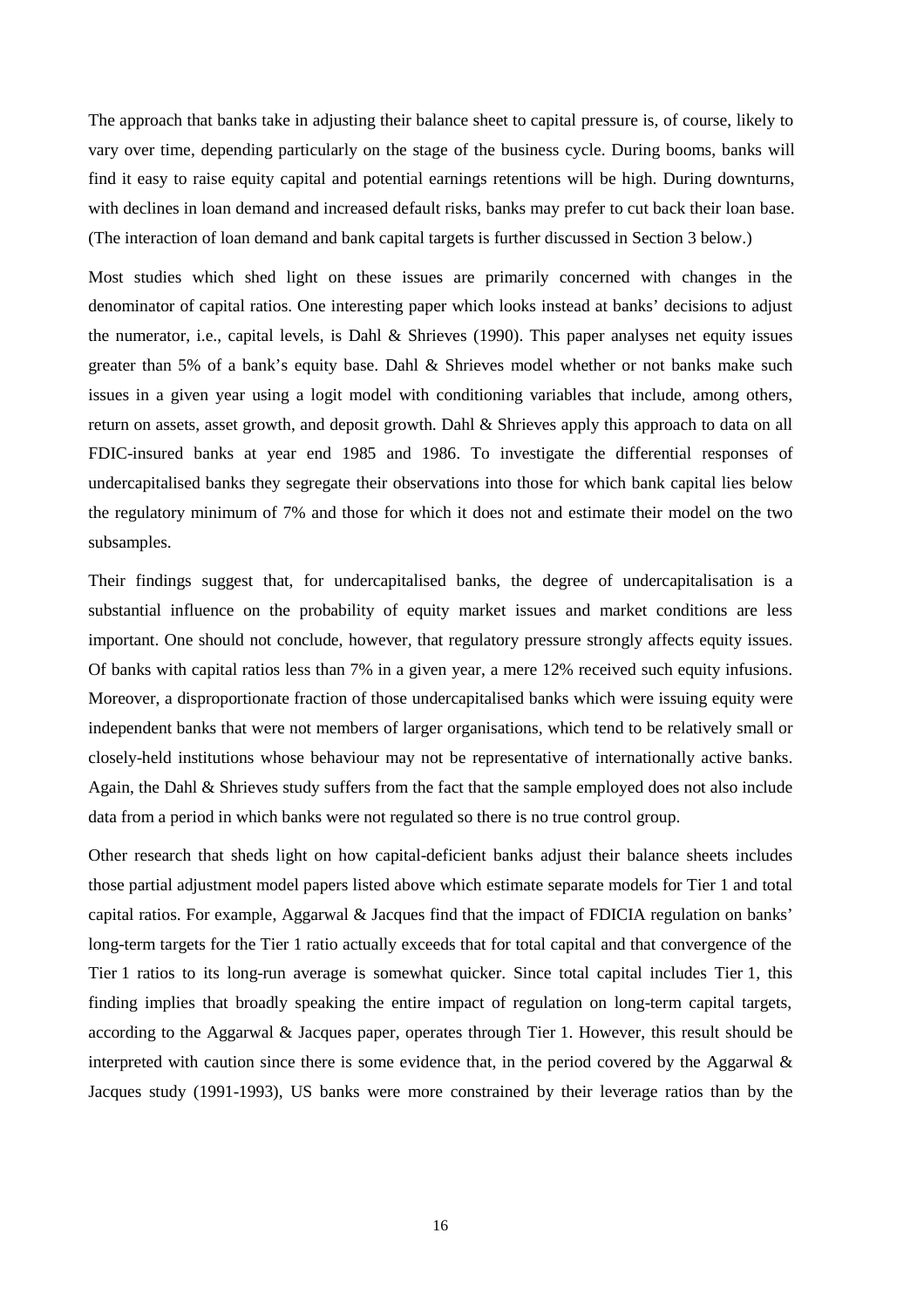Basle-Accord Tier 1 and Tier 2 ratios. If true, this would of itself explain why capital ratios based on narrow-equity measures appear to react more than broad-equity-based measures such as the Tier 2 ratio.<sup>9</sup>

Ediz, Michael & Perraudin (1998) in their study of UK bank data similarly conclude that regulation affects a bank's long-term Tier 1 capital targets more than its long-run Tier 2 target. However, they find that when an individual bank's capital requirement is augmented (which is possible in the UK system where capital targets are bank-specific), initially the bank tends to raise its Tier 2 capital with Tier 1 adjusting subsequently. In their vector autoregression study of the impact of stock market fluctuations on Japanese bank balance sheet behaviour, Ito & Sasaki (1994) find evidence that subordinated debt issuance (i.e. adjustments in Tier 2 capital) reacts strongly.

On adjustments to the denominator in capital ratios, numerous studies have examined whether capital ratio shortfalls induce banks to change their asset holdings. One may distinguish here between the possibility that banks react to capital requirements by cutting their total assets or alternatively that they react by switching from highly risk-weighted assets to those with a lower risk weighting.

Studies of US data in the early 1990s reach varied conclusions as to whether banks reduced the total size of their balance sheets in response to capital ratio regulations. For example, Hall (1993) runs cross sectional regressions of growth in loans by US banks in 1990 and 1991 and finds that the lagged total risk based capital ratio exerts a statistically and economically significant positive influence. His demonstration would be more persuasive if his sample also included data from before the implementation of the Basle regulations, which could act as a control. Another problem with Hall's approach is the fact that he does not condition for the influence on loan demand of different levels of economic activity. Using a large sample of data on US banks over the period 1979 to 1992, Berger & Udell (1994) in a careful study regress real quarterly growth rates for several asset categories on variables which regulators might regard as indicators of financial weakness and other conditioning variables (both regional and national) that proxy for changes in loan demand. The indicators of financial weakness include Tier 1 ratios, total capital to risk-weighted asset ratios, leverage ratios, and commercial real estate lending and non-performing loans as a fraction of total loans. The growth rates they employ as dependent variables include those on commercial and industrial loans, commercial real estate loans, US Treasuries, loans receiving 100% weight in risk-based capital calculations and loans receiving a zero weight.

Interpretation of this result might also appear to be sensitive to the fact that apart from the largest banking organizations, other US banks hold relatively little Tier 2 capital. The Aggarwal & Jacques data set includes FDIC-insured banks with asset values greater than \$100 million.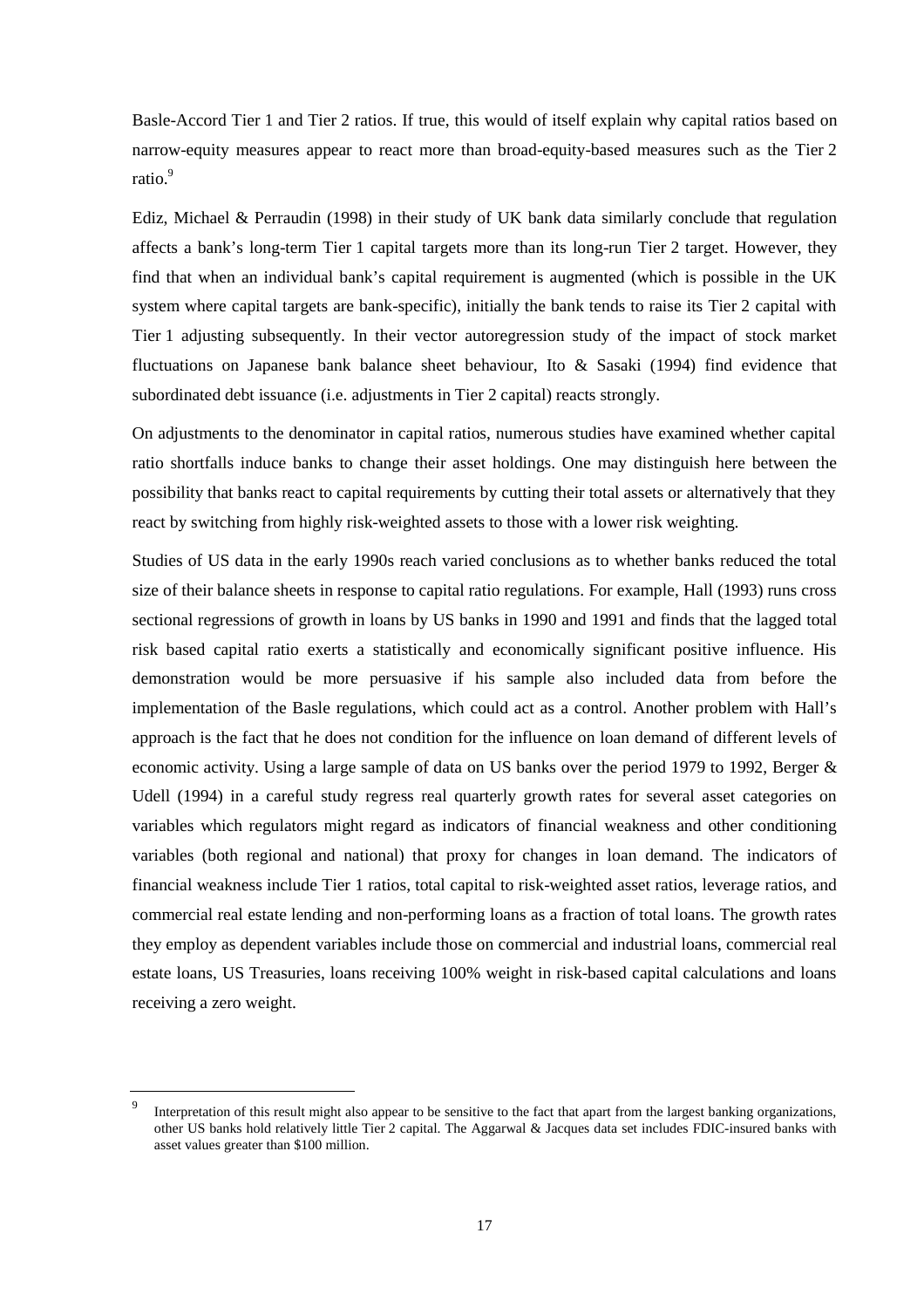| Berger and Udell (1994)            | US banks 1979-92       | <b>Basle Accord</b>                                              |
|------------------------------------|------------------------|------------------------------------------------------------------|
| Hancock, Laing and Wilcox (1995)   | US banks 1984-93       | <b>Basle Accord</b>                                              |
| Hall (1993)                        | US banks 1990-91       | <b>Basle Accord</b>                                              |
| Jacques and Nigro (1997)           | US banks 1990-91       | Basle Accord                                                     |
| Ediz, Michael and Perraudin (1998) | UK banks 1989-95       | Basle Accord plus extra capital<br>requirements set bank by bank |
| Kim and Moreno (1994)              | Japanese banks 1970-92 | Basle Accord                                                     |
| Peek and Rosengren (1997)          | Japanese banks 1988-95 | <b>Basle Accord</b>                                              |
| Ito and Sasaki (1998)              | Japanese banks 1990-93 | Basle Accord                                                     |
| Rime (1998)                        | Swiss banks 1989-95    | Basle Accord but risk weights more<br>stringent                  |
| Dahl and Shrieves (1990)           | US banks 1986-87       | 1981 Standards                                                   |
| Hancock and Wilcox (1994)          | US banks 1990-91       | Basle Accord                                                     |
| Haubrich and Wachtel (1993)        | US banks 1990-92       | Basle Accord                                                     |
| Aggarwal and Jacques (1997)        | US banks 1991-93       | Basle Accord plus Prompt<br>Corrective Action                    |

Table 1.4 **Capital requirements and balance sheet adjustments**

Berger & Udell find that for several categories, the coefficient values in their regressions are inconsistent with the proposition that capital pressure was the origin of the US credit crunch in the early 1990s. For example, in the case of commercial real estate lending, the declines in growth rates which occurred in the credit crunch period of the early 1990s were actually larger for banks which had high capital ratios than for those which had not. In just three of the six loan categories Berger & Udell examined were parameter signs consistent with capital pressure being the source of the credit crunch. They also find that the  $R^2$ s in their regressions are extremely low, being between 1 and 6%.

In contrast to the results of Berger and Udell, Hancock & Wilcox (1994) find that estimated proxies for banks' internal capital targets better explain changes in lending than do regulatory capital ratios. They argue that regulatory capital requirements may have influenced banks' internal targets and hence may have had an indirect impact on the downturn in lending of the early 1990s.

Papers by Shrieves and Dahl (1992), Nigro & Jacques (1997), Aggarwal & Jacques (1997), and Rime (1998) provide some evidence that banks change the composition of their assets when they face a binding regulatory capital constraint, substituting away from high risk-weighted assets. Using partial adjustment models, these papers look at the effects of lagged capital ratios on banks' long-run targets for the ratio of risk-weighted to total assets. The broad conclusion that emerges from most of these papers is that some banks substitute towards low risk-weighted asset categories when their capital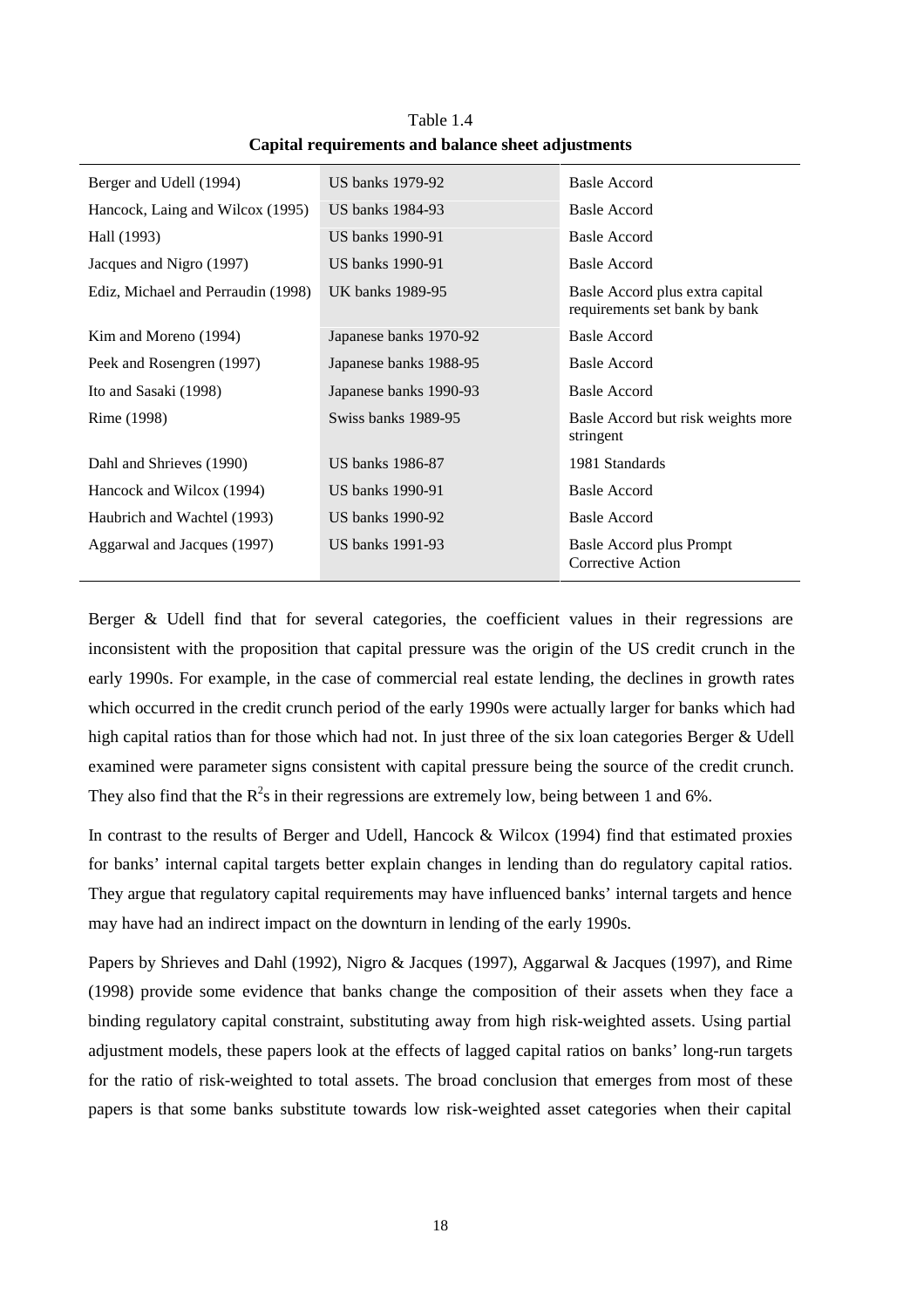ratios are low.<sup>10</sup> It should be acknowledged, however, that such substitution, rather than being a response to binding capital requirements, might reflect the efforts of financially troubled banks to rebuild liquidity, either at the behest of supervisors or to counter the threat of deposit outflows.

Lastly, several papers look at the impact on bank lending of shocks to capital. Kim & Moreno (1994) and Ito & Sasaki (1994) apply vector autoregression models to Japanese data on aggregate and individual bank lending respectively, allowing for interaction with stock market prices. Since a sizeable fraction of Japanese banks' Tier 2 capital consists of unrealised capital gains on equity portfolios, falls in the stock market imply negative shocks for bank capital. Both studies conclude that stock market falls translate into significant declines in lending. These studies are hard to interpret, however, since there is no obvious way to separate the impact on lending of (i) equity-market induced capital shocks and (ii) deteriorations in loan demand which are also likely to be associated with stock market declines.<sup>11</sup> An interesting paper by Peek & Rosengren (1997) circumvents this problem by looking at the impact of declines in the Japanese stock market on lending by subsidiaries and branches of Japanese banks in the US. Peek & Rosengren conclude that capital squeezes due to equity declines in the Japanese market do influence lending in the US especially by branches.

#### **Concluding remarks**

Papers which examine how banks adjust their balance sheets when their capital ratios are constrained by regulation are varied in their conclusions. This is not surprising since the approach banks take to adjusting capital ratios is likely to depend on the business cycle and the bank's financial situation. Nevertheless, there is evidence that in some cases undercapitalised banks raise new equity capital. There is also evidence that weakly capitalised banks sometimes substitute away from high riskweighted assets and reduce their lending, although the studies reviewed generally have difficulty distinguishing the effects of regulation from market discipline or other factors. On balance, it seems reasonable to conclude that banks attempt to respond in the least costly way to binding capital constraints. Whether or not banks raise Tier 1 or Tier 2 equity may depend in part on which capital constraint is most binding. When it is costly to increase capital, it appears that banks may adjust the composition or level of lending.

<sup>10</sup> Unlike the partial adjustment models described previously, these papers include contemporaneous changes in riskweighted to total asset ratios on the right hand side of their capital ratio change regressions. This complicates interpretation of the dynamic effects of regulation dummies.

 $11$  The dynamics of loan demand are further discussed in Section 3 below.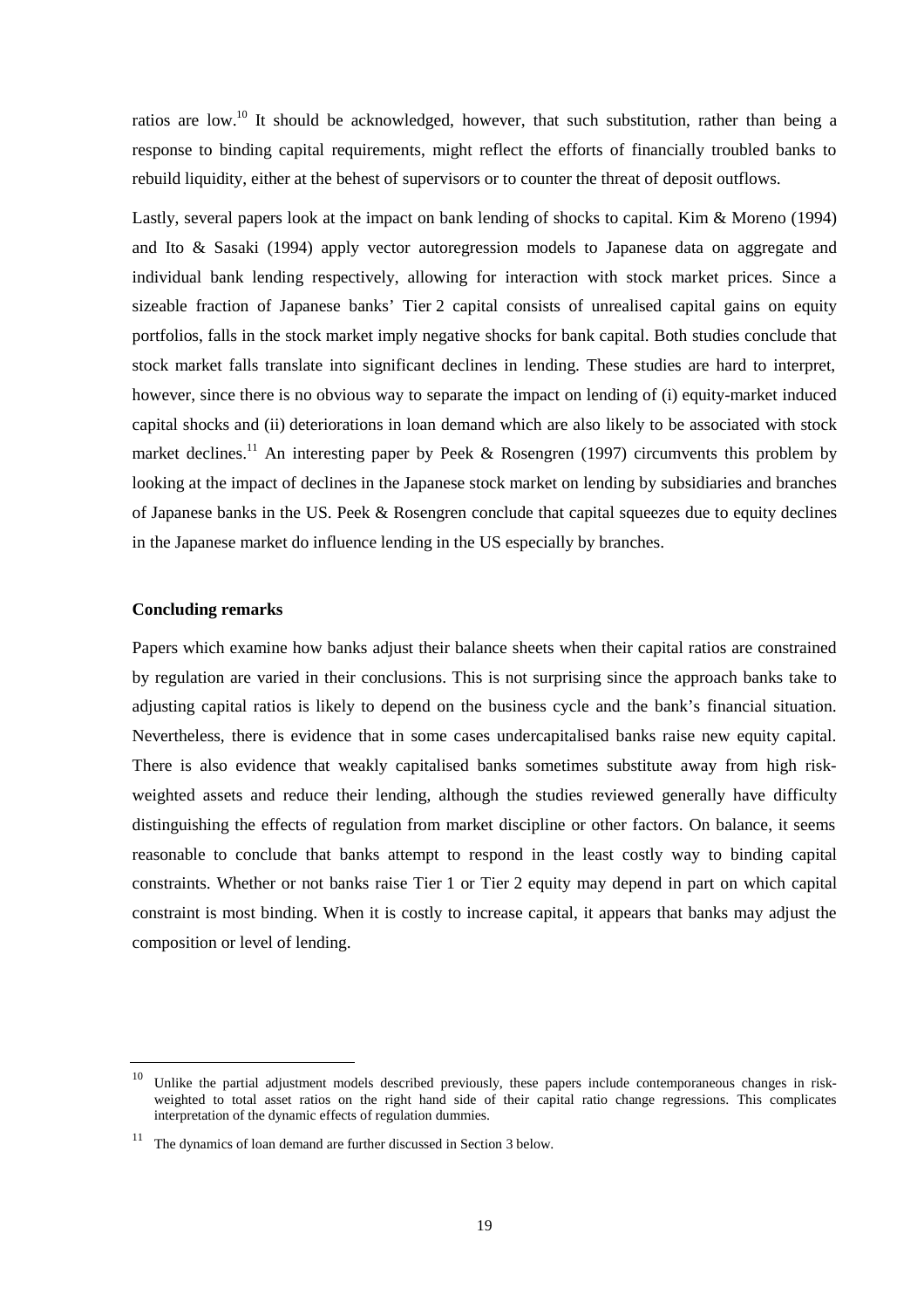#### **1.3 Capital requirements and risk-taking**

The third question we examine in this section is whether banks increase the riskiness of their asset portfolios in response to the imposition of regulatory capital requirements. The motivation for investigating this issue is a series of theoretical papers which have debated the possible effects on banks' portfolio choices of imposing a uniform capital requirement. Although capital requirements with differentiated weights will quite probably give banks an incentive to shift towards lowlyweighted asset categories (as was discussed in Section 1.2), for any category of assets which bear the same proportional capital charge, banks may be induced to shift towards the more risky assets in the category. This idea was analysed by Koehn & Santomero (1980) and Kim & Santomero (1988) who showed that such substitution effects were possible within a simple portfolio model. Their analysis was criticised by Keeley & Furlong (1989) and (1990) and Rochet (1991) who argued that if banks possessed diversified portfolios, the effects of capital requirements would be a reduction in risktaking.

Papers that have attempted to measure the impact on risk-taking of capital regulation have so far failed to come up with convincing evidence either way. Details of these are given in Table 1.5. Furlong (1988) looks at data on 98 large US bank holding companies in the pre-Basle period 1975 to 1986. His approach starts from the insight of Black & Scholes (1973) that the equity market capitalisation of a bank may be regarded as the value of a call option written on the bank's underlying asset value with deposits being interpreted as the option strike price. One may then infer the volatility of underlying asset values by inverting the call option pricing formula. Furlong finds that asset risk measured in this way actually doubled in 1981-86, the part of his sample in which banks faced capital requirements, compared with the earlier period. However, banks which were well-capitalised in 1981 before the capital ratio constraint was introduced experienced the same rise in volatility as those which were not.

If the levels of bank capital in 1981 represented desired or equilibrium capital levels, Furlong's findings would be inconsistent with the Kim & Santomero analysis since well-capitalised banks would not have been subject to any additional constraint. On the other hand, it is possible that, through the effects of capital requirements on market discipline, the introduction of fixed capital standards led to increased target capital rates for both highly capitalised and weakly capitalised banks. In this event, Furlong's finding might be seen as consistent with Kim & Santomero.

Sheldon (1996) performs a somewhat similar analysis of the equity and asset volatilities of 219 banks from several G-10 countries over the period 1987 to 1994 in which the Basle regulations came into force. His results suggest that bank asset volatility in US banks rose and that this was the case both for banks which increased their capital ratios and for those which did not. In Japan, asset volatility fell although most banks raised their capital ratios. As with the Furlong study, the reasonableness of Sheldon's findings depends on whether one believes that the Accord tended to raise target capital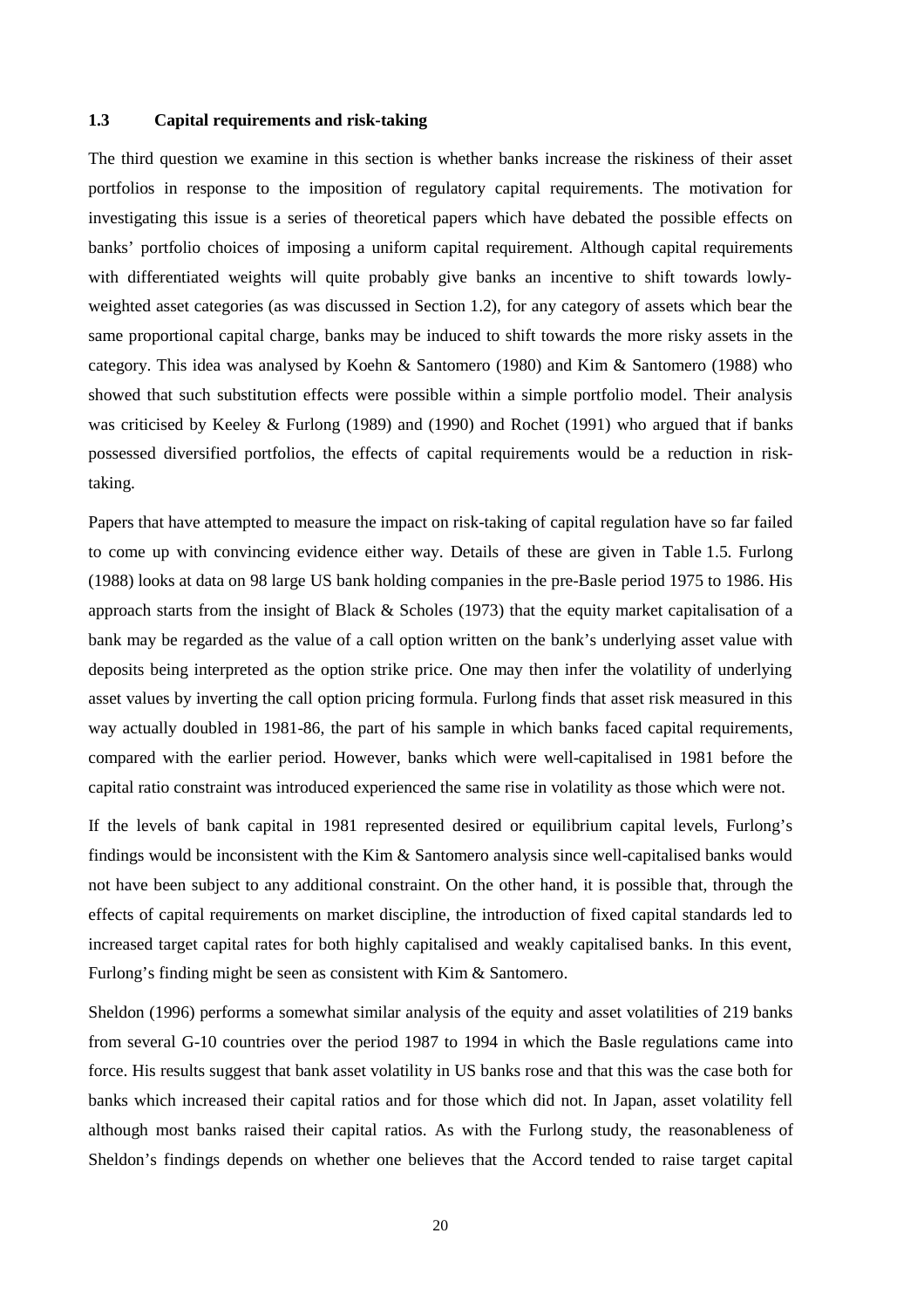ratios not only for banks having relatively low reported capital prior to the Accord, but also for banks having relatively high reported ratios. Sheldon's own conclusion is that his results provide little evidence that the implementation of the Basle guidelines had a risk-increasing impact on bank portfolios.

In any case, neither Furlong nor Sheldon satisfactorily controls for the host of other influences which affected risk-taking through the sample periods they examine so conclusions they reach should, to say the least, be treated with caution.

Table 1.5 **Empirical papers on the effect of capital requirements on risk-taking**

| Furlong $(1988)$ | US banks 1981-86     | 1981 Standards |
|------------------|----------------------|----------------|
| Sheldon $(1996)$ | G-10 banks 1987-1994 | Basle Accord   |

#### **Concluding remarks**

There is no reliable evidence one way or the other as to whether capital requirements do encourage banks in some periods to increase risk raking, as implied by some theoretical models. One difficulty is that available data do not provide a direct measure of the risk profile of lending within the broad Basle risk buckets. This means that the question has to be examined in terms of the effect which capital requirements have on the riskiness of the whole portfolio of the bank. The few papers which have attempted to look at this question suggest that capital requirements may have led to some increase in risk-taking, but because they have relied on an options pricing formula and make no attempt to condition on factors other than capital ratios, it is difficult to place much reliance on the results, which in any case are not strong.

# **2. Regulatory capital arbitrage**

Banks in a number of countries are using securitisation to alter the profile of their book. This may make a bank's capital ratio look artificially high, relative to the riskiness of the remaining exposures, and in some cases may be motivated by a desire to achieve exactly this. The very broad risk categories in the Basle Accord give scope for banks to arbitrage between their economic assessment of risk and the regulatory capital requirements. As discussed below, securitisation is an important technique for undertaking such capital arbitrage. But while opportunities for capital arbitrage may encourage certain forms of securitisation, it should be emphasised that other factors besides capital arbitrage are often important - and in many cases, the sole - drivers of securitisation.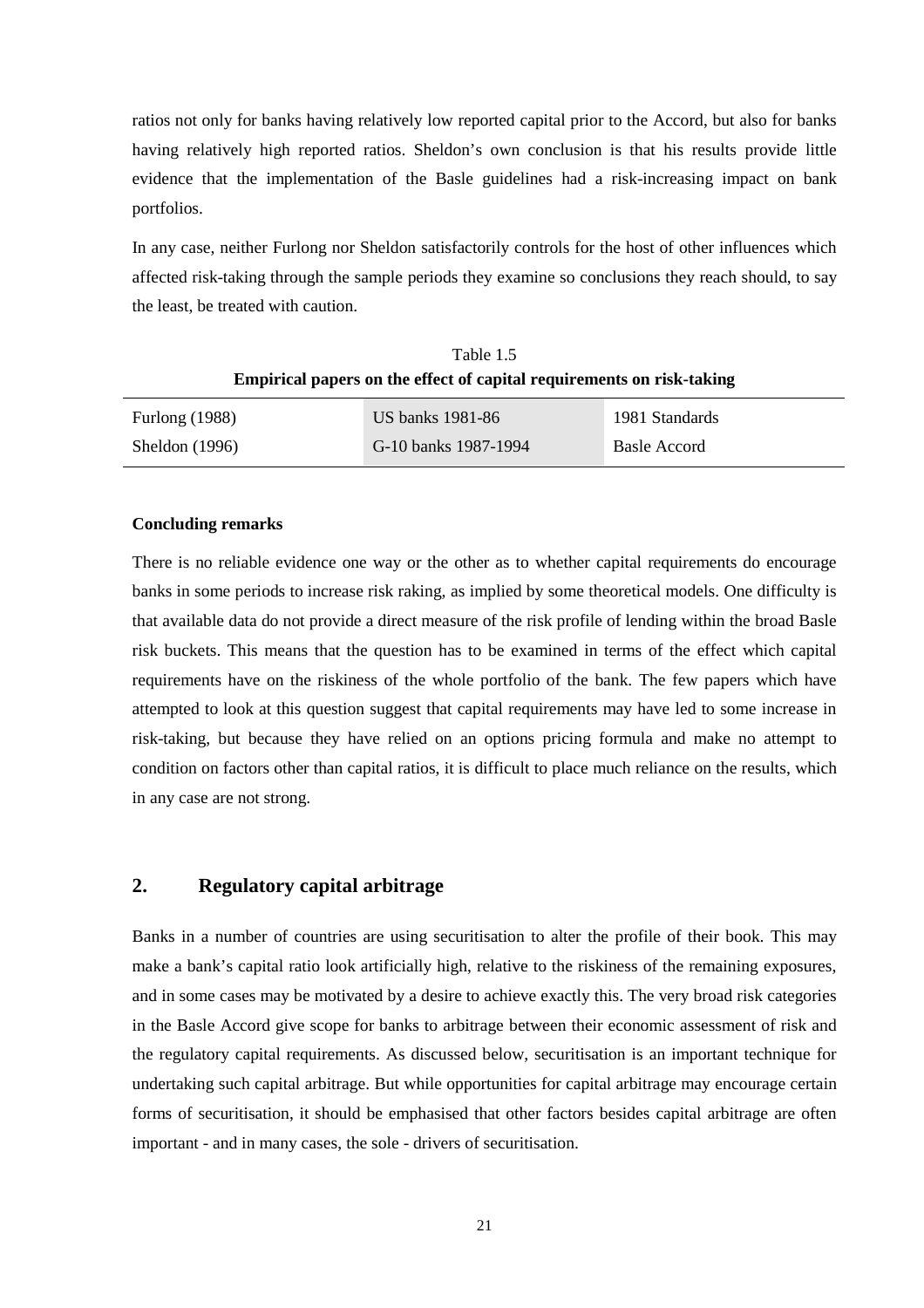- Section 2.1 outlines the motivation for regulatory capital arbitrage and how regulatory capital arbitrage is carried out in practice (with examples of transactions given in appendices);
- Section 2.2 provides some empirical evidence;
- Section 2.3 concludes.

Due to the limited academic literature, the following discussion draws heavily from market sources of information, such as rating agencies, and from information collected by US regulators through on-site examinations.

### **2.1 Factors motivating regulatory capital arbitrage**

Regulatory capital arbitrage reflects banks' efforts to keep their funding costs, inclusive of equity, as low as possible.<sup>12</sup> Since the cost of equity is generally perceived to be much greater than the cost of debt, when banks are required to maintain equity cushions exceeding what they would otherwise choose it is natural for banks to view capital standards as a form of regulatory taxation. As with other forms of taxation, regulatory taxes encourage banks to develop methods for serving customers that avoid or minimise these taxes. Capital arbitrage - like traditional tax arbitrage - is costly. To reduce the regulatory tax consequences of binding capital requirements, banks must incur up-front legal, administrative, and other structuring costs.<sup>13</sup> Decisions about whether to engage in capital arbitrage, and on what scale, therefore reflect a cost-benefit analysis in which these structuring costs are weighed against the perceived reduction in the bank's cost of funds. As discussed below, financial innovation is working dramatically to reduce structuring costs over time.<sup>14</sup>

In practice, capital arbitrage exploits the large divergences that can arise between a portfolio's true economic risks and the Accord's measure of risk (total risk-weighted assets). At present, four major types of capital arbitrage appear to predominate<sup>15</sup>:

<sup>&</sup>lt;sup>12</sup> For related academic studies, see Cumming (1987), Baer and Pavel (1988), and Pavel and Phillis (1988), Koppenhaver (1989), Berger and Udell (1993), Jagtiani, Saunders, and Udell (1995), Allen, Jagtiani and Landskroner (1996).

<sup>&</sup>lt;sup>13</sup> Note that, even if a bank's current capital ratios exceed the regulatory minima, it may wish to engage in capital arbitrage to generate a regulatory capital "cushion" so that any future losses would be less likely to evoke a supervisory call for additional, dilutive, equity issuance.

<sup>&</sup>lt;sup>14</sup> While capital arbitrage generally seeks to reduce a bank's required equity, in limited amounts the Accord's total capital measure admits less expensive Tier 1 components (e.g. in some countries, step ups are permitted in Tier 1 instruments), as well as Tier 2 capital components (e.g. subordinated debt). To preserve operating flexibility, and in response to market discipline, banks typically set internal targets for the ratio of Tier 1 capital to total risk-weighted assets that substantially exceed the Accord's 4% explicit minimum for this ratio.

<sup>&</sup>lt;sup>15</sup> For simplicity and specificity, the following discussion and supporting material in the appendix discuss capital arbitrage within the context of the U.S. implementation of the Basle Accord.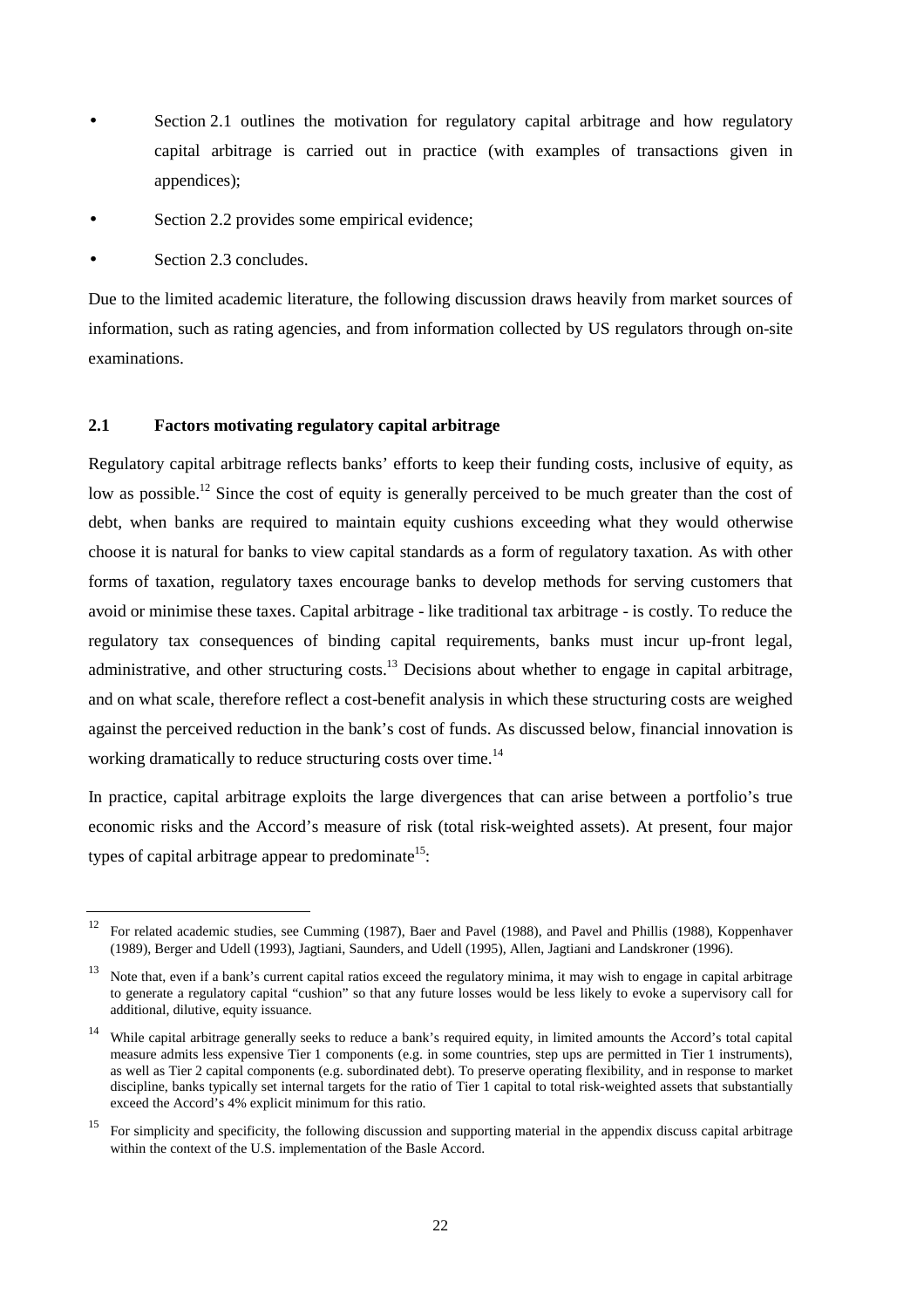#### *(i) Cherry-picking*

This is the oldest form of capital arbitrage. Within a particular risk-weight category, such as 100% risk-weighted assets, cherry-picking is the practice of shifting the portfolio's composition toward lower quality credits. For example, in order to boost its return on equity, a bank may decide to originate fewer BBB-rated loans in favour of more BB-rated loans. In this case, the bank's total riskweighted assets and regulatory capital ratios would appear unchanged, even as its overall riskiness increased.

#### *(ii) Securitisation with partial recourse*

For many banks, securitisation is a more cost-effective approach to capital arbitrage than traditional cherry-picking. Securitisation involves the sale of assets to a "special purpose vehicle" (SPV), which finances this purchase through issuance of asset-backed securities (ABSs) to private investors. For bankruptcy, accounting and regulatory purposes, SPVs generally are treated as legally separate from the sponsoring bank, and so are not consolidated into the sponsor's financial statements and regulatory reports. In many cases, a bank can treat securitised assets as "true sales" for accounting and regulatory purposes, even though the bank retains most of the underlying risks through credit enhancements it provides to the ABSs.

In cases when securitised assets have been previously "owned" by the bank, its credit enhancement is treated as "recourse," which normally incurs an effective 100% (dollar-for-dollar) regulatory capital requirement. That is, the bank's total regulatory capital requirement ratio is calculated as if the recourse position was immediately written off. Arithmetically (see appendix), this treatment implies that as long as the assets are of sufficiently high-quality that the amount of recourse is less than 8% of the securitised pool (termed "partial recourse"), the bank's Tier 1 and total regulatory capital requirement ratios will increase, regardless of whether any significant risk has been shifted to the ABSs.<sup>16</sup> (The appendix provides some examples of how securitisation may be used to reduce a bank's effective capital requirement.) In substance, most securitisations with partial recourse are nothing more than sophisticated cherry-picking whereby a bank sells off not merely its higher quality assets,

<sup>16</sup> Typically, recourse incurs a total risk-based capital requirement equal to the lesser of (a) the amount of recourse provided ("low-level recourse"), and (b) 8 percent of the enhanced assets (i.e. equivalent to assigning a 100 percent risk-weight to the amount of *enhanced assets*). Within the United States, low-level recourse treatment is implemented by applying an add-on amount to total risk-weighted assets (exclusive of the recourse amount). For most banks, this add-on amount equals  $RA/(C-R)$ , where  $R =$  the amount of low-level recourse,  $A =$  total risk-weighted assets excluding low-level recourse exposures, and  $C =$  total risk-based capital. This add-on produces a total risk based capital ratio equal to (i) total capital *less* the amount of low-level recourse *divided by* (ii) total risk-weighted assets exclusive of low-level recourse exposures. In effect, this treatment implies a dollar-for-dollar capital charge against the amount of recourse; that is, an effective 100 percent total risk-based capital requirement.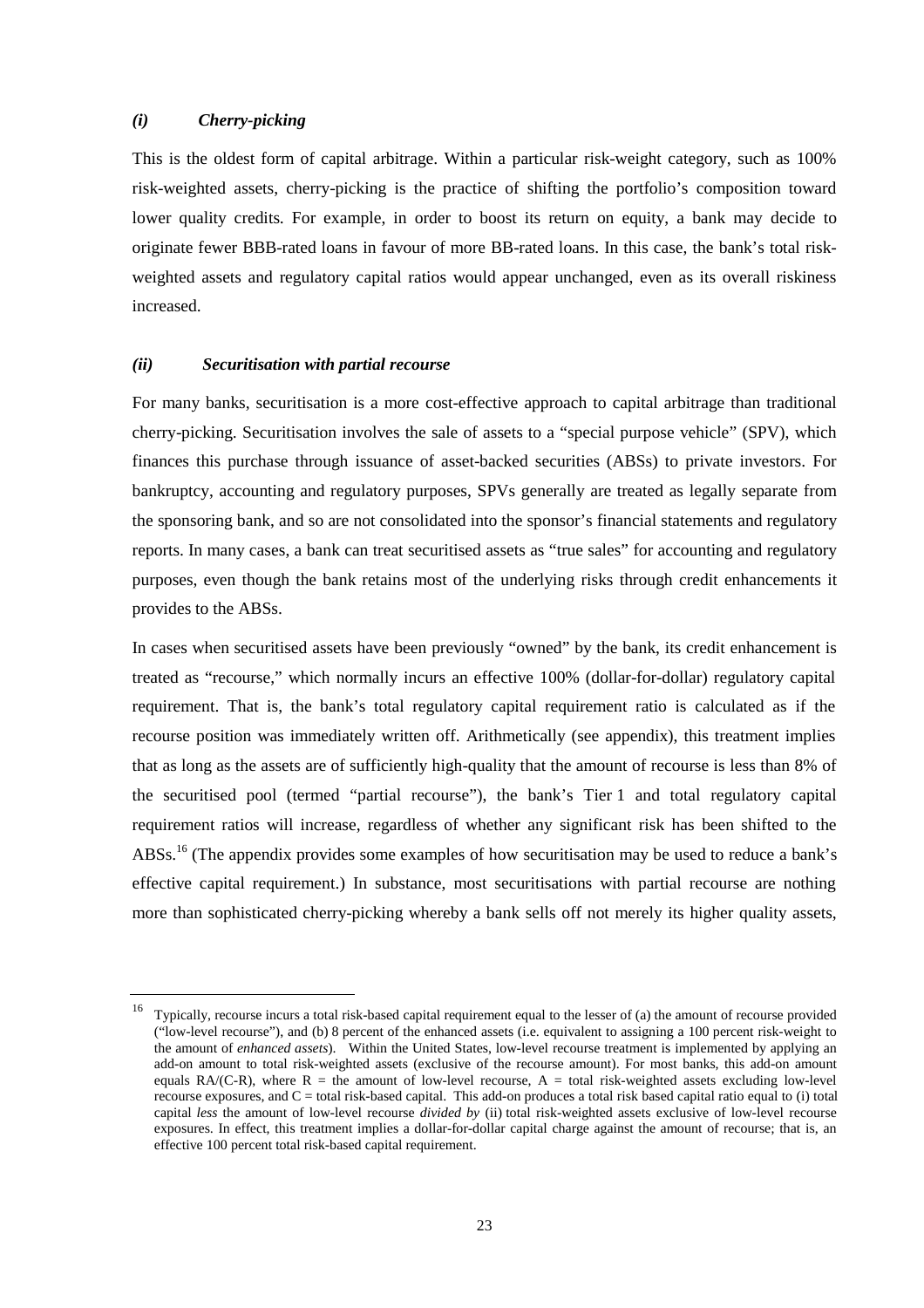but the most senior claims to these assets. This form of capital arbitrage is used extensively by banks not only from the United States, but also from other G-10 countries.

The impact of securitisation on a bank's regulatory capital ratios can be substantial. In securitisations of consumer and higher-quality commercial loans, for example, retained recourse amounting to less than 4% of the underlying loan pool may be sufficient to achieve investment-grade ratings on the asset backed securities sold to investors. Although these ratings usually imply that very little credit risk is actually transferred to investors, as shown in the appendix, such securitisations nevertheless can reduce the bank's regulatory capital requirement dramatically (in the example in the appendix by more than half) relative to its requirement had the whole loans remained on its balance sheet.

In general, banks have the greatest incentive to securitise high-quality loans whose required economic capital is much less than the regulatory requirement. Securitised asset pools tend to exhibit more predictable loss rates and very high diversification. Since a bank's remaining on-balance sheet portfolio may display greater loss volatility and less diversification than the loans it has securitised, a concern is that, for a bank that is heavily engaged in securitisation activities, reported capital ratios could be a misleading indicator of its true financial condition.

#### *(iii) Remote origination*

Many banks achieve even lower effective regulatory capital requirements (thus, higher capital ratios) by structuring their securitisation programmes so that credit enhancements are treated as "direct credit substitutes," which incur only an 8% capital requirement, rather than recourse. This is accomplished simply by having the SPV, rather than the bank itself, originate the securitised assets - a process termed "remote origination." Even though the bank is exposed to much the same risk as in a traditional securitisation, since the bank never formally owns the underlying assets, the credit enhancement is treated as a direct credit substitute. Remote origination is commonly associated with asset-backed commercial paper (ABCP) programmes.

#### *(iv) Indirect credit enhancements*

Under the Accord, in some instances it is possible to provide the economic equivalent of a credit enhancement in ways that are not recognised as financial instruments subject to any formal capital requirement. Investors are often willing to accept "indirect credit enhancements," such as early amortisation and fast-payout provisions, in lieu of traditional financial guarantees. When this is possible, the use of indirect credit enhancements reduces even further a bank's regulatory capital charges against securitised assets, in some cases to zero, thus increasing the amount of capital freed up through securitisation.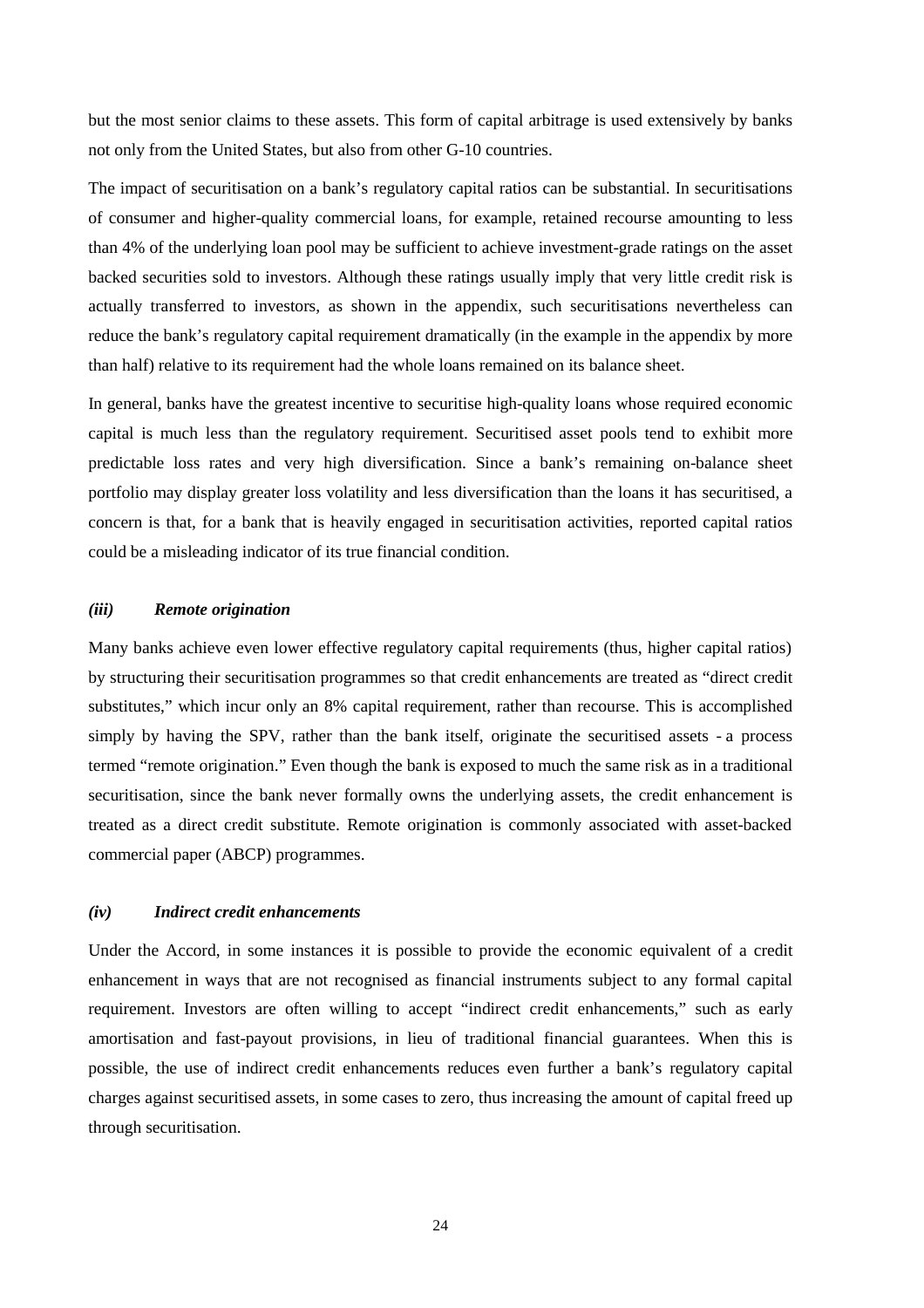Several recent developments point to continued rapid growth - if not an acceleration - in capital arbitrage over the coming years. A recent surge in CLOs has been propelled by innovations, including credit derivatives, that now permit banks to securitise the cash flows of business loans without damaging customer relationships. Credit derivatives also are the basis for a new class of capital arbitrage techniques ("synthetic securitisations") having substantially lower structuring costs than traditional securitisations. These products are reshaping the economics of capital arbitrage, making it more cost-effective, and more accessible to a broader range of banks, than has been the case historically.

The Accord's 1997 Market Risk Amendment is also contributing to capital arbitrage activity. Under the Amendment, the regulatory capital requirements for certain instruments may now be much less if the position is housed in the trading account, rather than the banking book. Thus, a bank potentially can reduce its regulatory capital requirement merely by originating and holding credit risk positions through its trading account. For example, three month lending to a prime company would carry a capital requirement of 8%: however, if the bank held that company's three-month commercial paper in its trading account, the capital requirement would be substantially lower (0.25% for specific risk under the Basle standard approach to market risk). It is, however, too early to say whether this has had a substantial effect on bank balance sheets.

It is also possible that the risk weighting for under 1 year interbank loans for Zone B banks may have encouraged greater short-term lending. By reducing the term of an interbank loan for a Zone B country from 13 months to 11 months the weighting would fall from 100% to 20%. There is no capital incentive for short term lending of this kind for Zone A countries. Pairwise comparisons of lending to equally rated Zone A and Zone B countries do indicate a greater concentration of short term lending to Zone B.

#### **2.2 Empirical evidence**

For most banks, neither public financial statements nor regulatory reports disclose sufficient information to measure the full extent of capital arbitrage. To provide a rough gauge of the potential scale of capital arbitrage, Federal Reserve staff have estimated the outstanding non-mortgage-related ABSs and ABCP issued through programmes sponsored by the ten largest US bank holding companies. These securitisation activities tend to be motivated heavily by capital arbitrage considerations. They do not, however, track certain forms of capital arbitrage, such as traditional cherry-picking through whole loan sales, cherry-picking induced by uncompetitive bids for highquality assets, securitisations that are privately placed or not publicly rated, and arbitrage effectuated through credit derivative arrangements that do not result in ABS issuance.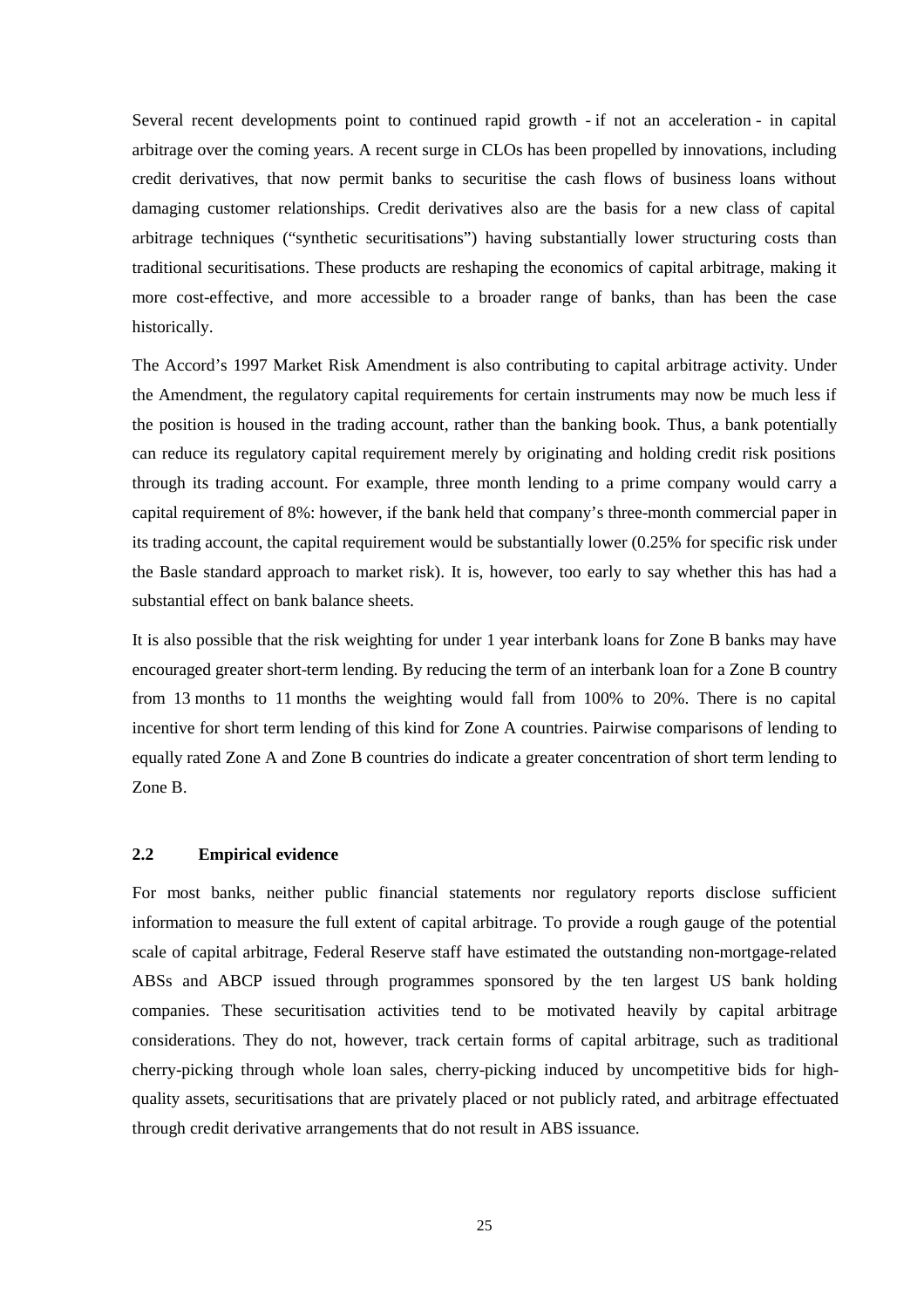On the basis of the available information, the securitisation activities of these companies loom large in relation to their on-balance sheet exposures. As of March 1998, outstanding non-mortgage ABSs and ABCP issued by these institutions exceeded \$200 billion, or more than 12% (25%), on average, of the institutions' total risk-weighted assets (loans). For several institutions, the combined issuance of ABSs and ABCP approached 25% (50%) of total risk-weighted assets (loans).

Although similar data are not available for non-US banks, market reports suggest that significant amounts of securitisation-related capital arbitrage have been undertaken by Canadian, European, and Japanese banks - particularly through collateralised loan obligations (CLOs) and ABCP. Much of the securitisation activities of these banks appears to be funded in the United States, reflecting the greater size and liquidity of US markets.

While the European ABS market is nowhere near as liquid as the US market, with the increase in ABS issuance and the overall development of capital markets in post-EMU Europe, it is expected that such weaknesses will be overcome. Indeed, available evidence suggests that securitisation activity structured outside the United States has been growing exponentially. This is especially true in Europe where, according to FitchIBCA, new structured finance (bank and non-bank) - though still quite small compared to the US - has increased from \$8.5 billion in 1995 to more than \$41 billion in 1997.

Looking at the other types of regulatory arbitrage, it is too early following the introduction of the Accord to say much about the effect of the Market Risk Amendment to the Accord. There is also little empirical evidence on whether banks have substituted interest rate exposure for credit exposure in the banking book although anecdotal evidence does not indicate that this has occurred to any extent. Allen, Jagtiani and Landskroner (1996) look at this question for US banks but have not allowed for other features of bank books (like off balance sheet positions) making it difficult to interpret their results.

#### **2.3 Concluding remarks**

The available evidence suggests, therefore, that the volume of regulatory capital arbitrage is large and growing rapidly, especially among the largest banks. Securitisations are motivated by a number of factors including taking advantage of increased economies of scale, reduced costs of debt financing, and better diversification of funding sources. But there are indications that in many cases the effect is to increase a bank's apparent capital ratio relative to the riskiness of its actual book, which is making the ratios more difficult to interpret and in some cases less meaningful.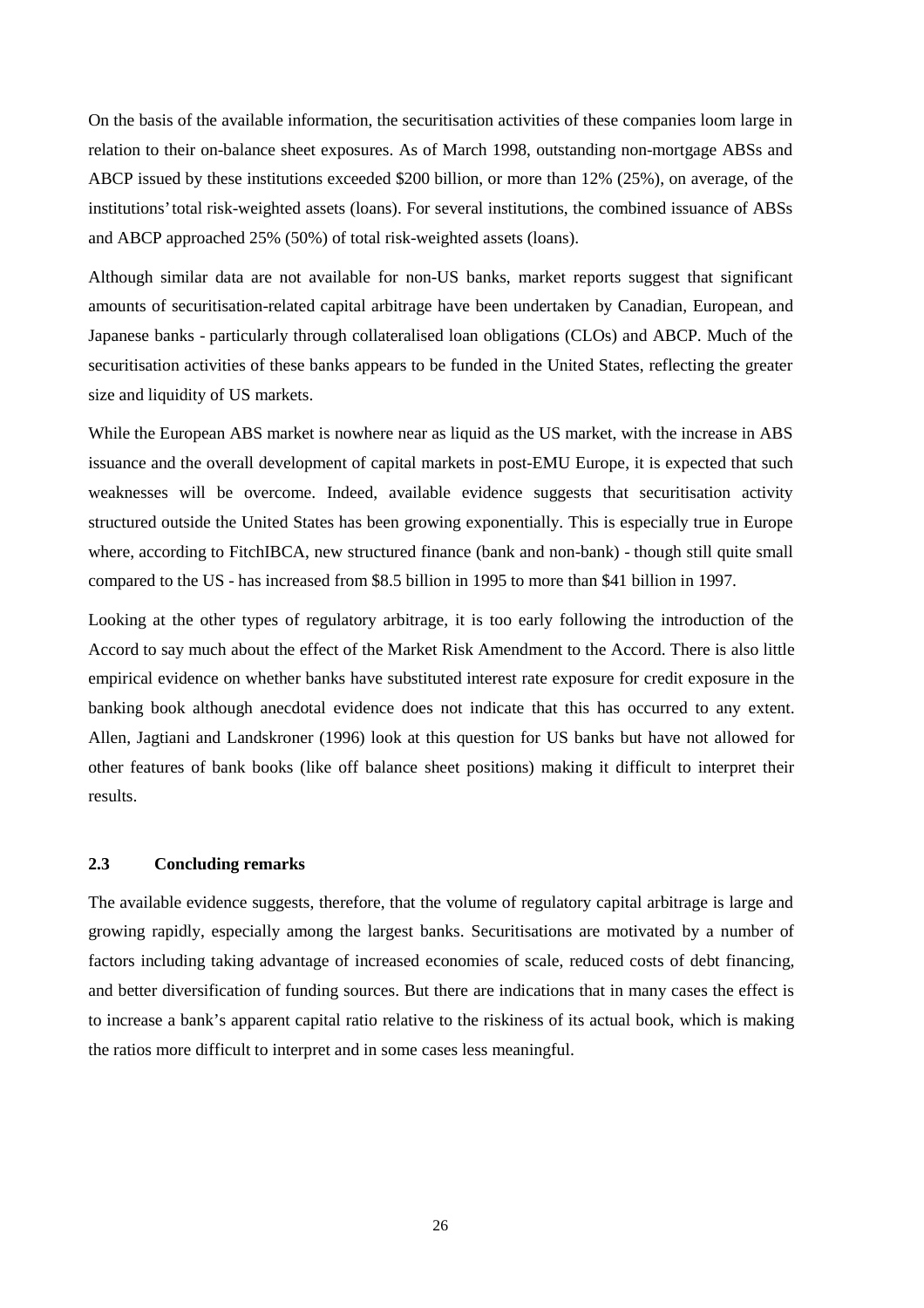## **3. The effects of capital requirements on the macroeconomy**

#### **3.1 General issues**

A concern raised from time to time is that fixed minimum capital requirements can affect the real economy through reductions in lending when banks are capital constrained. Part 1 showed that in certain countries in some periods banks may have cut back lending to achieve higher capital requirements or maintain existing requirements. The periods when banks are likely to be most capital constrained are those when they are making substantial write-offs or provisions. These are also the periods when the demand for loans may be weak and/or when credit supply is reduced because of banks' concern that overall credit quality has deteriorated. Disentangling these effects can be difficult.

Even if some banks do cut back lending because of capital constraints, for this to affect the real economy the reduction must, for some reason, not be fully offset through increased lending either by better capitalised banks or by other financial intermediaries or by credit markets. Some observers argue that at least for some borrowers bank lending cannot be offset by other sources of credit because such loans are unique.<sup>17</sup> Such 'uniqueness' of bank loans stems from the fact that financial markets are characterised by imperfect information (i.e. some participants have an informational advantage over others). In this environment, banks can help to overcome these information problems and can facilitate the flow of credit into its most productive uses by screening borrowers, and by providing informationintensive lending to those private sector borrowers that cannot cost effectively access the capital markets, and by monitoring the actions of borrowers.<sup>18</sup> If information imperfections are important, then the inability of banks to perform these activities would disrupt the flow of credit.<sup>19</sup>

At issue is whether an excess demand for credit at banks that are capital constrained can be redistributed to the external capital markets or to other intermediaries that have sufficient capital for increased lending. If this redistribution of the excess demand for credit is costly, then the distribution of capital holdings across banks could be macroeconomically important. To the extent that the evolution of financial markets reduces the segmentation of lending markets, it would be expected that such costs may be falling over time.

 $17$  In the UK, Mayer (1988) finds that bank lending is the dominant form of external finance.

 $18$  It is costly for savers to inform themselves about borrowers, to monitor whether borrowed funds are invested efficiently, and to ascertain whether borrowers are fulfilling their commitments. Diamond (1984) and Williamson (1986) focus on these costs and develop rationales for why banks play a unique role in an economy with imperfect information.

<sup>&</sup>lt;sup>19</sup> To firmly establish this link, the possibility that other financial intermediaries (e.g. finance companies and insurance companies) fill the void left by a drop in bank lending must be ruled out. Fama (1985) suggests that the depositor relationship may give banks an informational advantage over other lenders. Alternatively, banks may have a cost advantage over other intermediaries because of the safety net provided by deposit insurance. Banks may then crowd out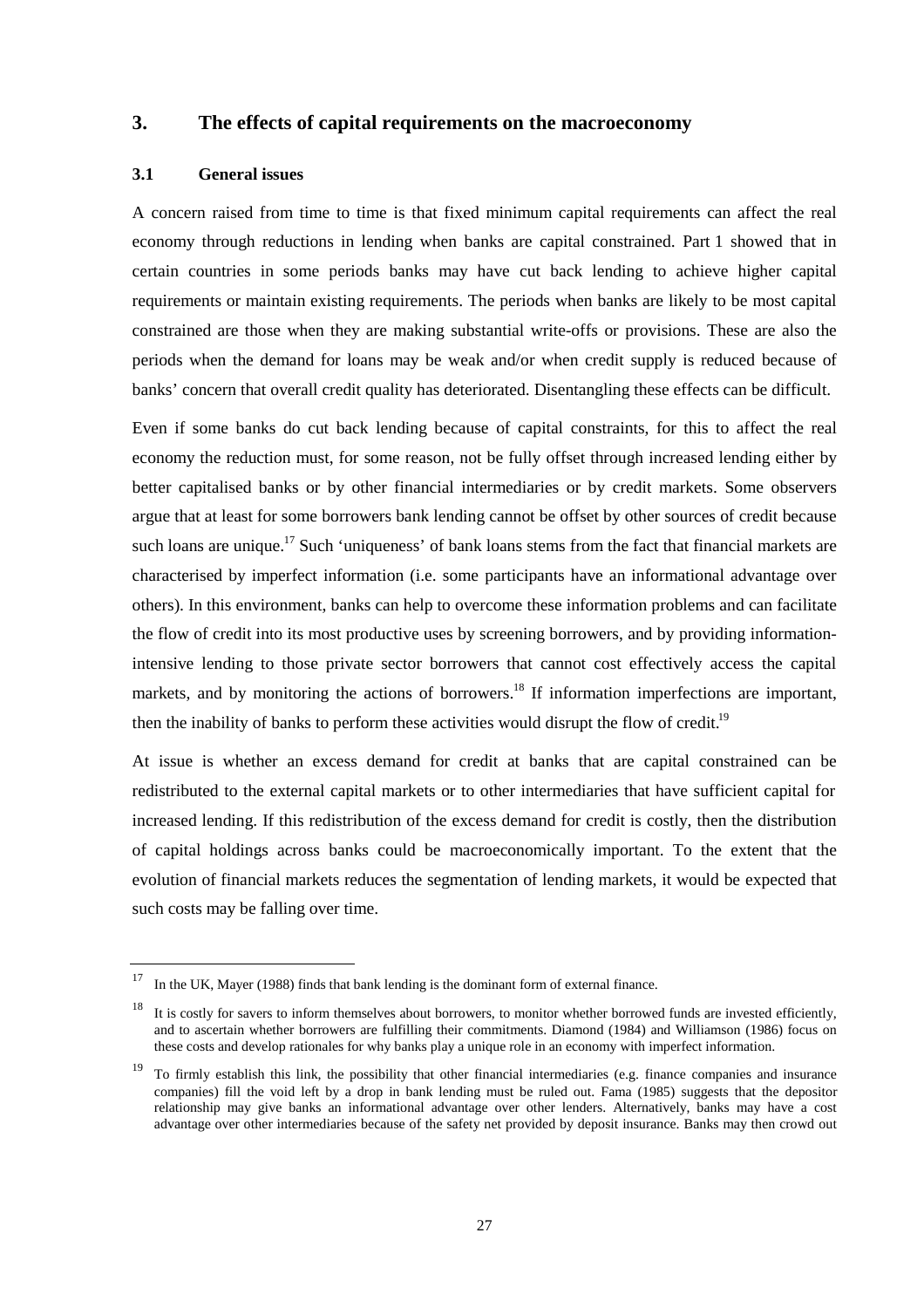Empirical support for the importance of banks compared to other financial intermediaries has been found in a number of countries. Much of this support has focused on borrower relationships with specific banks. For example, using data on 300 US firms, James (1987) finds that announcements of new bank credits result in significant positive abnormal returns on firm equity, whereas corresponding announcements of bond issues do not result in such responses. More recently, Slovin, Sushka, and Poloncheck (1993) examine stock market returns for firms that dealt with Continental Illinois Bank around the time of its near-failure and subsequent rescue by the Federal Deposit Insurance Corporation. During the period when the viability of Continental Illinois was in question, these authors find that those firms with business dealings with Continental Illinois had negative excess returns. When it became clear that Continental Illinois was going to be bailed out, those firms had positive excess returns. Also using US data, Petersen and Rajan (1994) show that small firms that have a close relationship with a bank have greater access to credit than firms without such a relationship.<sup>20</sup>

In Japan, where there is a "main bank" system of corporate finance, it appears that a firm's investment is sensitive to the financial health of its main bank, particularly if the firm has never issued bonds.<sup>21</sup> Using cross-sectional data on Japanese non-financial firms for the periods 1991-1992 and 1994-1995, Gibson (1995, 1997) finds that investment is considerably lower at firms that have one of the lowestrated banks as their main bank after controlling for their stock market valuation and cash flow.<sup>22</sup> Using the later sample, tests indicate that this reduction in investment is only statistically significant for firms that have never issued bonds.

Hence, it appears that bank-firm relationships are important.<sup>23</sup> These relationships may create a strong link between the lending activity of banks and the performance of the macroeconomy. For example, reductions in bank lending may not be perfectly offset by alternative sources of credit. Should that be the case, then reductions in lending by capital constrained banks could reduce output in both the short

other financial intermediaries in certain credit markets. The fixed costs of entering a market when bank lending drops off may prevent other intermediaries from providing credit when bank lending declines.

 $20$  Small firms are defined as those with fewer than 500 employees. Interestingly, bank-firm relationships do not materially affect the price of credit for the firm.

 $21$  If a firm gets into financial distress, then its main bank oversees its restructuring by providing funds and management expertise. If the bank itself is in financial distress, then it is less able to fulfill these responsibilities. Gibson (1995) argues that a higher probability of future problems in its main bank should affect a firm's behaviour today, as the "safety net" provided by the bank will be weaker when the main bank itself is in a weakened state. See Aoki, Patrick and Sheard (1994) for more discussion about the role of the main bank. Using data from an earlier time period, Hoshi, Kashyap, and Scharfstein (1991) find that Japanese firms that are "keirestsu firms" display less sensitivity to cash flow than other Japanese firms.

<sup>&</sup>lt;sup>22</sup> The predicted aggregate effect on investment arising from difficulties in the banking sector was estimated to be in the 2.5% range. This is small considering that business investment in Japan fell 21% from its peak in 1991 to the first quarter of 1995.

<sup>23</sup> Although much of the evidence is for the US and Japan, if it is true in a countries where there is a very well developed capital market it is also likely to be true in other countries where the capital markets are less well developed.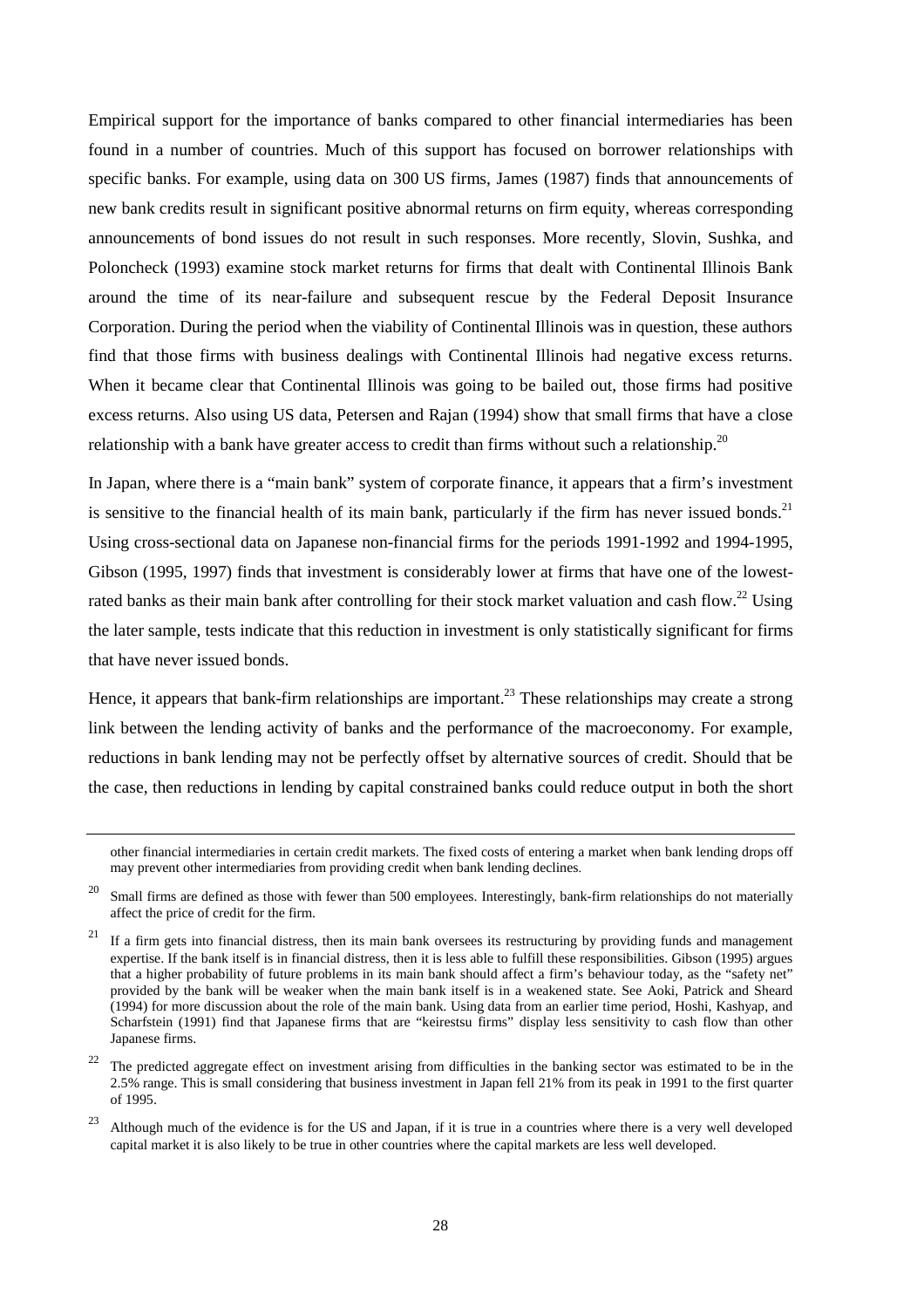run and the long. By either cutting off bank-dependent borrowers or by forcing them to employ more costly forms of credit, a reduction in bank lending can lead to a decline in investment demand. Holding other things constant, this decline in investment demand would be contractionary for the macroeconomy in the short run as firms might delay investment plans and shed workers.<sup>24</sup> Since future output is a function of current investment, foregone investment would reduce future output as well.

Having established the theoretical link between bank lending and the macroeconomy, it remains to be examined whether changes in bank lending resulting from capital requirements have been sufficient to cause significant macro-economic effects. This is the focus of the next section.

#### **3.2 The effect of capital requirements on output**

The key issue addressed in this section is whether pressure to meet capital requirements has in some periods caused macroeconomic effects. There is some evidence for the US that certain sectors, particularly real estate, may have been affected by constraints on bank capital. Hancock and Wilcox (1997) and Peek and Rosengren (1997a, 1997b) examine the impact of an unexpected reduction in bank capital on credit availability and real activity in US real estate markets. In addition, Hancock and Wilcox (1998) examine the impact of bank capital shocks on credit availability and real activity in the small business sector. In the US, each of these sectors has traditionally relied on bank financing.

Hancock and Wilcox (1997) estimate a (state-level) bank portfolio adjustment model that relates statewide growth in real estate lending (for single-family and for commercial real estate) to a measure of capital pressures on banks in that state (the average capital shortfall/surplus relative to an assumed 4.75% leverage ratio standard), indicators of national economic conditions, indicators of state-wide economic conditions, and other variables. Their empirical findings are consistent with the hypothesis that commercial real estate lending is much more vulnerable to negative capital shocks than is singlefamily residential lending. The authors argue that this vulnerability may result from the fact that the residential mortgages market is more liquid than is the commercial mortgages market.<sup>25</sup>

These authors also estimate models that relate various types of residential real estate activity (e.g. permits, housing starts, construction, and final sales) to the volume of bank lending and various proxies for the level of aggregate demand in that sector. Their empirical findings suggest that the early stages of real estate development tend to be more sensitive to the availability of bank lending than are the latter stages of development.

<sup>&</sup>lt;sup>24</sup> The aggregate demand effects of a reduction in bank lending are discussed in Bernanke and Blinder (1988), Romer and Romer (1990), Kashyap, Stein, and Wilcox (1991), and Bernanke and Lown (1991).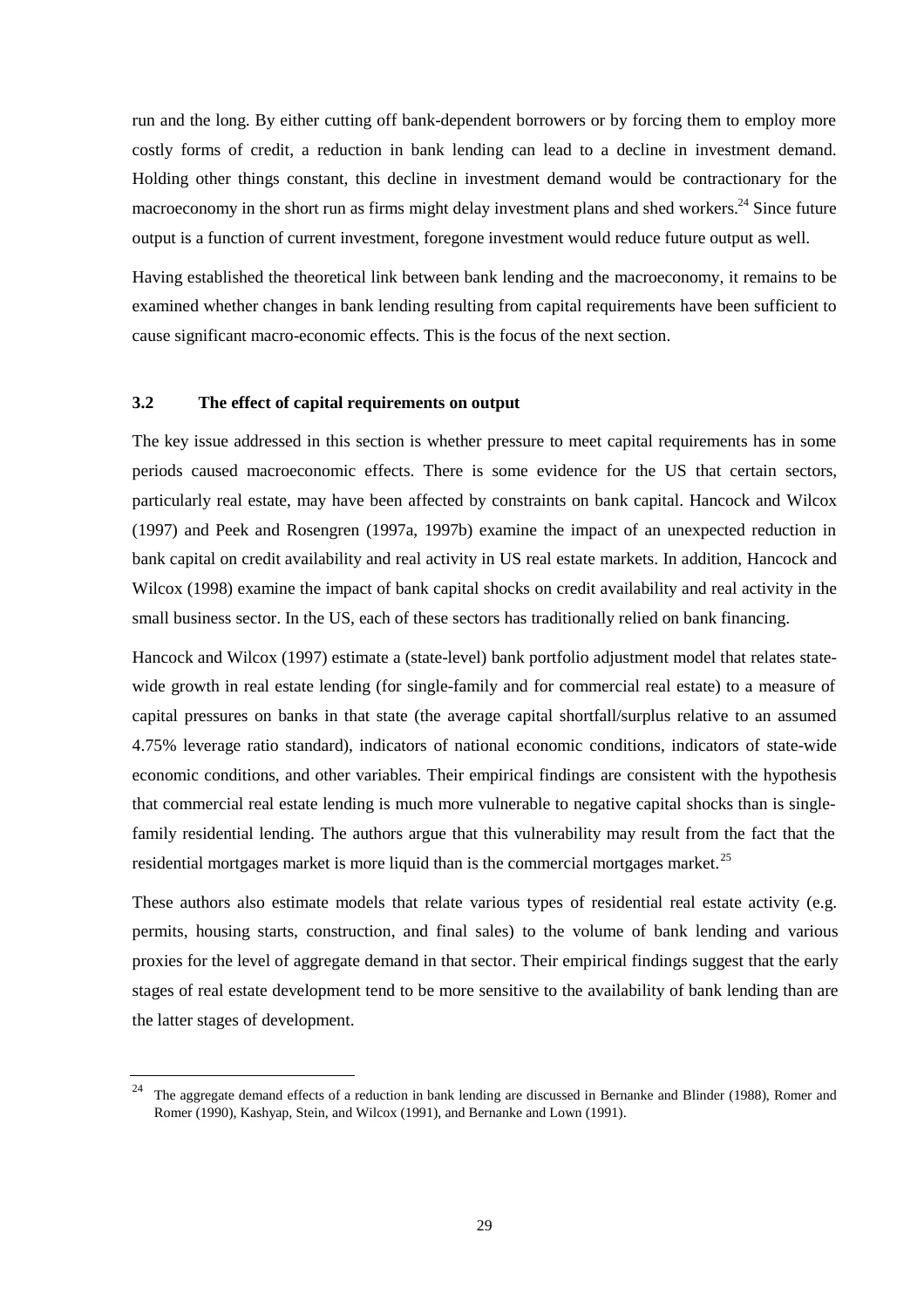Peek and Rosengren (1997a) also examine the commercial real estate sector. They document that lending by US branches and subsidiaries of Japanese banks over the period 1988-1995 was highly sensitive to the parent's regulatory capital positions. Semi-annual loan growth at US branches and subsidiaries of Japanese banks was related to the parent's beginning-of-period risk-based capital ratios, measures of the financial conditions of the branch or subsidiary (such as problem assets), various proxies for the strength of loan demand in the United States and Japan, and other variables.<sup>26</sup>

Qualitatively similar findings are reported by Peek and Rosengren (1997b). Using the fact that the decline in Japanese commercial real estate prices over the 1988 to 1995 period was external to the US credit markets, they are able to identify an exogenous shock to the supply of bank loans to the commercial real estate sector in 3 spatially separated state markets (California, New York and Illinois). It appears that branches and subsidiaries of Japanese banks with high concentrations of problem loans reduced their lending to each of these commercial real estate markets, despite the fact that each market had substantially different market conditions during the sample period. This suggests that capital constraints were the important factor rather than the reduction in loan demand or creditworthiness of the borrowers. Peek and Rosengren (1997b) provide evidence that the overall reduction in real estate lending by Japanese banking organisations contributed to the decline in US real estate construction activity during the 1990s. They regress various measures of construction activity that occurred in the three spatially separated states on the regulatory capital ratios of the Japanese parents, indicators of the financial condition of the branch or subsidiary (such as problem loans), proxies for the strength of demand for commercial real estate in the US, and various other control variables.<sup>27</sup>

These findings are consistent with emerging evidence that the distribution of capital among banks, not merely the aggregate capital ratio in the economy, can have an important effect on macroeconomic activity.<sup>28</sup> As noted above, there is empirical support that borrower relationships with specific banks in the US and Japan can create a strong link between the lending activity of banks and the performance of the macroeconomy. Further, the fact that some sectors that are believed to be particularly bank-

 $25$  The authors did not explicitly evaluate whether the much lower risk-based capital requirement on residential mortgages compared to the risk-based capital requirement on commercial mortgages influenced their findings.

<sup>&</sup>lt;sup>26</sup> Their sample included 11 Japanese city banks, 3 long-term credit banks, 5 trust banks, and 10 of the largest regional banks.

<sup>&</sup>lt;sup>27</sup> These findings are consistent with those of Hancock and Wilcox (1997).

<sup>&</sup>lt;sup>28</sup> Even state-level data may not be sufficient to hone in on the distributional aspects of bank capital. For example, Bernanke and Lown (1991) use state-level bank capital-to-asset ratios to determine whether changes in state lending growth induced by a variation in capital-to-asset ratios have significant predictive power for economic activity in the state. Using a regression model, they find that the relationship between state employment growth and bank lending was not statistically significant during the 1990-1991 period. The authors interpret this finding as suggesting that the contraction in bank lending may not reduce the overall supply of credit.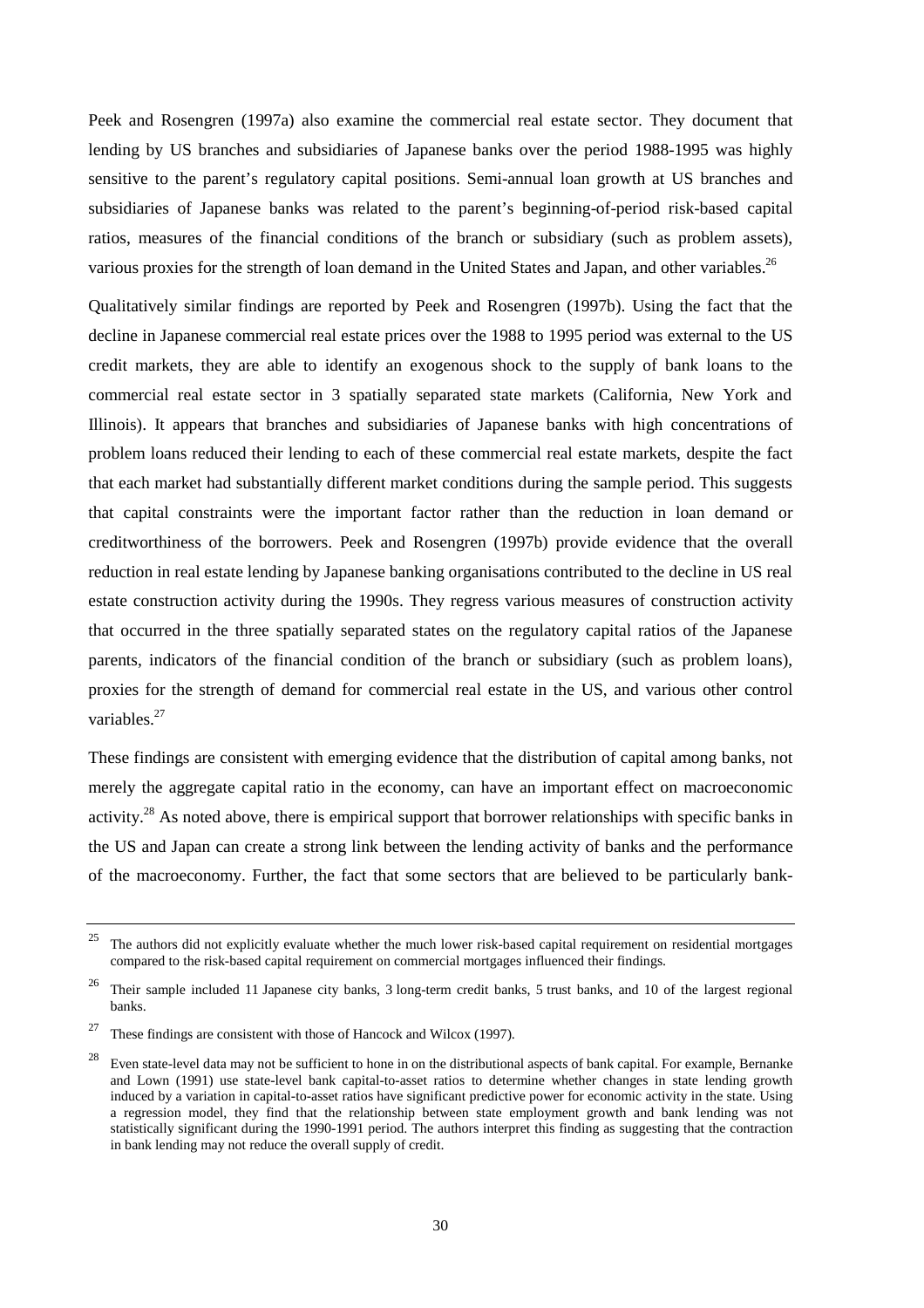dependent have experienced difficulties when banks have experienced difficulties suggests that the distribution of capital across banks can affect investment and macroeconomic activity more generally.

There is also evidence that reductions in lending by capital constrained small banks in the US were not fully offset by lending by large banks and that the distribution of capital across large banks and small banks has had macroeconomic effects. It is generally believed that the small business sector of the US economy is particularly bank dependent<sup>29</sup> and that many of these small businesses rely on small banks for financing.<sup>30</sup> Therefore a reduction in lending by small banks could adversely affect the small business sector. Hancock and Wilcox (1998) use annual state-level banking data for the period 1988-1992 to assess whether any reductions in business loan supply at small banks (total assets less than \$300 million) are offset by increases in loan supply at large banks, and vice versa. Regressions are estimated that explain real business lending growth at each size category of bank with average capital ratios of each size category of banks and general indicators of economic conditions (such as an index of consumer sentiment). Business loans at large banks show some tendency to rise when capital falls at small banks. The converse is also true. These offsets, however, are only partial. Further, these authors also estimate whether state-wide economic activity (measured by gross state product, employment and payrolls) during the US credit crunch period is influenced more strongly by changes in capital at large banks or by changes in capital at small banks. Their empirical findings suggest that a \$1 reduction in capital at small banks has a much larger effect on various measures of economic activity than a \$1 capital reduction at large banks.

These papers on the effect of a capital induced reduction in bank lending on particular sectors of the US economy indicate that regulatory capital requirements may well have macroeconomic effects in some periods. Researchers have, however, been rather less successful at identifying an impact at the aggregate economy level, although some papers have identified a link between pressure on capital requirements and output.

Oliner and Rudebusch (1996) use data for the U.S. manufacturing sector to examine the relationship between internal funds and business investment for large and small firms. Their empirical findings suggest that the association between internal funds and investment tightens significantly after a monetary contraction, indicating a scarcity of external finance. In contrast, for large firms, there is no change in the linkage between internal funds and investment after a tightening of monetary policy. They argue that a broad credit channel exists for the transmission of monetary policy, and it operates through small firms. In a separate paper, Oliner and Rudebusch (1995) do not find much evidence for a bank lending channel for monetary policy. Small and large firm bank debt behaved little differently from non-bank debt after a monetary contraction. These authors stressed that their results did not rule out the possibility of "credit crunches" in the banking sector brought on by increased capital requirements, more stringent regulatory practices, or a sharp deterioration in bank balance sheets.

<sup>30</sup> Hancock and Wilcox (1998) estimate that changes in small bank lending have much less of an effect on employment at businesses with greater than 500 employees, than on businesses that employ fewer than 500 employees, particularly in the 1989-1990 period. In contrast, lending at large banks has more of an effect on businesses with more than 500 employees than on smaller businesses. In general, firms of all sizes reduce their payrolls, though not always by statistically significant amounts, when bank capital declines. In general, the estimated effects on payrolls of capital losses at small banks are larger than those of capital losses at large banks.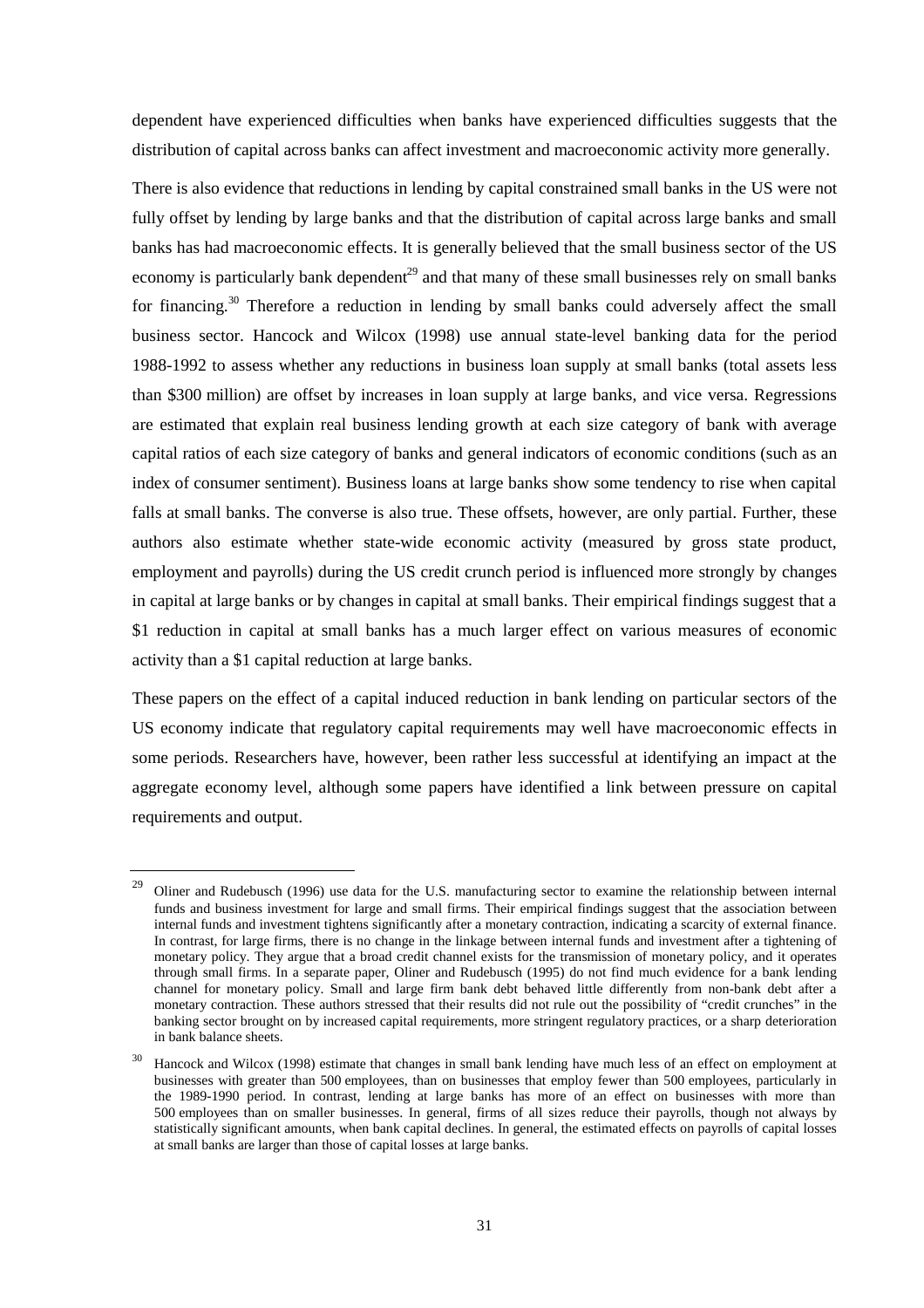Since negative shocks to bank capital could potentially affect macroeconomic activity through their effects on bank lending, the academic research that investigates whether aggregate bank lending affects a proxy for macroeconomic activity, such as GNP or national income, is relevant for considering the macroeconomic impact of bank capital requirements. Several studies have made timeseries comparisons of aggregate bank lending with national income. These studies have suggested that bank lending leads national income for all G-7 countries except Canada, particularly during those periods when quantitative controls on bank credit or deposit rates were in force.<sup>31</sup> For the US and Japan, this continued to be the case when innovations in a broad monetary aggregate were also included in the time-series model. $32$  These findings are consistent with the hypothesis that bank lending affects output. King (1986) and Ramey (1993), however, do not find conclusive evidence that bank lending – or other credit measurement variables, such as bank holding of securities relative to loans or differences in the growth rate of short-term debt of small and large firms – caused US postwar output in a statistical sense.<sup>33</sup> These studies find that monetary aggregates, rather than bank lending aggregates, have a superior statistical relationship with GNP. Such findings suggest that money may decline immediately after a tightening of monetary policy, but bank lending may drop off after some time. In that case, changes in money would cause changes in output rather than changes in bank loans causing changes in output.<sup>34</sup> More generally, the high correlation between money and credit aggregates makes it difficult to statistically disentangle their separate effects from reduced-form time series correlations.<sup>35</sup>

Even with a structural model that incorporates both capital shocks and monetary policy shocks, aggregate time-series data may not be particularly useful for detecting a relationship between bank capital and macroeconomic activity.<sup>36</sup> This is because aggregate data may mask changes in the distribution of capital holdings across banks over time. For example, aggregate bank capital may remain constant or even increase, despite significant reduction in capital at some banks that may affect their lending to bank-dependent borrowers. In this case, at an aggregate level it would appear that bank capital shocks are negatively correlated with movements in bank lending and investment. Such an

<sup>31</sup> See Blundell-Wignall, Browne, and Manasse (1990) and O'Brien and Browne (1992).

 $32$  See O'Brien and Browne (1992). Using Finnish private fixed investment data Saarenheimo (1995) finds that bank credit exerts a significant independent effect on investment even after controlling for the contribution of the money stock and the loan rate.

<sup>33</sup> Both statistical significance tests and variance decompositions are used in King (1986).

<sup>&</sup>lt;sup>34</sup> Studies by Bernanke and Blinder (1992), Gertler and Gilchrist (1993) and Romer and Romer (1990) report that money leads output and bank lending moves contemporaneously with output after a monetary contraction.

 $35$  For more discussion on this point see Blinder and Stiglitz (1983).

See Friedman and Kuttner (1993).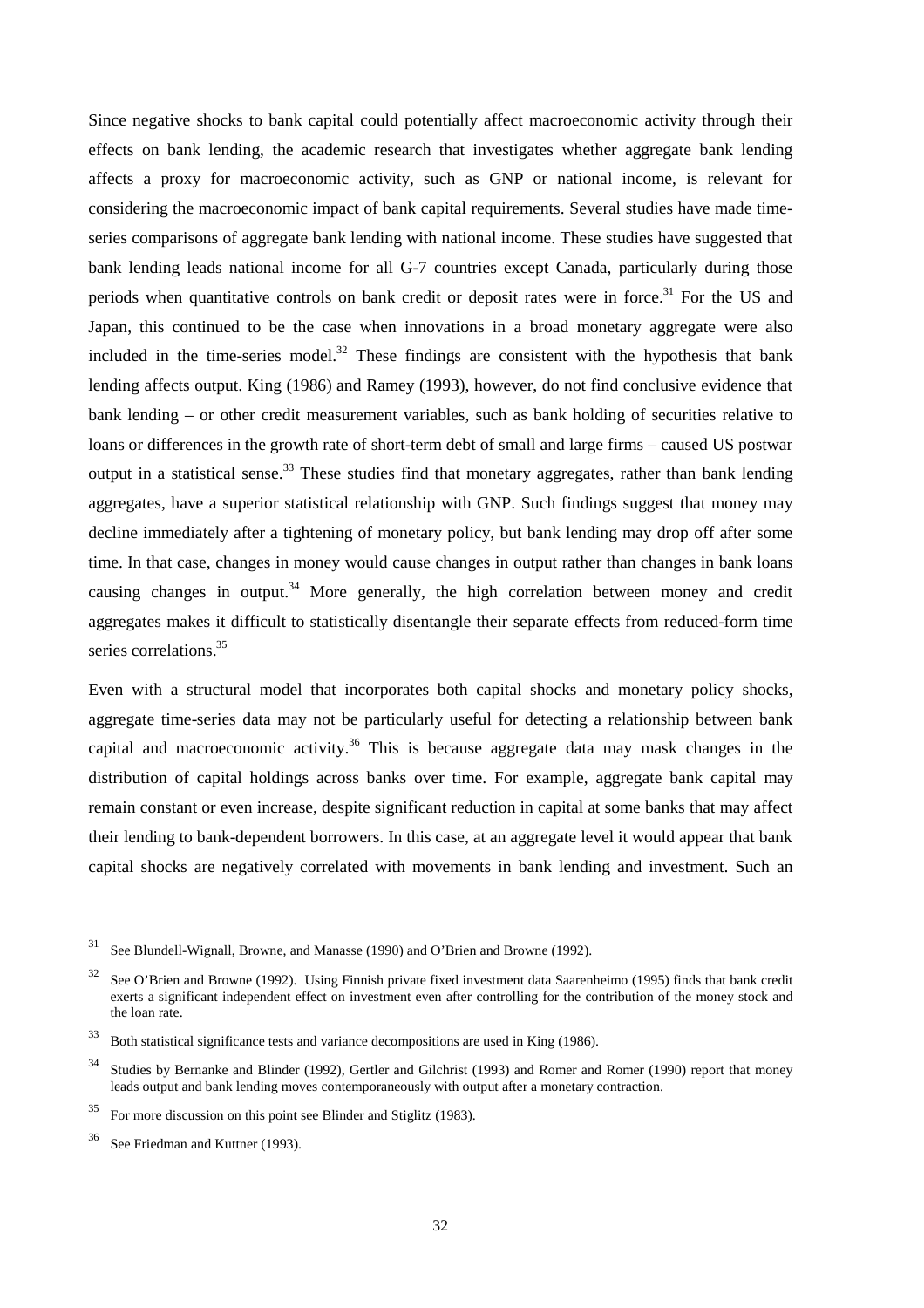empirical finding would, of course, not be sufficient to reject the theoretical model for why bank capital shocks may be macroeconomically important.<sup>37</sup>

The country where there is currently the greatest concern about a credit crunch is Japan. Pressure to meet fixed minimum capital ratios, following the introduction of the Basle Accord, appears to have had some effects on bank lending (although lending to Japanese industry only began to decline recently). Almost from the introduction of the Accord, the Japanese banks were affected by the reduction in their latent profits (included in Tier 2 capital<sup>38</sup>) caused by the fall in the Nikkei. The proportion of Tier 2 accounted for by latent capital gains was 93% in 1988 but had fallen to 70% by 1990 and 40% by 1992. In 1991 banks cut exposures to the financial sector (by 4%) and international sector (by 2%) apparently in order to improve their capital ratios. In 1993 international exposures were cut by a further 10% and in 1994 by 18%. Lending to domestic industry was flat from 1994 onwards and fell in the first half of 1998 by 3% (see Table 3.1). However, in this latest period it is difficult to disentangle reduced demand, caused by the weakness in the economy from the reduced supply of credit.

Econometric studies also indicate that the health of the Japanese banking sector may have contributed to the long stagnation of the Japanese economy during the 1990s. The empirical models of Kim and Moreno (1994), Miyagawa (1997) and Brunner and Kamin (1998)<sup>39</sup> suggest that stock market fluctuations have an important effect on Japanese bank lending. Kim and Moreno (1994) estimate a vector autoregression (VAR) model for the Japanese economy using monthly data for two samples: 1970:M1-1983:M12 and 1984:M1-1992:M12. They find that stock prices played a negligible role in explaining fluctuations in bank lending in the first period, but a much more important role in the second period. Stock prices appear to have contributed to an unexpectedly rapid increase in bank lending during the late 1980s and to unexpectedly slow growth in bank lending in the early 1990s. Changes in stock prices can affect Japanese bank lending through two channels. In the late 1980s the result may have simply reflected the boom which affected both the Nikkei and bank lending. The result for the early 1990s probably reflected the effect of the latent profits on the capital position on the banks. Using data for the 1975-1997 period, the Economic Planning Agency (1998) determines that Japanese bank lending is more sensitive to movements in the risk-based capital ratio as the risk asset ratio approaches the regulatory floor. Miyagawa (1997) reports that bank lending fluctuations in

<sup>37</sup> See Friedman and Kuttner (1993).

Japanese banks are allowed to count up to 45% of unrealised gains on their equity holdings.

<sup>39</sup> Brunner and Kamin (1998) developed and estimated an econometric model of the Japanese economy that included a market for bank loans and a role for financial factors. This econometric model was based on the Bernanke and Blinder (1988) model. In all, there were 7 structural equations that described the behaviour of banks, households/firms, and a monetary authority. Data for the 1971:Q1-1991:Q1 period was used to estimate their structural model. See also Brunner and Kamin (1996).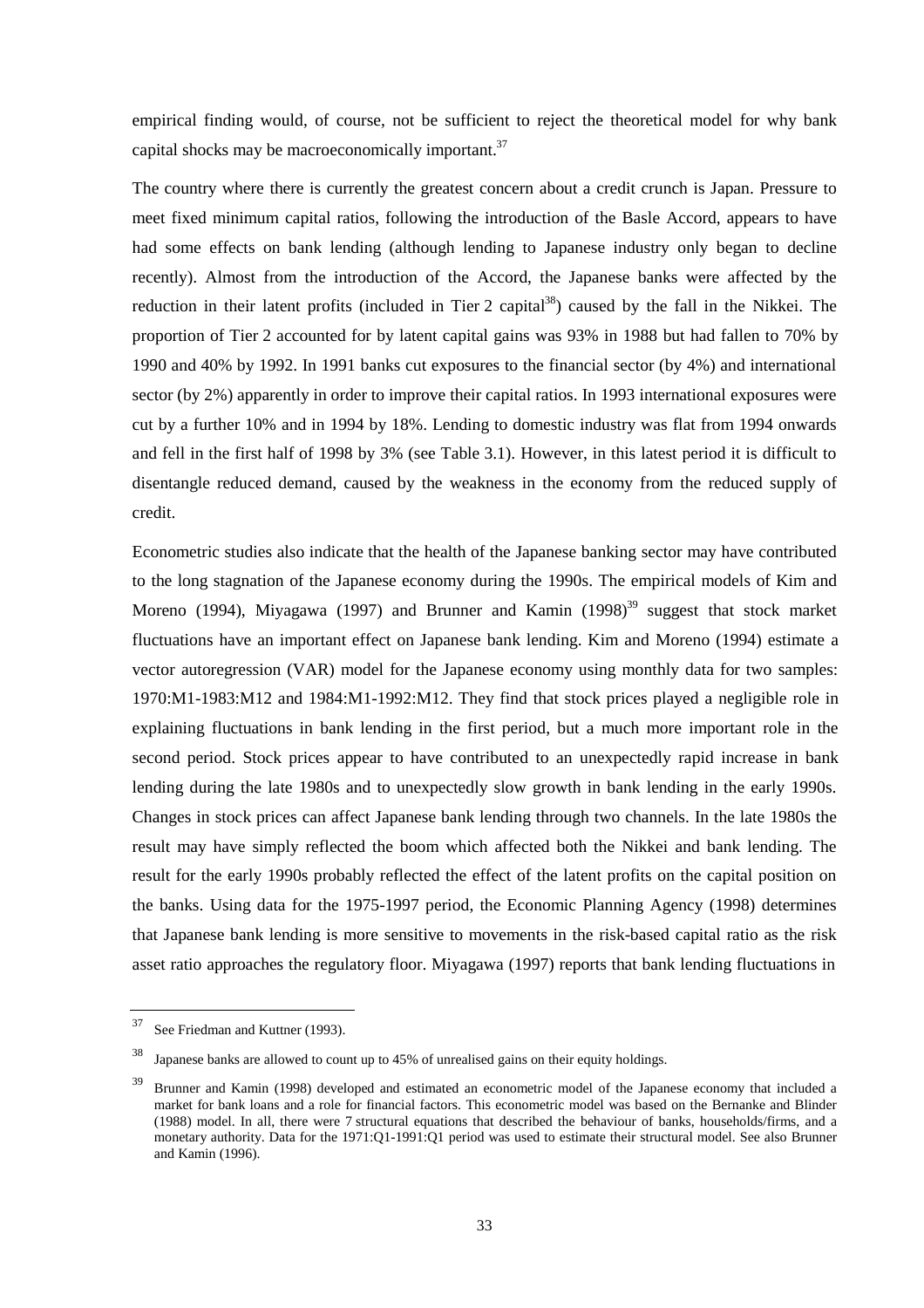turn significantly affect investment by small- and medium-sized firms in Japan. In contrast, Brunner and Kamin (1998) estimate that the contraction in loan supply by Japanese banks lowered output in the period 1990-1993 by only a small degree.

|                              |                                 |                                 |                                 | <b>Risk-</b>                    |                                 | Lending to:                     |                              |
|------------------------------|---------------------------------|---------------------------------|---------------------------------|---------------------------------|---------------------------------|---------------------------------|------------------------------|
|                              | Nikkei                          | <b>Tier II</b>                  | <b>Tier I</b>                   | weighted<br>assets              | industry                        | Financial<br>sector             | Inter-<br>national<br>sector |
| 1988                         | 28.5                            | n.a.                            | n.a.                            | n.a.                            | n.a.                            | n.a.                            | n.a.                         |
| 1989                         | 22.5                            | $-15.6$                         | 27.4                            | 22.8                            | 20.0                            | 21.1                            | 5.7                          |
| 1990                         | $-63.2$                         | 0.1<br>$-$                      | 4.3                             | 0.5                             | 5.0                             | 2.6                             | 2.8                          |
| 1991                         | $-3.87$                         | $-24.1$                         | 3.8                             | 0.1<br>$-$                      | 2.7                             | 4.1<br>$\qquad \qquad -$        | 1.9<br>$-$                   |
| 1992                         | $-35.8$                         | 21.2                            | 1.5                             | 4.1<br>$\overline{\phantom{0}}$ | 1.9                             | 0.5                             | 4.6                          |
| 1993                         | 2.8                             | 0.6                             | 1.3                             | 3.0<br>$-$                      | $22.1^2$                        | 31.3 <sup>2</sup>               | 9.6<br>$-$                   |
| 1994                         | 11.7                            | $-20.2$                         | 1.6<br>$\equiv$                 | 1.0<br>$\overline{\phantom{m}}$ | 0.0                             | 3.4                             | $-18.0$                      |
| 1995                         | 0.7                             | 32.1                            | 7.7<br>$\overline{\phantom{m}}$ | 2.7                             | 0.1                             | 0.6                             | 5.5<br>$-$                   |
| 1996                         | 2.6<br>$\overline{\phantom{0}}$ | 7.1<br>$\overline{\phantom{a}}$ | 3.3                             | 1.4                             | 0.4                             | 5.9<br>$\equiv$                 | 2.1                          |
| 1997                         | $-26.9$                         | 3.0<br>$\overline{\phantom{0}}$ | 4.0<br>$\overline{\phantom{0}}$ | 7.8<br>$\overline{\phantom{m}}$ | 0.0                             | 1.5                             | 1.3                          |
| 1998 first half <sup>3</sup> | n.a.                            | 5.4<br>$-$                      | 1.7<br>$\overline{\phantom{m}}$ | 3.0                             | 3.2<br>$\overline{\phantom{0}}$ | 3.8<br>$\overline{\phantom{0}}$ | 1.0                          |

Table 3.1 The Nikkei, bank capital and lending in Japan<sup>1</sup>

1 The capital data is on a fiscal year basis and the lending data on a calendar year basis.  $2$  There was a break in the statistics in this year with overdrafts included for the first time. <sup>3</sup> March-September for capital data, December–June for lending data.

Miyagawa (1997) estimate a vector autoregression (VAR) model using data for the 1983:Q1 to 1995:Q3 period for the Japanese economy based on a modified Bernanke and Blinder (1988) model. Movements in the stock market price index are interpreted as shocks which affect the banking sector. Also incorporated into the model are financial sector shocks from changes in high-powered money. Large firms are defined as those with more than 100 million yen in capital. Small and medium-sized firms have 10 to 100 million yen in capital. A causal relationship (in a Granger sense) is found from bank loans to investments made by small to medium-sized firms. Further, investment responses at these firms are influenced by bank lending and by the stock market price index.

Supporting Miyagawa's findings, an investment function for Japan estimated by the Economic Planning Agency (1998), which used annual data for the 1975-1997 period, indicates that bank lending attitude affects investment by small firms, while investment by large firms is statistically unaffected by this variable. Using firm-level data, Gibson (1995, 1997) provides a contrasting perspective. Gibson (1997) estimates that the health of the banking sector had a very small aggregate effect on business investment in 1994-1995. One reason why this may be the case is that other types of financial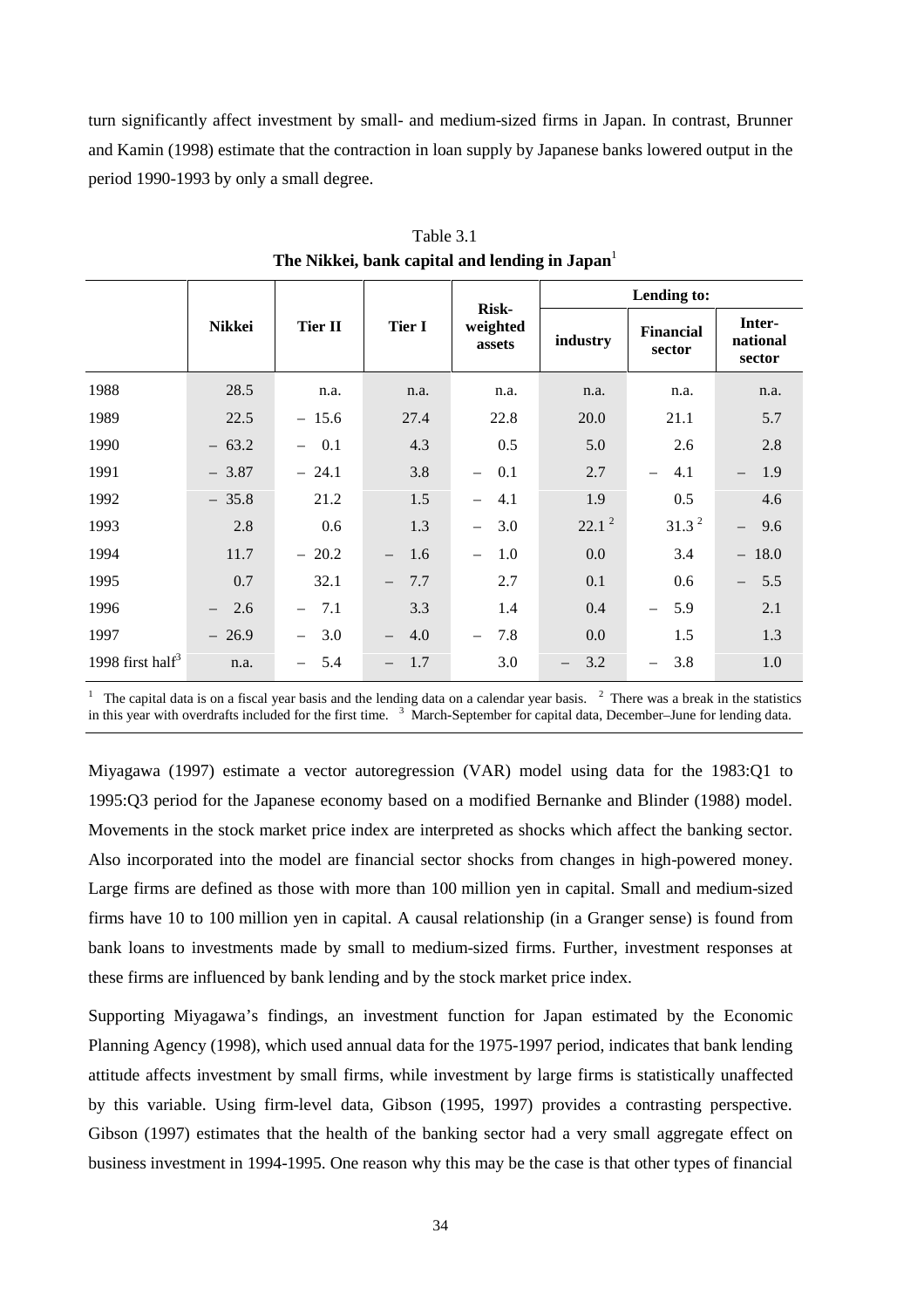institutions, such as the Japan Finance Corporation for Small Business, the People's Finance Corporation, and life insurance companies may have increased their lending as bank lending was reduced or declined. In the Bank of Japan 1997 Annual Report, it is argued that lending by these institutions absorbs the demand for funds not met by the private-sector financial institutions. However in the first half of 1998 there has been a fall of almost 3% in total lending. This may indicate that noncommercial bank intermediaries are no longer fully making up any shortfall in lending by commercial banks. Alternatively, it may imply that the weakness of the economy is causing a reduction in the demand for loans.

#### **3.3 Concluding remarks**

Theory suggests that changes in bank capital and their effects on bank lending may be important. There is some empirical evidence in the US, UK and Japan that banks have a special role and therefore that reductions in bank lending may not be fully offset by increases in lending from other financial intermediaries or markets.

The key issue is whether there is empirical evidence that constraints on bank capital requirements have in some periods led to lower output. Some papers indicate that particular sectors in the US in the early 1990s may have been affected by pressure on the capital of some banks (although there was not, in general, pressure on all banks). Currently, the weakness of the Japanese banks may be contributing to the weakness of the economy but more evidence is needed to assess this effect.

This section has not, however, addressed another aspect of the effect of capital requirements on macroeconomic activity which is that, by promoting financial stability, overall their effect on economic growth may be positive.

# **4. The effects of capital requirements on the long-run competitiveness of banks**

Various concerns have been raised over whether the competitiveness of banks has been harmed by the introduction of fixed minimum capital requirements. These concerns fall into three types:

- (i) whether banks have been disadvantaged compared with securities markets or securities firms;
- (ii) whether the overall profitability of banks has been affected; and,
- (iii) whether the Basle Accord has levelled the playing field among internationally active banks.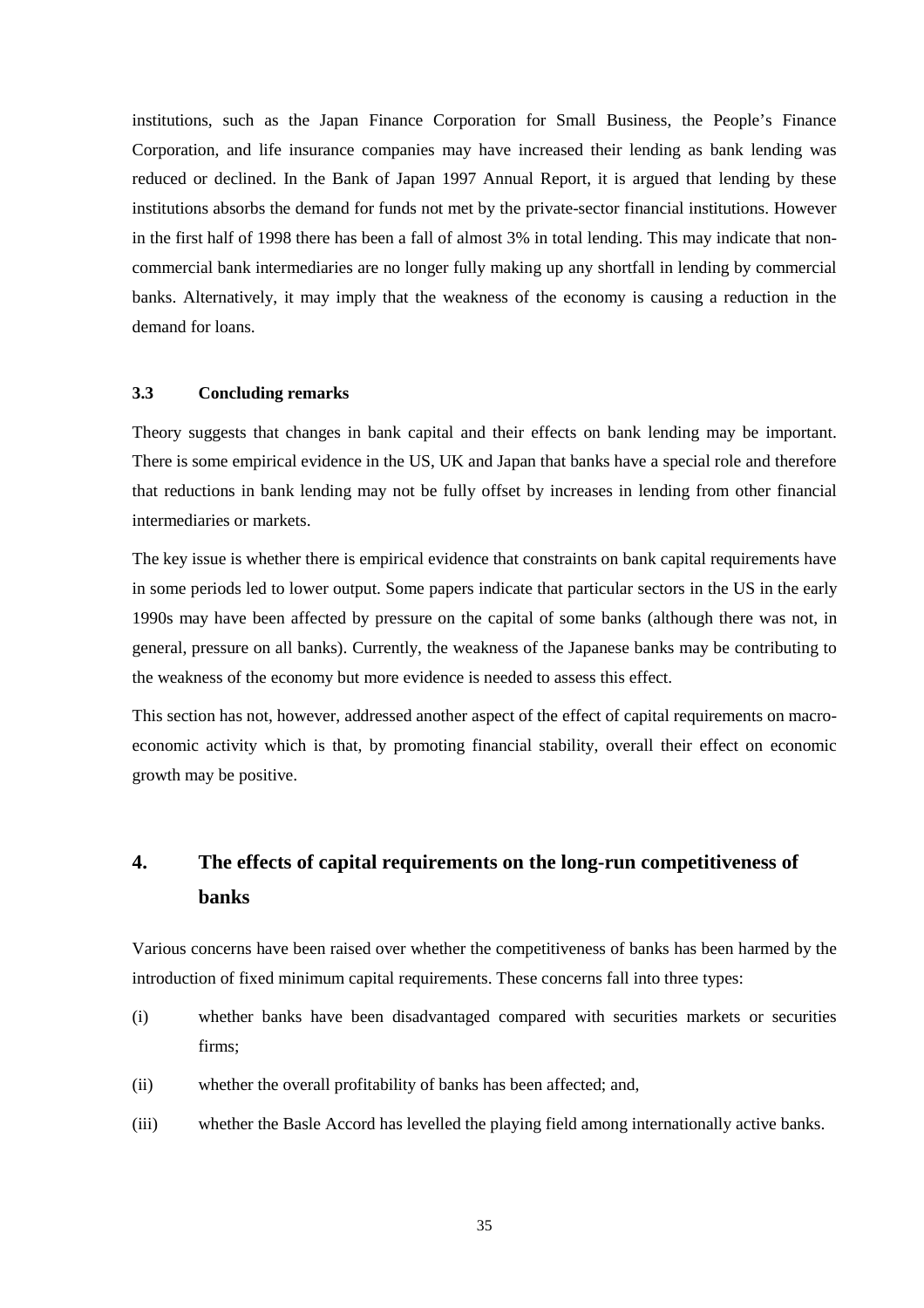#### **4.1 Banks versus securities markets/firms**

An issue raised in some markets is whether banks, because of the fixed minimum capital requirements and broad risk weighting bands in the Basle Accord, have found it difficult to compete against the securities markets as providers of funds. Many countries have seen a shift from provision of funding to prime corporates by banks to provision of funding by commercial paper markets or securities markets more generally but it is difficult to assess how much of this shift was driven by the capital requirements of the banks and how much by innovation and greater sophistication of the borrowers. Banking business has in fact been changing in a variety of ways over a long period. To take the US as an example, for some time bank deposits have been a declining share of the household sector's financial wealth and bank loans have been a declining share of short-term business credit. These trends predate higher capital standards. Moreover, various authors have hypothesised that these effects may be related to: (1) the removal of deposit rate ceilings, (2) improvements in information technology and financial innovation, and (3) increased competition from foreign lenders who enjoy less burdensome regulation in their home countries.<sup>40</sup> It would therefore be wrong to conclude from the changes in banks' long term share of various markets that they have been driven by the effect of capital requirements on banks' competitiveness.

A further issue raised in some markets was whether banks were placed at a disadvantage by the Accord compared with some other players. At the time of its introduction the capital requirements of non-bank securities houses in the US and UK, and later Japan and France, were considerably more  $fine-tuned<sup>41</sup>$  than the requirements faced by banks. This gave rise to concerns on the part of some banks that they were disadvantaged in their securities trading compared with securities firms. However, an exercise carried out by the Bank of England in the late 1980s showed that neither group had a clear advantage. Whether a bank or a securities house carried more capital for the same trading book depended on the nature of the book. Although the banking requirements were high for long positions in prime corporate securities, there were no banking capital requirements for short positions, positions in government securities in many markets (although not the UK) and the position risk of off balance sheet instruments.

The Market Risk Amendment to the Basle Accord in 1997 brought the capital treatment of banks' trading book exposures much closer to that of securities houses under the standard approach but banks were also given the opportunity of using VaR models to calculate the requirements whereas US securities houses were not.

See Boyd and Gertler (1993), Boyd and Gertler (1994), Kaufman and Mote (1994), and Edwards and Mishkin (1995).

They were based on the price volatility of different securities.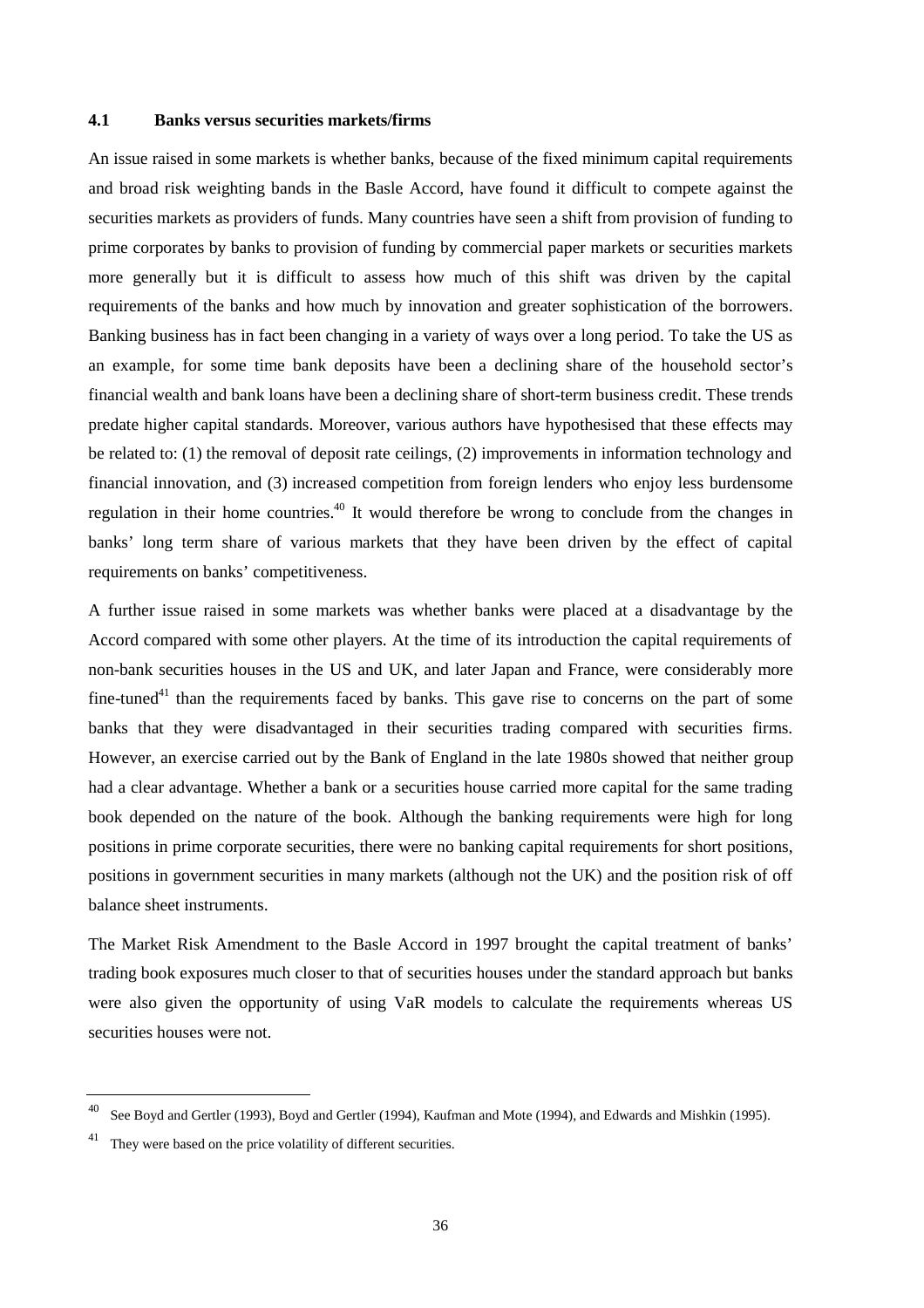It would therefore be wrong to conclude from the changes in banks' long term share of various markets that they have been driven by the effect of capital requirements on banks' competitiveness.

## **4.2 The effect of capital requirements on banks' profitability**

It is possible that the introduction of minimum regulatory capital requirements may have harmed the competitiveness of the banking industry. If capital standards require a bank to maintain an equity position in excess of what it would hold voluntarily, or in response to market pressure, then these standards constitute an external constraint on a bank's operations. In theory, any kind of external interference with the activities of a business firm could harm its short-run profitability or growth and possibly undercut its long-run viability. It is of course equally possible that capital requirements for banks could be viewed in a positive light by the markets and therefore improve their funding costs.<sup>42</sup>

While we would like to investigate directly the effect of capital standards, there is probably little value in attempting to do this by examining the profitability or growth of the banking industry immediately following the imposition of new capital standards. Over any relatively short period, the industry's performance is highly dependent on the state of the economy. During the past several years, for example, banks in a number of countries have enjoyed high profitability, good asset growth, and a strong capital position due to especially favourable macroeconomic conditions. In addition, banks have probably achieved efficiency gains through mergers and acquisitions. It would thus be a mistake to conclude from the industry's recent good performance that capital standards have no effects on its long-run competitiveness.

#### *Event studies on the effects of the Basle Accord on banks' share prices*

One way to look at the possible effect of minimum regulatory capital requirements on banks' profitability is to look at the market perception of the impact. Several studies have done this by examining the effect of announcements on banks' share prices. (These event studies are listed in Table 4.1.) If the introduction of fixed minimum capital standards was expected by the market to harm bank profitability, the adverse effect should be reflected in banks' share prices. If investors incorporate all relevant information at soon as it becomes available, the stock market effect should occur at almost exactly the time minimum capital standards were imposed or at the times of important announcements leading up to their imposition. By focusing on a very short interval around important announcements, the effects of minimum capital standards should show through and not be distorted by macroeconomic and financial conditions or long-run factors.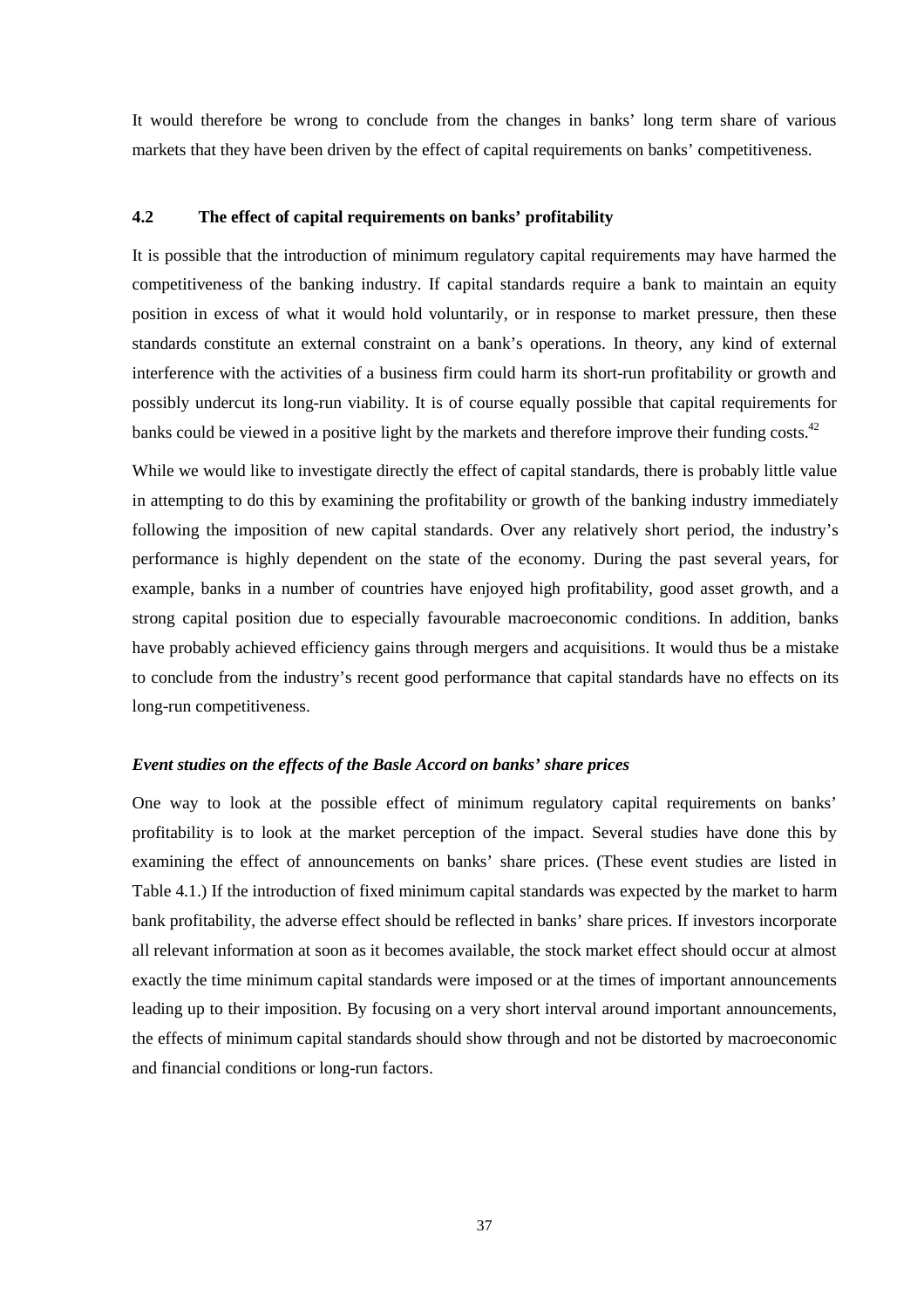| Authors                           | Coverage of the study                                                                 | Have capital requirements reduced<br>the share prices of banks? |
|-----------------------------------|---------------------------------------------------------------------------------------|-----------------------------------------------------------------|
| Eyssell and Arshadi (1990)        | US stock prices of large banks                                                        | Yes                                                             |
|                                   | 3 announcements (1986-1988)                                                           |                                                                 |
| Madura and Zarruk (1993)          | US stock prices of banks                                                              | Yes                                                             |
|                                   | 3 announcements (1987-1988)                                                           |                                                                 |
| Cornett and Tehranian (1994)      | US security offerings by banks<br>$(1983-1989)$                                       | No                                                              |
| Laderman (1994)                   | US common stock issuance (1989-<br>1992)                                              | N <sub>0</sub>                                                  |
| Cooper, Kolari and Wagster (1991) | Equity share prices of banks in<br>Canada, Japan, UK and US                           | <b>Yes</b>                                                      |
|                                   | 12 announcements (Jan 1987- July<br>1988)                                             |                                                                 |
| <b>Wagster</b> (1996)             | Equity share prices in original 4<br>plus Germany, The Netherlands<br>and Switzerland | N <sub>0</sub>                                                  |
|                                   | 18 announcements (Jan 1987 - July<br>1988)                                            |                                                                 |

Table 4.1 **Table of empirical papers on the impact of capital requirements on banks' share prices**

The studies of announcement effects surrounding the Basle Accord produce rather mixed results in terms of the market expectations concerning an effect on the profitability of banks. Even if these studies had consistently found a significant effect, one would still question whether the instantaneous reaction of investors is a meaningful way to evaluate the actual long run effect on banks' competitiveness.

### *Review of individual studies*

Using an event study methodology, Eyssell and Arshadi (1990) find statistically significant negative abnormal returns for three events preceding the imposition of risk-based capital requirements: (1) the Federal Reserve's release of proposed risk-based capital standards (24 January 1986); (2) the Federal Reserve-Bank of England joint statement of an intent to establish minimum risk-based capital requirements (8 January 1987); and (3) the signing of the Accord (11 July 1988). The negative impact of these events on the stock prices of 27 large banks may imply that the banking sector's long-term profitability was harmed by the imposition of higher capital requirements. (They also find that the

 $42$  An alternative explanation for the decline in a bank's stock price is that it can no longer extract the maximum benefit from the official safety net.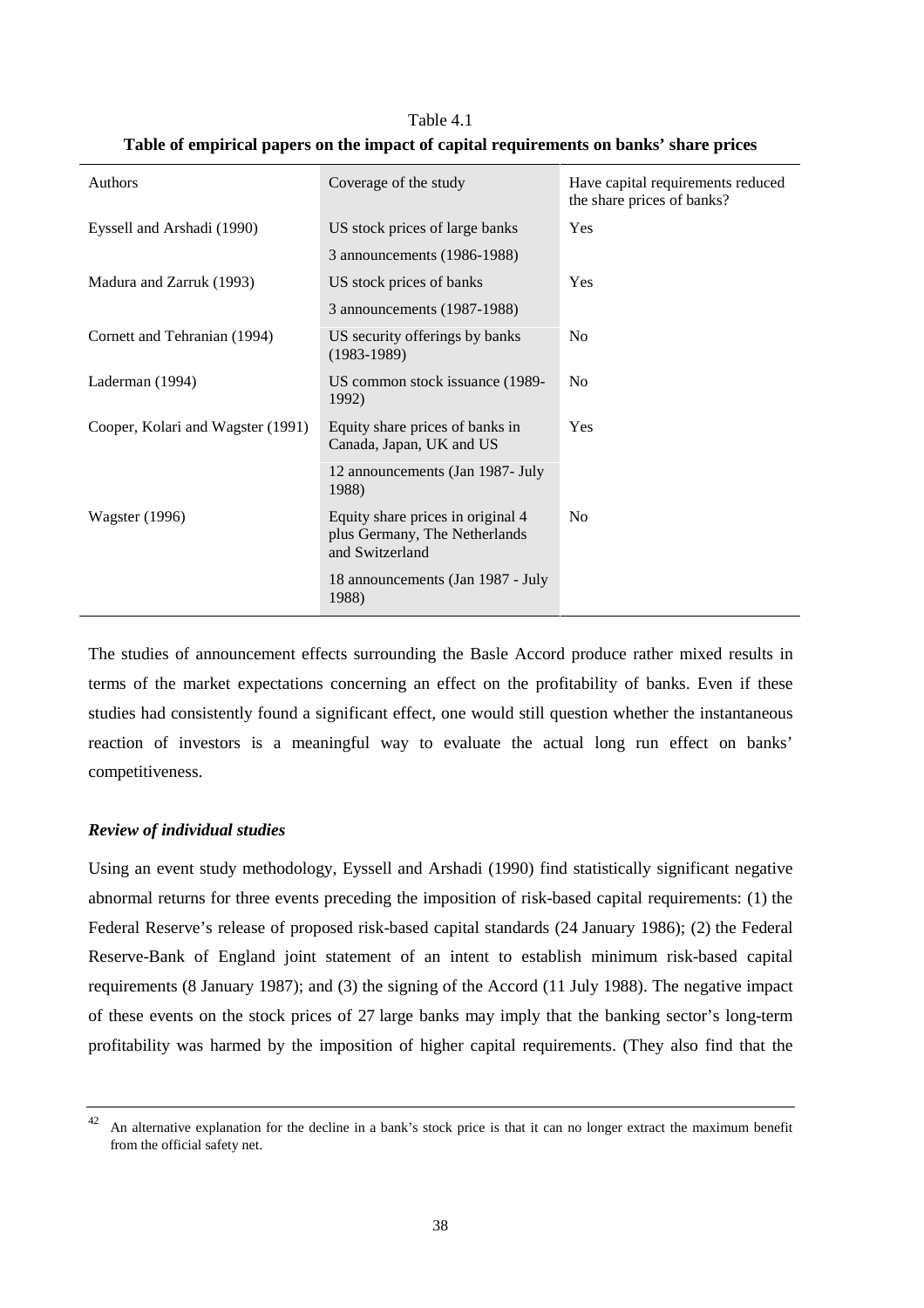abnormal returns for those banks that would find the requirements more binding are significantly more negative, but only for the first event.)

Madura and Zarruk (1993) conduct a study that overlaps a great deal with Eyssell and Arshadi's. They find that the negative stock price reaction in their sample is concentrated among the largest banks.

In a study by Cornett and Tehranian (1994), the focus shifts from reactions to announcements of minimum capital standards to the effect of announcements of equity issuance undertaken to meet the standards. They thus examine differences in stock market price reactions following voluntary capital injections by banks in the form of either new equity or new debt driven by business needs and involuntary capital injections needed to reach or exceed the capital standards. It can be argued that, if capital standards significantly alter a bank's capital structure from what is optimal, issuing new shares or new debt to meet higher requirements should produce a negative stock price reaction. Alternatively, while a bank's voluntary issuance of new shares may be a signal that its owners think its prospects are poor, issuance of new shares (or new debt) simply to meet higher standards may not signal anything about its future prospects and may not elicit a negative reaction. Therefore, the anticipated effect of higher capital standards is ambiguous.

Cornett and Tehranian construct a sample of 491 security offerings by 176 different banks during the period June 1983 to December 1989. A capital ratio of 7% is used to distinguish between voluntary and involuntary issuance during a period in which the minimum set by supervisors was first 5.5% and later 6.0%. They find that, on average, involuntary common stock issuance undertaken to meet minimum capital requirements is met with a significantly less negative investor reaction than voluntary common stock issuance. Furthermore, the negative reaction to involuntary issuance is not statistically significant. To be more certain of their findings, the authors also consider the possibility that involuntary issuance of equity is anticipated by investors better than voluntary issuance. If involuntary issuance is better anticipated, the negative effects of issuance may already be impounded in the stock price of capital deficient banks by the time the new issuance is formally announced. According to the authors, looking up to 60 days before issuance, the average share price of banks issuing common stock involuntarily does no better or worse than non-issuing banks, which means that capital standards do not greatly distort a bank's capital structure.

Laderman (1994) applies the Cornett-Tehranian analysis to a later period, covering the implementation of risk-based capital requirements in the US. She looks at 44 common stock issuances over the period 1989-92. On average, the announcement of a new common stock issuance causes returns to decrease by 1.6%, which is statistically significant, while the announcement of a new issuance of other types of securities has no statistically significant effects. Looking at just the ten announcements of common stock issuance by low-capital banks, the effect of an announcement is to reduce returns 2.74%. These results imply that the new capital requirements are perceived as being detrimental to the long-run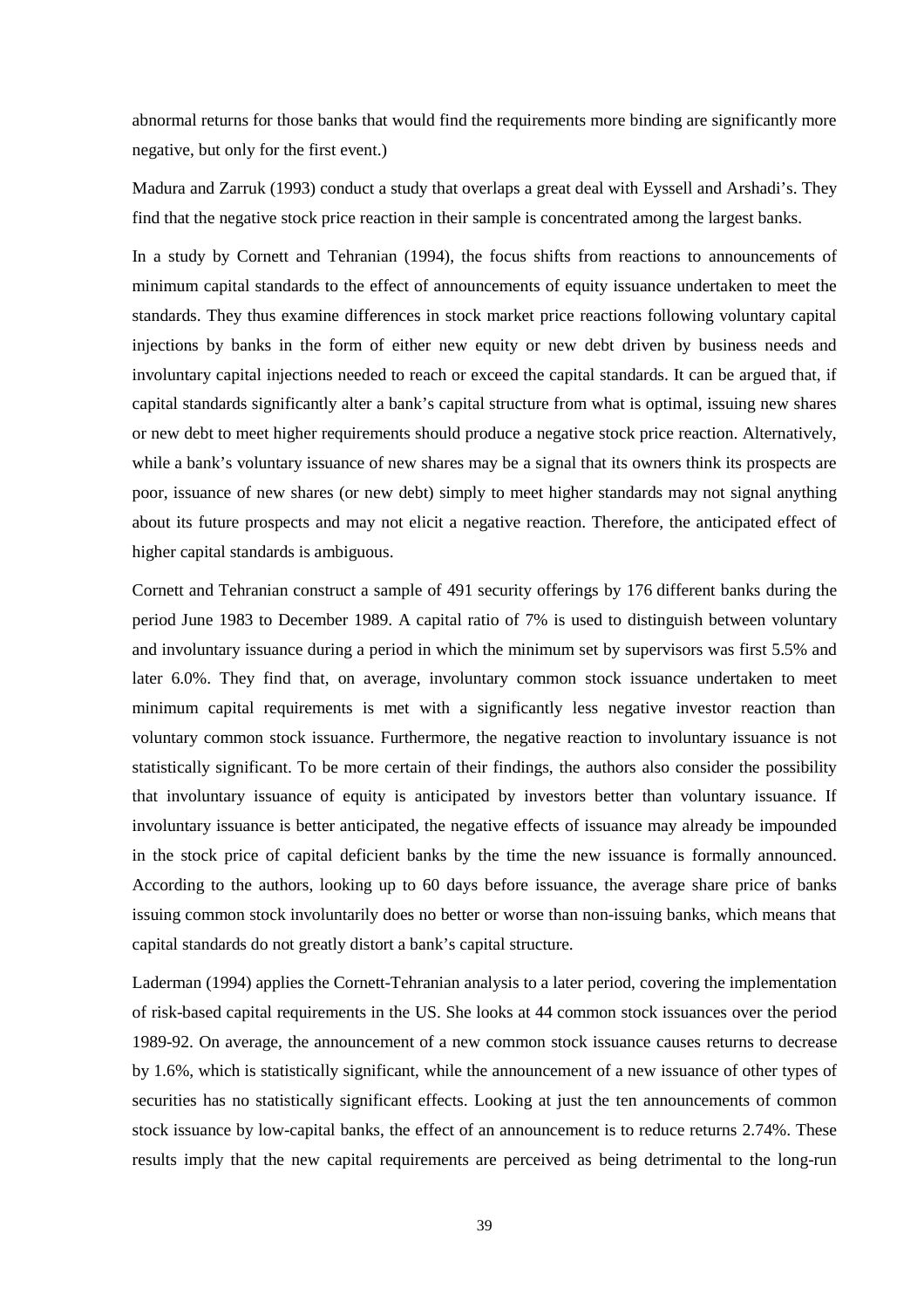viability of the banking sector, although the size of the effect seems small and may not be economically meaningful.

#### *Cross-country comparisons of the stock market's near-term reaction*

In order to make cross country comparisons of the stock market's near term reaction, Cooper, Kolari, and Wagster (1991) estimate the effects that a series of twelve announcements of the progress being made on establishing international capital standards had on the equity share prices of 27 large banks in Canada, Japan, the UK, and the US. The first announcement considered is a joint Bank of England-Federal Reserve statement (8 January 1987); the last marks the signing of the Accord (11 July 1988). The paper's main finding, based on patterns in abnormal returns, is that investors perceived Canadian, UK, and US banks to be adversely affected, with the stock prices of US banks showing the greatest declines. Investors apparently could not determine the impact on Japanese banks, perhaps because of uncertainty regarding the handling of their equity holdings.

Wagster (1996) re-estimates the effects of these announcements. This study improves upon the earlier study in several ways:

- eighteen announcements are used (although the earliest and latest announcements are the same as in the earlier study);
- 57 banks from seven countries are included (the original four plus Germany, the Netherlands, and Switzerland);
- the market model is more sophisticated;
- a more elaborate estimation method is used (the equations are estimated as a system of seemingly unrelated regressions); and
- a longer time period to estimate the market reaction is used.

Wagster find that at least one of the eighteen events had a statistically significant effect on the stock prices of internationally active banks in each of the seven countries. The overall effect, however, is significant only for Japanese banks: a cumulative wealth gain of 32%. The author interprets this to mean that the Accord was perceived by the market as being essentially a ratification by the G-10 countries and the EC countries of the market share gains made by Japanese banks, and thus the Accord diffused an increasingly politically hostile environment. If the Japanese banks were forced to raise some capital on account of the Accord, the cost of doing so was far outweighed by the side benefits of the Accord. Thus, the findings of the Cooper-Kolari-Wagster study are overturned.

In summary, the six papers on domestic and international competitiveness provide mixed evidence on the impact that new capital requirements had on banks, as measured by abnormal returns in their stock prices. Three papers that analyse the reactions to announcements made by regulators are able to detect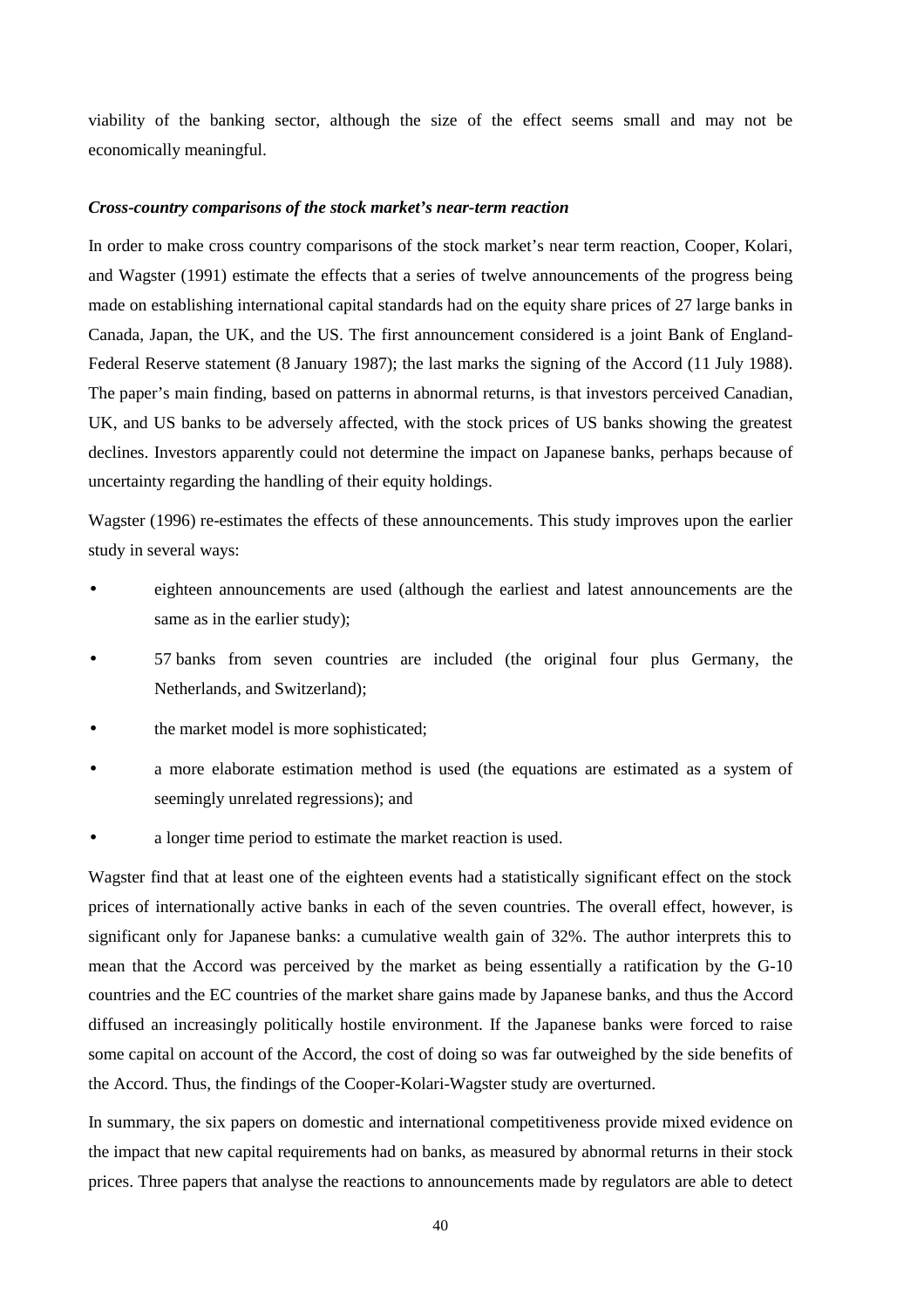that the market expected that the new requirements might reduce profitability (an effect which is statistically significant), but the results from a fourth and more detailed study of regulatory announcements imply no effect. And the two papers that analysed the reactions to voluntary and involuntary equity issuance of new equity conflict with each other.

#### **4.3 Has the Basle Accord levelled the playing field between banks internationally?**

During the 1980's, banks in some countries claimed they were at a competitive disadvantage relative to banks in other countries and "levelling the playing field" internationally was one goal behind the Basle Accord. Several factors, however, determine the extent to which the introduction of minimum capital requirements actually narrows international differences in competitiveness. One factor is differences in accounting treatment across countries; another is differences in the cost of capital. In fact there is a wide literature on costs of capital and definite conclusions are difficult to draw. But some papers have pointed to substantial differences between countries.

For example, Zimmer and McCauley (1991) investigate differences in banks' cost of equity. They find that during the period 1984-90, the cost of equity faced by internationally active banks varied considerably across Canada, Germany, Japan, Switzerland, UK, and US. The highest cost of bank equity (calculated in real terms using expected profits) was estimated to be in the US at 12.0%, and lowest in Japan at 3.2%. For these estimates of substantial differentials in the cost of equity across countries to be meaningful, capital markets must have been less integrated in the 1984-90 period than often supposed. A home-country bias on the part of both investors and issuers of securities may underlie the sizeable differentials.

The authors go on to show that banks in Germany, Japan, the UK and the US face a cost of equity that is similar to the cost of equity faced by all firms in the same country. In other words, German banks and Japanese banks pay a low price for equity as do German and Japanese non-bank firms, and US banks pay a high price for equity as do US non-bank firms. (See table below).

|         | Cost of equity for all<br>industries $(\% )$ | Cost of equity in<br>banking $(\% )$ | Banks' advantage over<br>other firms in same<br>country |
|---------|----------------------------------------------|--------------------------------------|---------------------------------------------------------|
| Germany | 7.8                                          | 6.9                                  | 0.7                                                     |
| Japan   | 4.5                                          | 3.2                                  | 1.3                                                     |
| US      | 11.2                                         | 12.0                                 | $-0.8$                                                  |
| UK      | 6.4                                          | 10.0                                 | $-3.6$                                                  |

Table 4.2 **Comparison of cost of equity for industry and banking (1984-88)**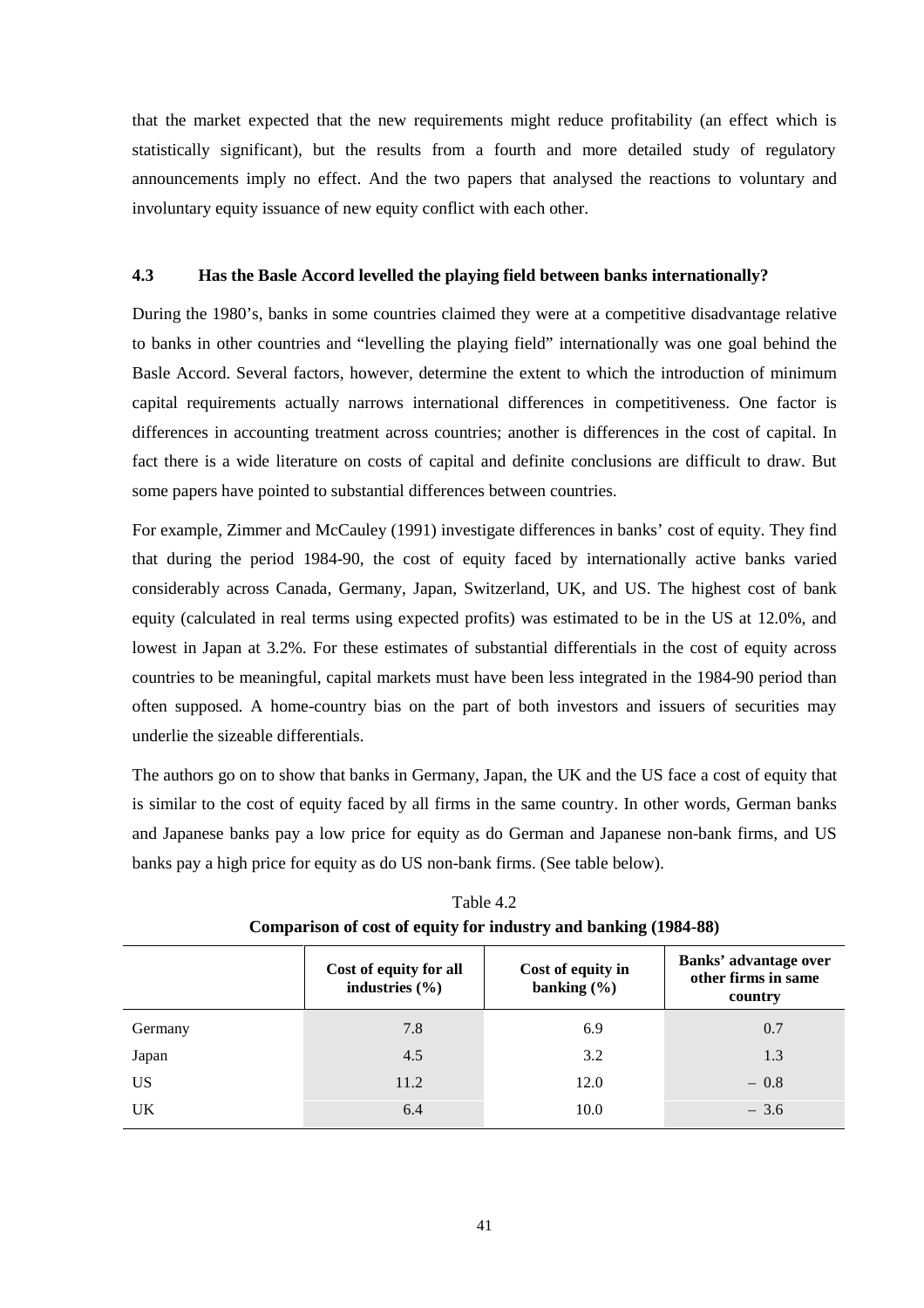Some possible sources of differences in the cost of equity may include: national saving behaviour, macroeconomic stabilisation policies, industrial organisation, and taxes.

Differences in the protection afforded by the safety net could also affect a bank's cost of equity. Suppose that, in some countries more than others, the safety net supports a weak bank and market discipline is less effective. Then a bank with a strong safety net stretched beneath it should be at a comparative advantage: because shareholders are at lower risk, they are willing to provide equity finance at a lower cost. Furthermore, the size of the benefit a bank derives from a better safety net increases as its level of capital falls. In this setting, by imposing comparable capital standards on banks across countries, the value of having a stronger safety net is diminished and, to some extent, banks' cost of capital should converge on that paid by non-bank firms in the same country. Through this channel it is possible that internationally agreed minimum capital standards would narrow international cost-of-equity differentials for banks.

Undue weight should probably not be placed on the cost of capital in terms of international competitiveness because the overall cost of funding is probably even more important. However, if banks in some countries are trying to achieve a much higher return on equity than banks in other countries it will affect the margins at which they can carry out various activities, effectively encouraging them to withdraw from low margin activities if those activities do not carry commensurately low capital charges.

It is also of interest to determine whether bank capital ratios have in fact converged since the introduction of the Accord. The evidence in Part 1 showed that capital ratios increased following the introduction of the Accord but it is also worth looking at dispersion. Chart 2 shows the distribution of capital ratios for all the G-10 banks in the sample created by the Nederlandsche Bank. Interestingly, although the standard deviation of the capital ratios for this sample of banks did narrow from 1.6 to 0.8 between 1988 and 1992, it widened again to 1.6 in 1996.

Differences between capital ratios of internationally active banks across different countries may reflect competitive issues such as the perceived magnitude of the safety net or might reflect other issues such as the nature of the activity carried out by banks in the particular country. Banks with very large wholesale activities generating substantial exposures between large players (such as swaps) may well perceive a need to carry more capital because of its influences on the magnitude and cost of business that they can carry out. Dispersion will also be affected by the supervisory approach in the particular country. In some countries supervisors require banks to hold capital above the Basle requirement.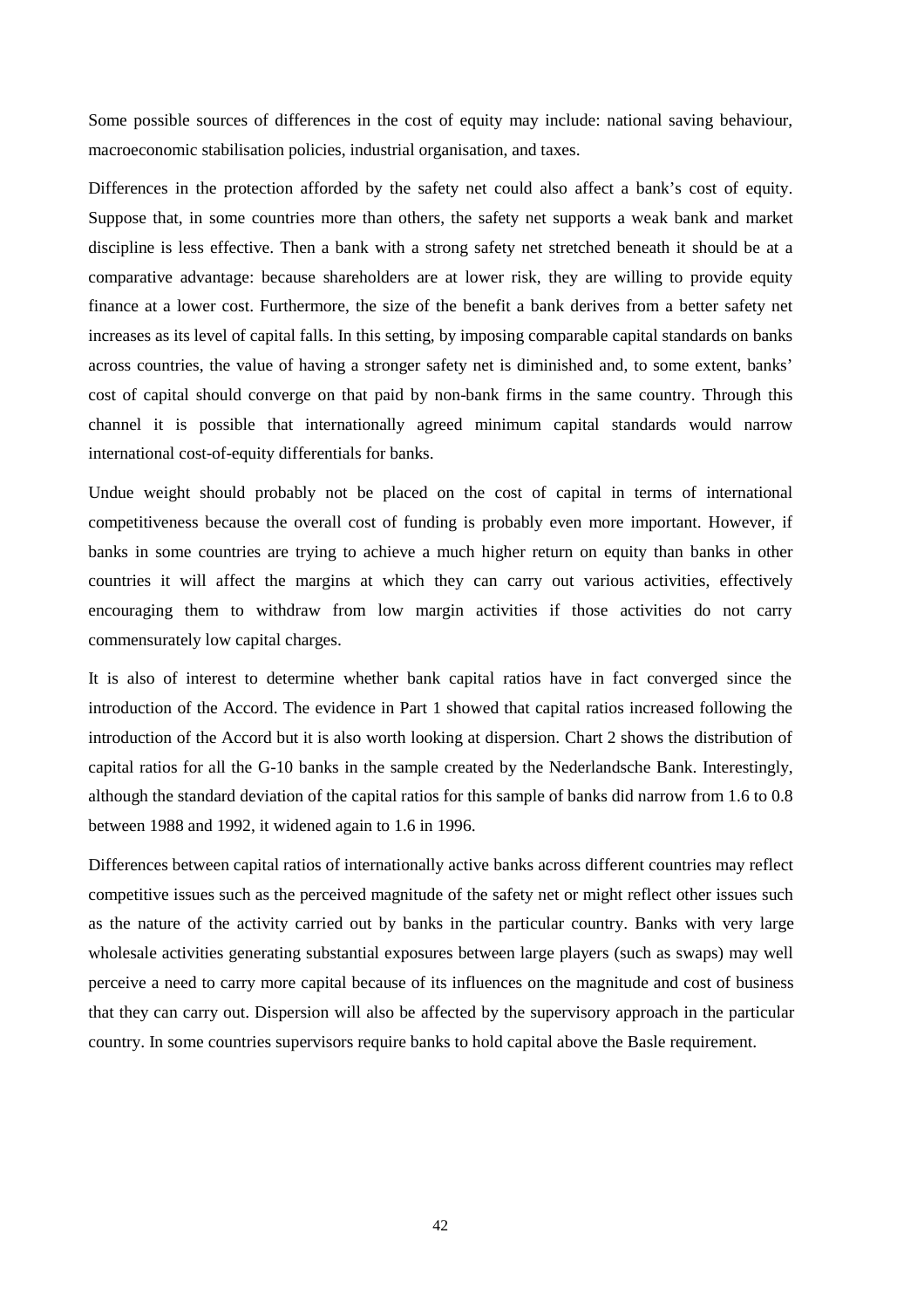



| Mean     | 9.3  |
|----------|------|
| Std.Dev. | 1.6  |
| Min      | 6.8  |
| Max      | 11.9 |



| Mean     | 9.6  |
|----------|------|
| Std.Dev. | 0.8  |
| Min      | 8.8  |
| Max      | 11.5 |



| aη   | 11.2 |
|------|------|
| Dev. | 1.6  |
|      | 9.2  |
| C    | 13.8 |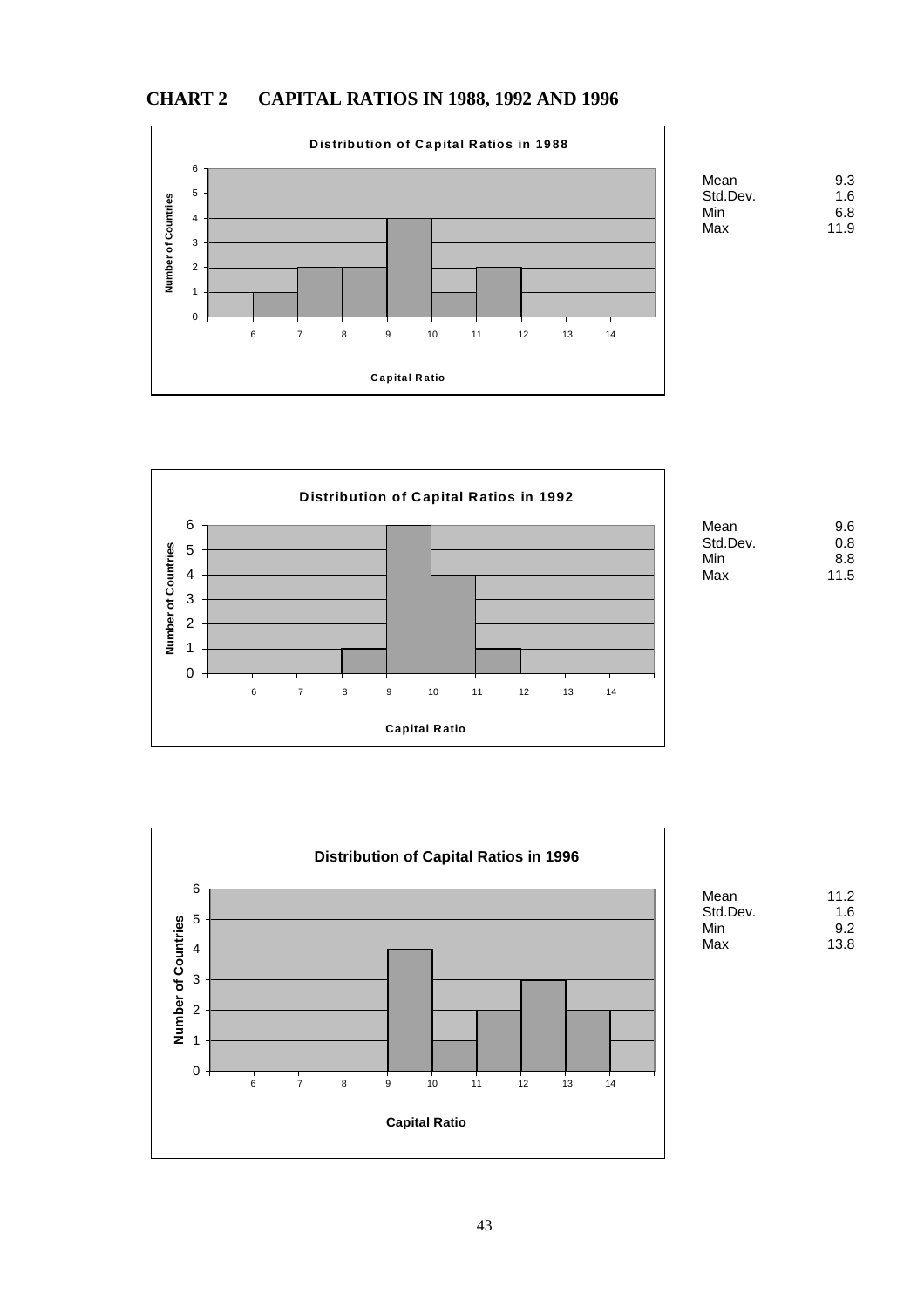## **4.4 Concluding remarks**

It is very difficult to draw any firm conclusions from the available studies about the impact of capital requirements on the competitive position of banks. Empirical studies have not thus far attempted to test this directly. The evidence from event studies on the stock market reaction to announcements of the introduction of requirements is generally mixed and therefore does not indicate an overwhelming reaction one way or the other regarding the expected effect on profitability.

On the question of whether the Accord levelled the competitive playing field between internationally active banks, it must be borne in mind that other important differences remain such as the cost of capital and the perceived magnitude of the safety net.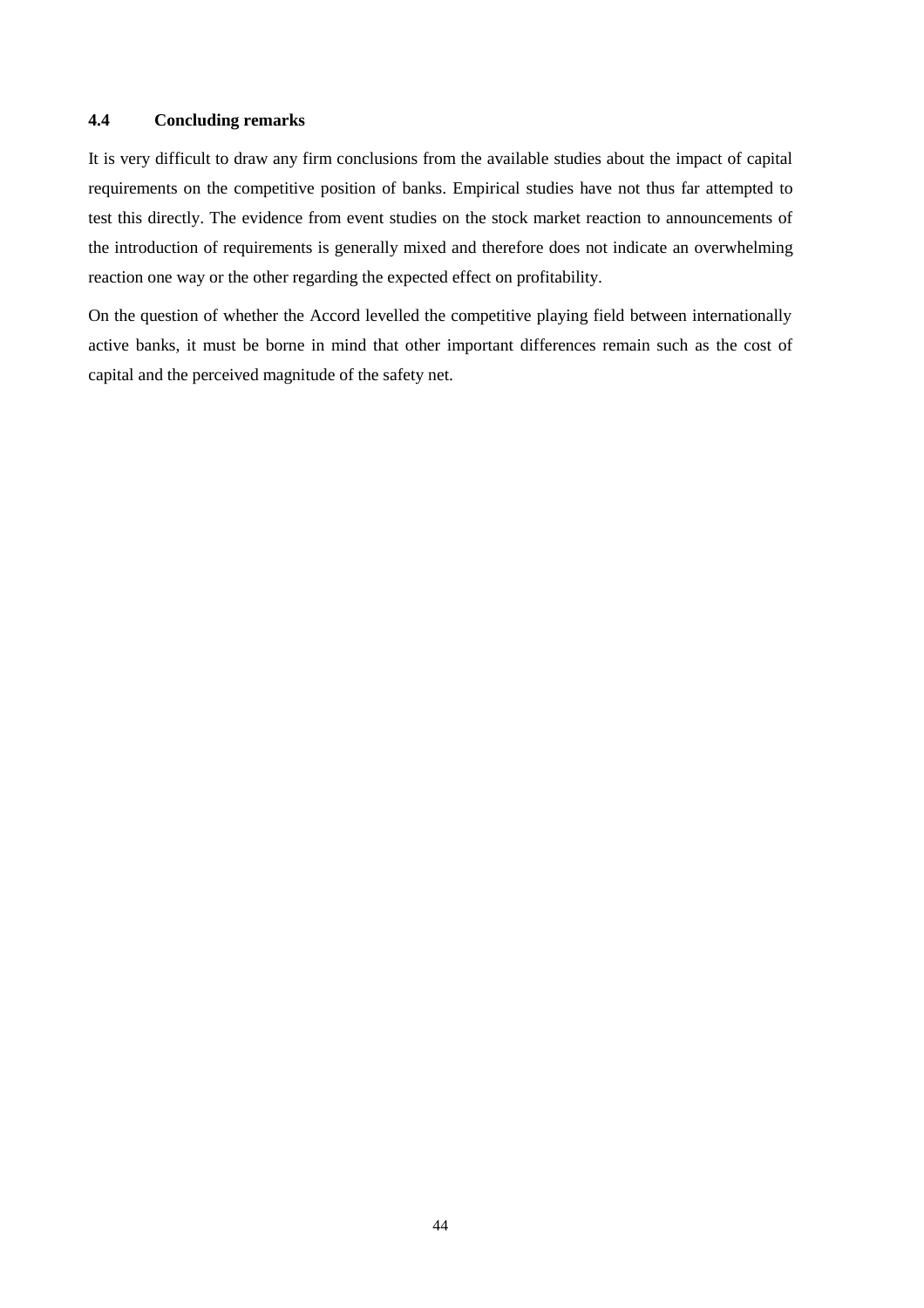# **Appendix 1**

# **Regulatory capital arbitrage: Examples**

#### **A. Benchmark Scenario: On-balance Sheet Loans**

|                                       | <b>Bank Balance Sheet</b> |          |        |  |
|---------------------------------------|---------------------------|----------|--------|--|
| Loans                                 | 200.00                    | Deposits | 176.00 |  |
| <b>Less Reserves</b>                  | (2.00)                    | Equity   | 22.00  |  |
| <b>Total Assets</b>                   | 198.00                    |          |        |  |
|                                       |                           |          |        |  |
| <b>Total Risk-weighted Assets</b>     | 200.00<br>$=$             |          |        |  |
| Tier 1 Capital                        | 22.00<br>$=$              |          |        |  |
| <b>Total Capital</b>                  | 24.00<br>$=$              |          |        |  |
| Tier 1 Risk Based Capital Ratio       | 11%<br>$=$                |          |        |  |
| <b>Total Risk Based Capital Ratio</b> | 12%<br>$=$                |          |        |  |

# Exhibit A1 **Benchmark Scenario: On-Balance Sheet Loans**

To contrast the implications of various forms of regulatory capital arbitrage, we shall compare their regulatory capital implications to the benchmark scenario shown in Exhibit A1, where all loans are held directly on the balance sheet. In this scenario, the credit risk portfolio is assumed to consist of \$200 in gross loans, which are funded with \$176 in deposits and \$22 in equity capital. The loan loss reserve is assumed to equal the portfolio's expected credit loss. Ignoring tax effects, the bank's Tier 1 and total regulatory capital ratios would equal 11.0%, and 12.0%, respectively.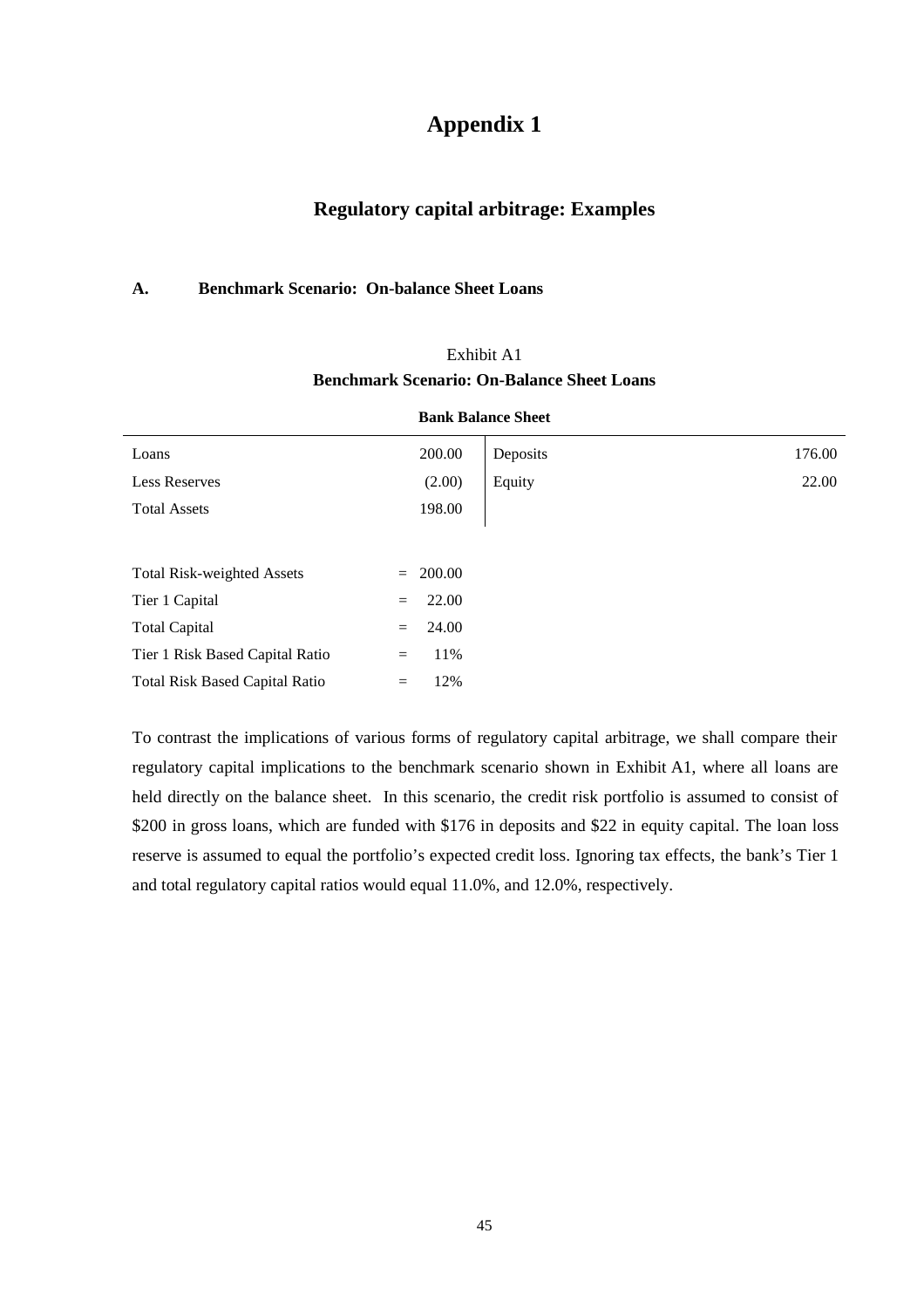#### **B. Review of Securitisation without Retained Risks**





### **Securitisation without Retained Risks**

**SPV**

| Loans                                                                                                                                                   | 40.00                                                                       | ABSs               | 40.00           |  |  |  |  |
|---------------------------------------------------------------------------------------------------------------------------------------------------------|-----------------------------------------------------------------------------|--------------------|-----------------|--|--|--|--|
| <b>Bank</b>                                                                                                                                             |                                                                             |                    |                 |  |  |  |  |
| Loans<br><b>Less Reserves</b><br><b>Total Assets</b>                                                                                                    | 160.00<br>(2.00)<br>158.00                                                  | Deposits<br>Equity | 136.00<br>22.00 |  |  |  |  |
| <b>Total Risk-weighted Assets</b><br>Tier 1 Capital<br><b>Total Capital</b><br>Tier 1 Risk Based Capital Ratio<br><b>Total Risk Based Capital Ratio</b> | 160.00<br>$=$<br>22.00<br>$=$<br>24.00<br>$=$<br>13.8%<br>$=$<br>$= 15.0\%$ |                    |                 |  |  |  |  |

Exhibit A2 assumes the above bank securitises \$40 of loans from its balance sheet by selling the assets without recourse (at par) to a bankruptcy-remote Special Purpose Vehicle (SPV). The SPV, in turn, funds this purchase by issuing \$40 of asset-backed securities to third-party investors. Relative to the benchmark scenario, this securitisation without retained risks results in the bank transferring all the credit risk of the securitised loans to investors. Commensurate with this risk reduction, the bank's total risk-weighted assets are reduced, increasing its Tier 1 and total regulatory capital ratios to 13.8% and 15.0%.<sup>43</sup>

<sup>&</sup>lt;sup>43</sup> This example assumes proceeds from the sale of asset backed securities are used to reduce the bank's outstanding deposit liabilities. For simplicity, the asset backed securities assume no change in reserves at either the bank or SPV.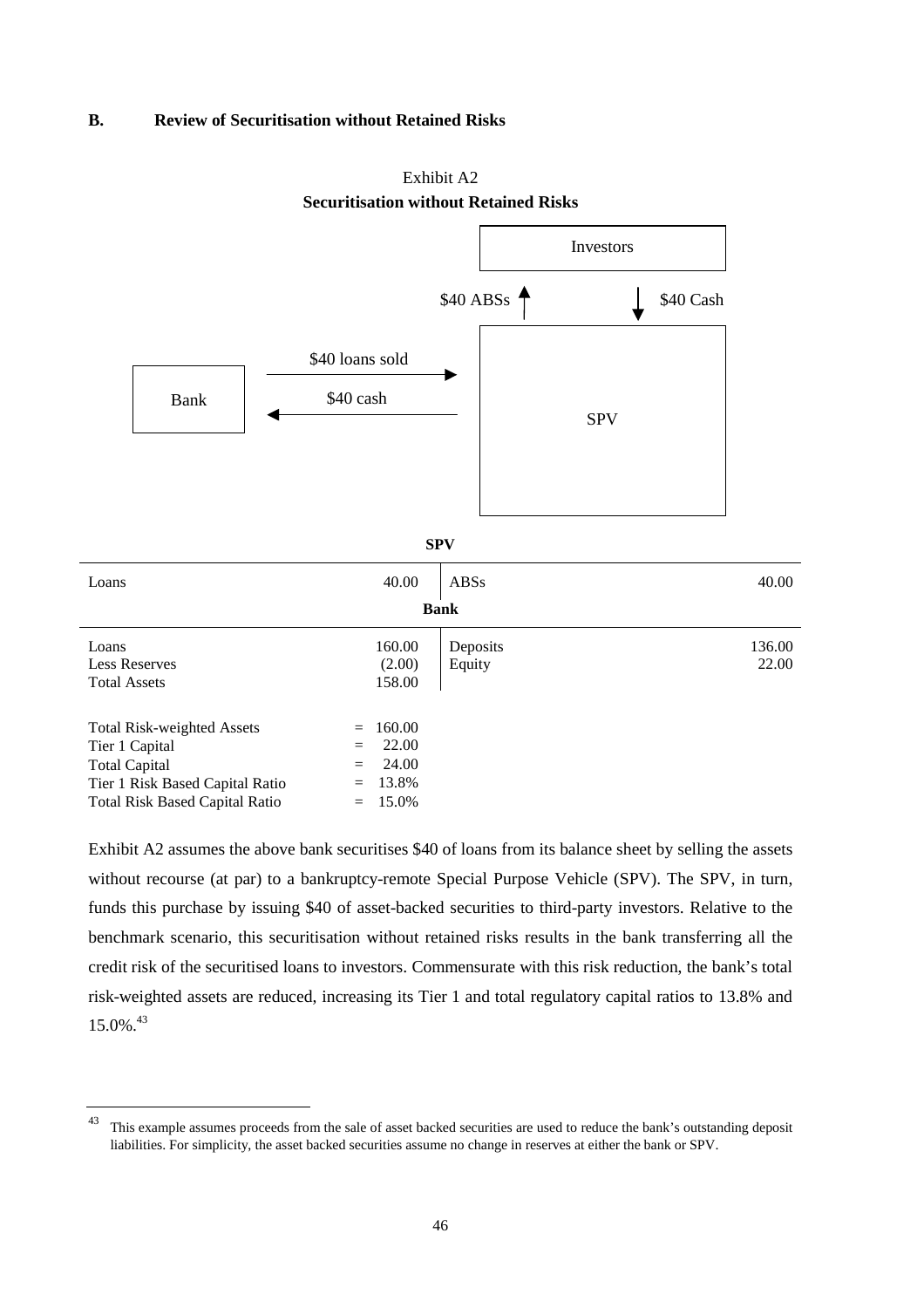### **C. Securitisation with Recourse**

Exhibit A3 **Securitisation of Term Loans with Recourse**



**SPV**

| Loans                           | 42.00         | <b>ABSs</b><br>Subordinated bank loan | 40.00<br>2.00 |  |  |  |  |  |
|---------------------------------|---------------|---------------------------------------|---------------|--|--|--|--|--|
| <b>Bank</b>                     |               |                                       |               |  |  |  |  |  |
| Loans                           | 158.00        | Deposits                              | 136.00        |  |  |  |  |  |
| Loan to SPV                     | 2.00          |                                       |               |  |  |  |  |  |
| <b>Less Reserves</b>            | (2.00)        | Equity                                | 22.00         |  |  |  |  |  |
| <b>Total Assets</b>             | 158.00        |                                       |               |  |  |  |  |  |
| Total Risk-weighted Assets*     | 172.36<br>$=$ |                                       |               |  |  |  |  |  |
| Tier 1 Capital                  | 22.00<br>$=$  |                                       |               |  |  |  |  |  |
| <b>Total Capital</b>            | 24.00<br>$=$  |                                       |               |  |  |  |  |  |
| Tier 1 Risk Based Capital Ratio | 12.8%         |                                       |               |  |  |  |  |  |
| Total Risk Based Capital Ratio  | 13.9%<br>$=$  |                                       |               |  |  |  |  |  |

\* Calculation of total risk-weighted assets applies the low-level recourse rule.

Exhibit A3 illustrates regulatory capital arbitrage in which a bank securitises \$42 of on-balance sheet term-loans, which support issuance of \$40 in asset backed securities by the SPV. Unlike the preceding example, however, in this case the bank seeks to improve the credit ratings on the asset backed securities by providing credit enhancement to the investors. In practice, such credit enhancements can take many forms. For example, typically the SPV would be structured so that contractual principal and interest payments on the securitised loans exceed the expected costs of administering the SPV and the contractual interest on the asset backed securities. So long as principal and interest payments on the securitised loans are sufficient to cover these costs, any excess cash flow of the SPV (termed "excess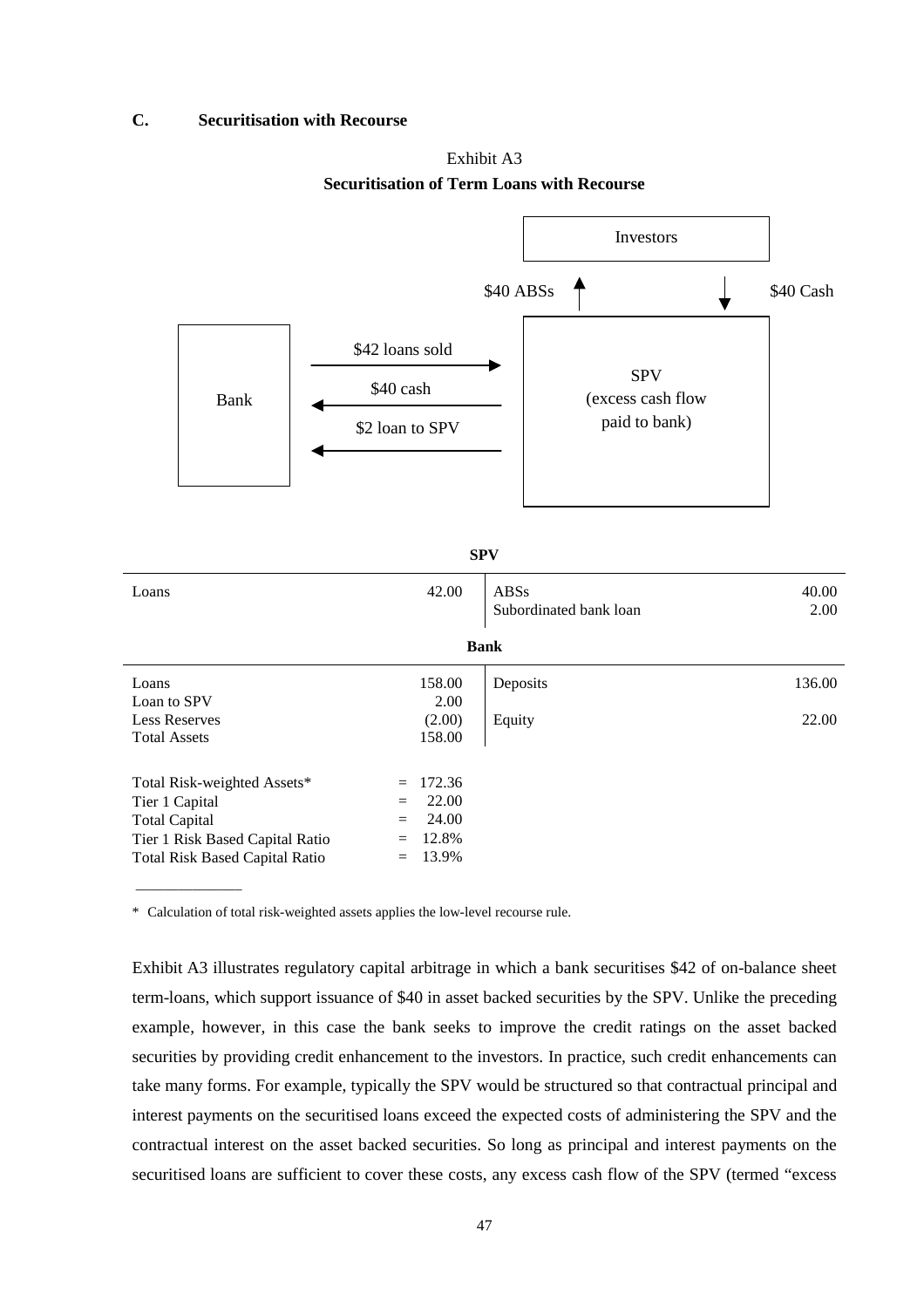servicing") would be returned to the sponsoring bank. However, if cash inflows to the SPV are insufficient to cover its costs, nothing would be paid to the bank. Thus, a positive expected level of excess servicing provides a form of credit enhancement to the asset backed securities investors - functioning much like an equity position in the SPV.<sup>44</sup>

In addition to subordinating any excess servicing to asset backed securities investors, banks often provide direct credit enhancements to asset backed securities investors in the form of standby letters of credit or the acquisition of subordinated interests in the SPV. The amount of direct credit enhancement required by the rating agencies will tend to increase with the desired credit rating on the asset backed securities, and will tend to decrease with the credit quality of the underlying securitised loans. Exhibit A3 assumes this direct credit enhancement takes the form of a \$2 subordinated loan to the SPV. In practice, credit enhancements are often structured so that the asset backed securities receive relatively high investment-grade ratings (often AA/AAA). Often it can be inferred from such ratings that very little, if any, credit risk is actually transferred from the bank to investors in the asset backed securities in these transactions.

For regulatory capital purposes, the bank's loan to the SPV would be treated as recourse, and subject to a 100% regulatory capital requirement. Even so, despite transferring little credit risk to the asset backed securities investors, the loan securitisation increases from the base case in exhibit A1 the bank's Tier 1 and total regulatory capital ratios to 12.8% and 13.9%. In effect, these increases are achieved by "concentrating" the credit risk of the securitised loans into another financial instrument (the subordinated bank loan to the SPV) having a maximum potential credit loss that is much smaller than that associated with the underlying securitised loans - \$2 compared with \$42. Although the subordinated loan is treated as recourse and receives an effective 100% regulatory capital requirement, the bank's regulatory capital ratios nevertheless increase, provided the amount of *recourse per dollar of securitised assets* is less than 8%. Since the required direct credit enhancement demanded by the rating agencies will tend to be inversely related to the quality of the underlying securitised assets, this example illustrates how the Accord encourages banks to securitise their highest quality assets.

Typically, the fair value of this excess servicing would be recorded as an asset on the bank's balance sheet, and would be treated as recourse (subject to a 100% capital charge) for regulatory capital purposes. Since the value of excess servicing tends to be very small in relation to the overall size of securitisation transactions undertaken by major banks, for simplicity the GAAP accounting treatment of excess servicing is ignored in the examples below.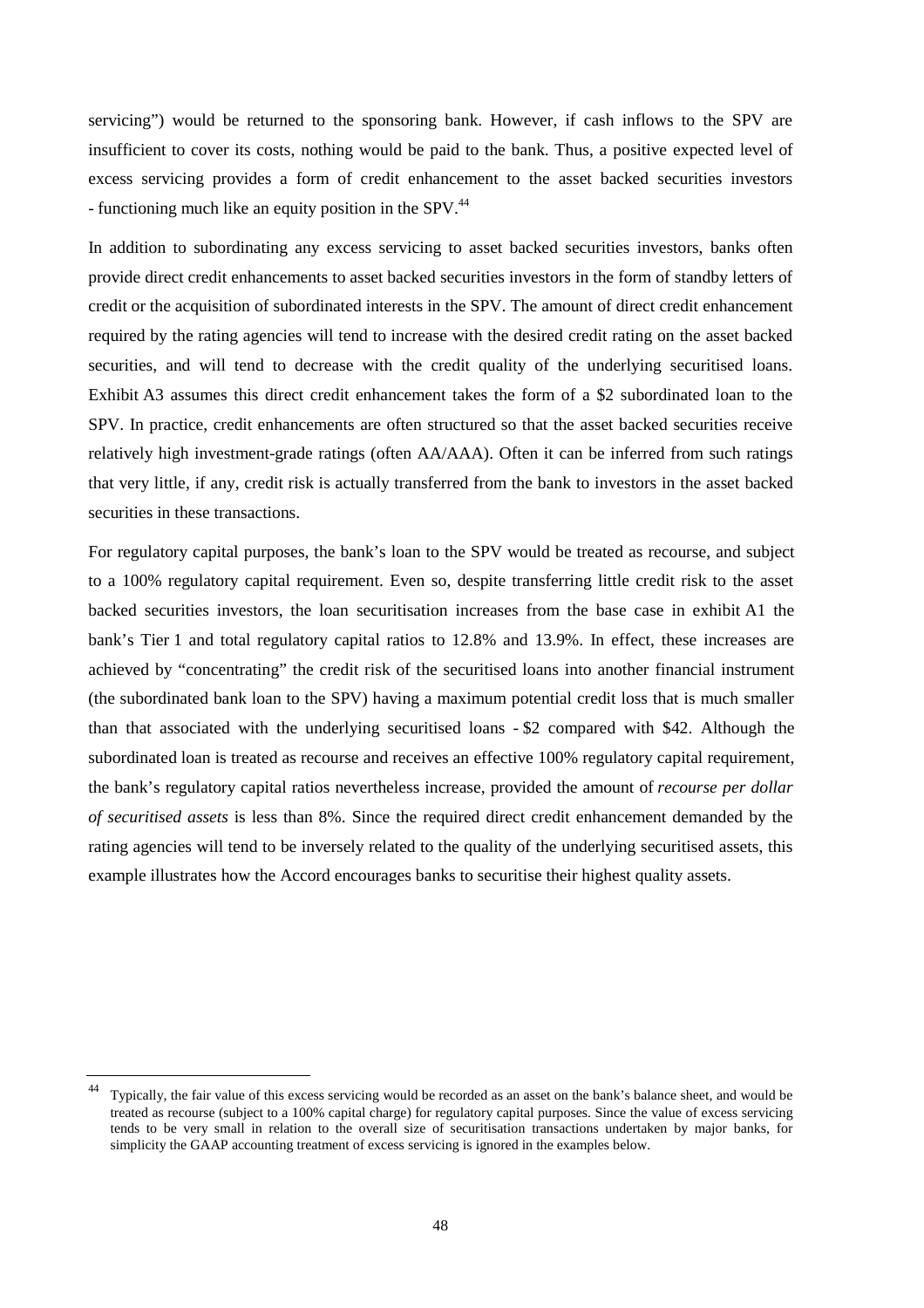#### **D. Securitisation of Revolvers with Recourse**





\* Calculation of total risk-weighted assets applies the low-level recourse rule.

Exhibit A4 illustrates the securitisation of draw-downs under revolving credit facilities (e.g. credit cards or revolving business lines of credit), which are among the fastest growing forms of regulatory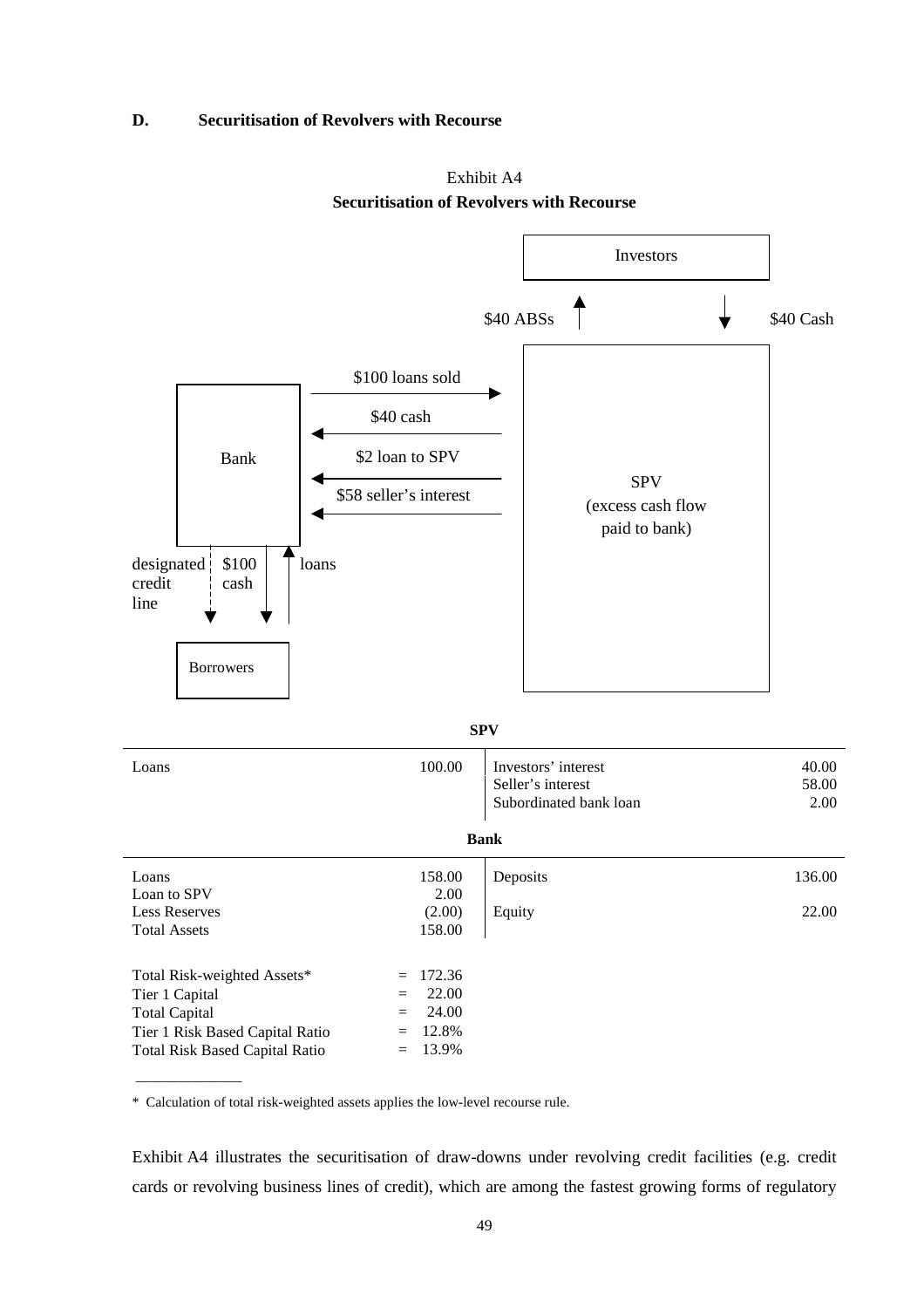capital arbitrage. In these arrangements, a bank "designates" certain lines of credit to the SPV. All draw-downs under the designated credit lines are required to be "sold" to the SPV. The SPV, in turn, funds these purchases by issuing, in this example, (a) asset backed securities in the amount of \$40 to investors, and (b) a *para passu* seller's interest (for the residual amount) to the sponsoring bank. Thus, if draw-downs under the designated credit lines equalled \$100, the investors' interest would amount to a 40% share in these loans. (Under current Generally Accepted Accounting Principles, the \$60 sellers' interest generally would be reported as "loans" by the sponsoring bank).

Importantly, the seller's interest is *not* directly subordinated to the investors' interest. That is, the sponsoring bank is entitled to its *pro rata* shares of principal and interest payments received by the SPV on the underlying loans,<sup>45</sup> and is required to absorb only its *pro rata* share of any credit losses (e.g. charge-offs) on the loan pool. Principal and interest payments on the securitised loans that are not allocated to the sellers' interest are available to support the SPV's obligations to the asset backed securities investors. Ordinarily, the investors' share of principal payments would be reinvested by the SPV in new loans.

Under this structure, the sponsoring bank generally would provide sufficient credit enhancements to obtain investment-grade ratings on the asset backed securities - again implying that little credit risk is actually transferred to the asset backed securities investors. In the exhibit, the bank is assumed to provide two forms of credit enhancement similar to those provided in the preceding example: subordination of the excess servicing to the asset backed securities investors, and a separate \$2 subordinated investment in the SPV, booked as a loan.

For financial accounting and regulatory capital purposes, the results of this securitisation are similar to the securitisation of term loans discussed above. That is, even though the subordinated loan is treated as recourse and the bank sheds little credit risk, both the bank's Tier 1 and total regulatory capital ratios increase, provided the amount of *recourse per dollar of securitised assets* is less than 8%.

<sup>45</sup> If interest payments on the securitised loans allocated to support the investors' interest (less the investors *pro rata* share of charge-offs) exceeds the amount due on the asset backed securitiess, this surplus is treated as excess servicing and is returned to the sponsoring bank.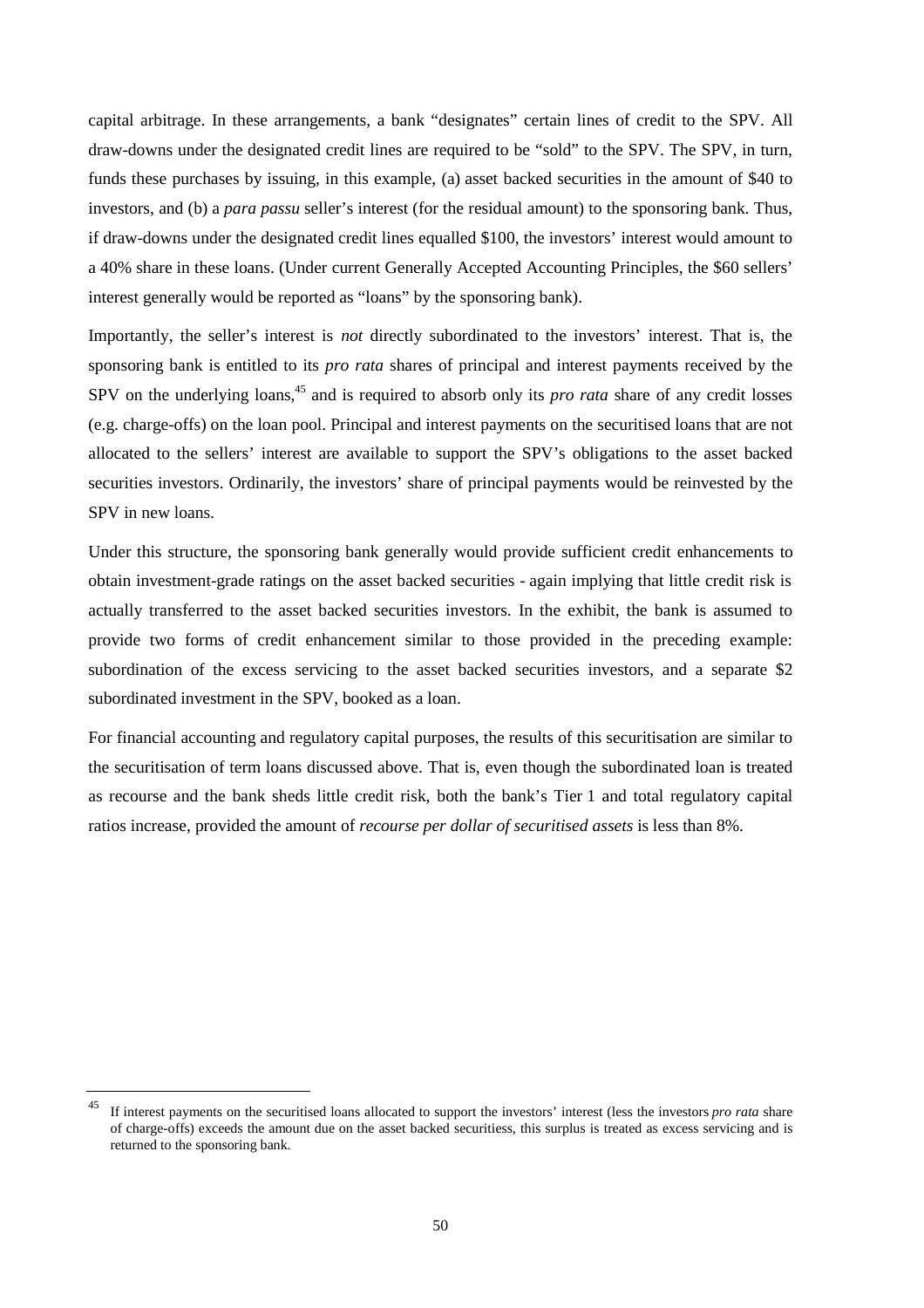### **E. Remote-Origination**

\_\_\_\_\_\_\_\_\_\_\_\_\_\_\_

Exhibit A5 **Remote-Origination Vehicles: Loan-Backed ABCP**



### **SPV**

| Loans<br>(Originated by SPV)          |     | 42.00  | CP<br>Subordinated bank loan | 40.00<br>2.00 |  |  |  |  |
|---------------------------------------|-----|--------|------------------------------|---------------|--|--|--|--|
|                                       |     |        |                              |               |  |  |  |  |
| Bank*                                 |     |        |                              |               |  |  |  |  |
| Loans                                 |     | 158.00 | Deposits                     | 136.00        |  |  |  |  |
| Loan to SPV                           |     | 2.00   |                              |               |  |  |  |  |
| <b>Less Reserves</b>                  |     | (2.00) | Equity                       | 22.00         |  |  |  |  |
| <b>Total Assets</b>                   |     | 158.00 |                              |               |  |  |  |  |
|                                       |     |        |                              |               |  |  |  |  |
| Total Risk-weighted Assets*           | $=$ | 160.00 |                              |               |  |  |  |  |
| Tier 1 Capital                        | $=$ | 22.00  |                              |               |  |  |  |  |
| <b>Total Capital</b>                  | $=$ | 24.00  |                              |               |  |  |  |  |
| Tier 1 Risk Based Capital Ratio       | $=$ | 13.8%  |                              |               |  |  |  |  |
| <b>Total Risk Based Capital Ratio</b> | $=$ | 15.0%  |                              |               |  |  |  |  |

\* Assumes bank makes \$42 fewer loans directly to borrowers because such loans are extended, instead, by SPV.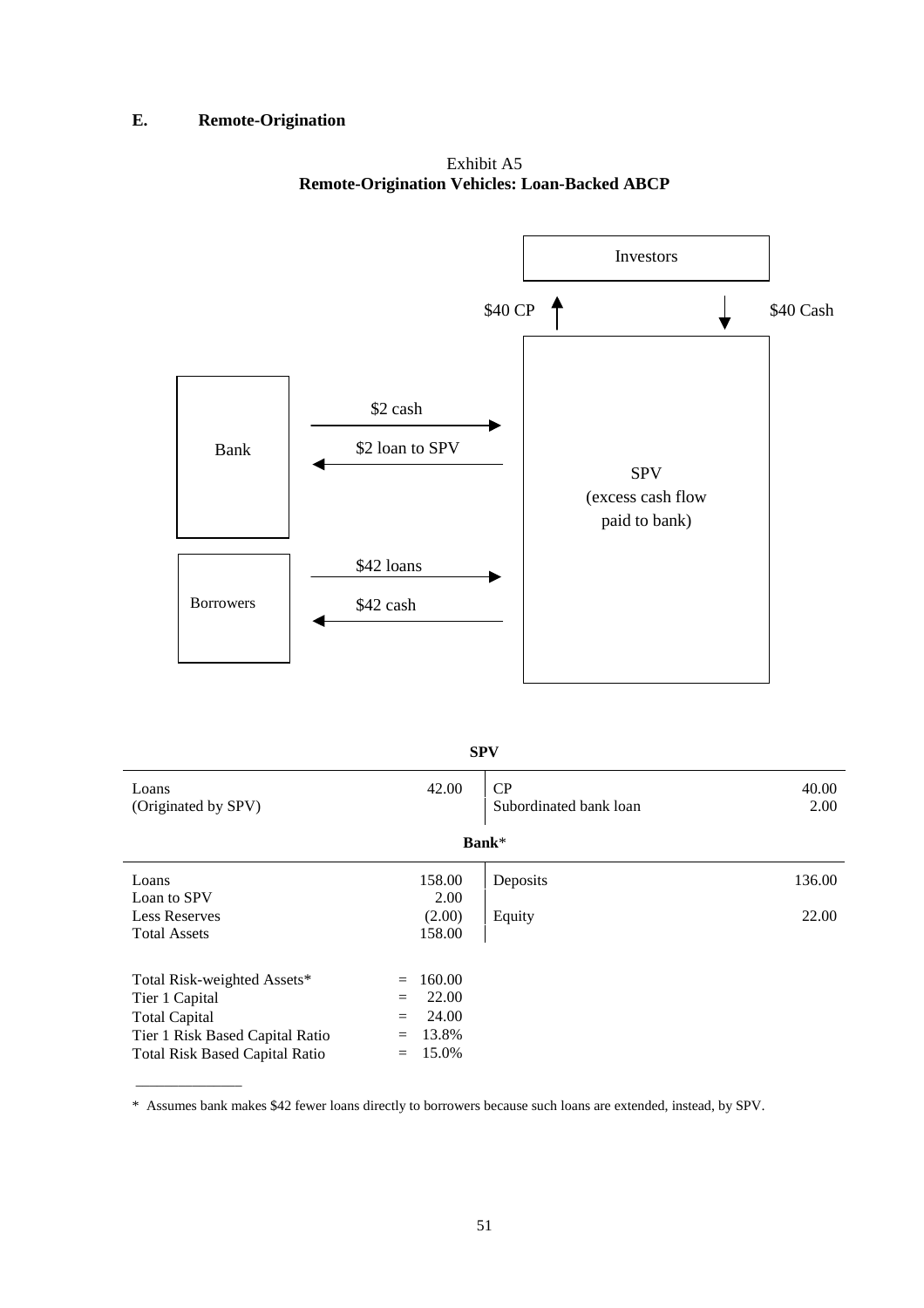More sophisticated methods of regulatory capital arbitrage can reduce the amount of equity capital that is freed up through securitisation programmes. One increasingly common technique involves altering the structure of the programme so that direct credit enhancements provided by the sponsoring bank are treated as direct credit substitutes, rather than recourse, thereby reducing the bank's total regulatory capital requirement from 100% to 8% of the credit enhancement's Maximum Potential Credit Loss. This is achieved by having the SPV, rather than the bank itself, originate the underlying securitised assets (a process termed "remote-origination"). Since the securitised assets will not have been owned or sold by the bank, any credit enhancement provided by the bank to the asset backed securities investors (such as subordinated loan or investment in the SPV) are treated as recourse.

Virtually all asset-backed commercial paper programmes are structured as remote-origination vehicles. Exhibit A5 illustrates the structure of a hypothetical Asset Backed Commercial Paper that invests in loans originated by the SPV. In this example, the direct credit enhancement provided by the bank is again assumed to take the form of a subordinated loan to the SPV. Note that through the remoteorigination and securitisation of commercial loans, a sponsoring bank generally can increase its reported capital ratios beyond those achievable by securitising loans from its own balance sheet, even though the overall risk implications for the bank are essentially the same in both cases.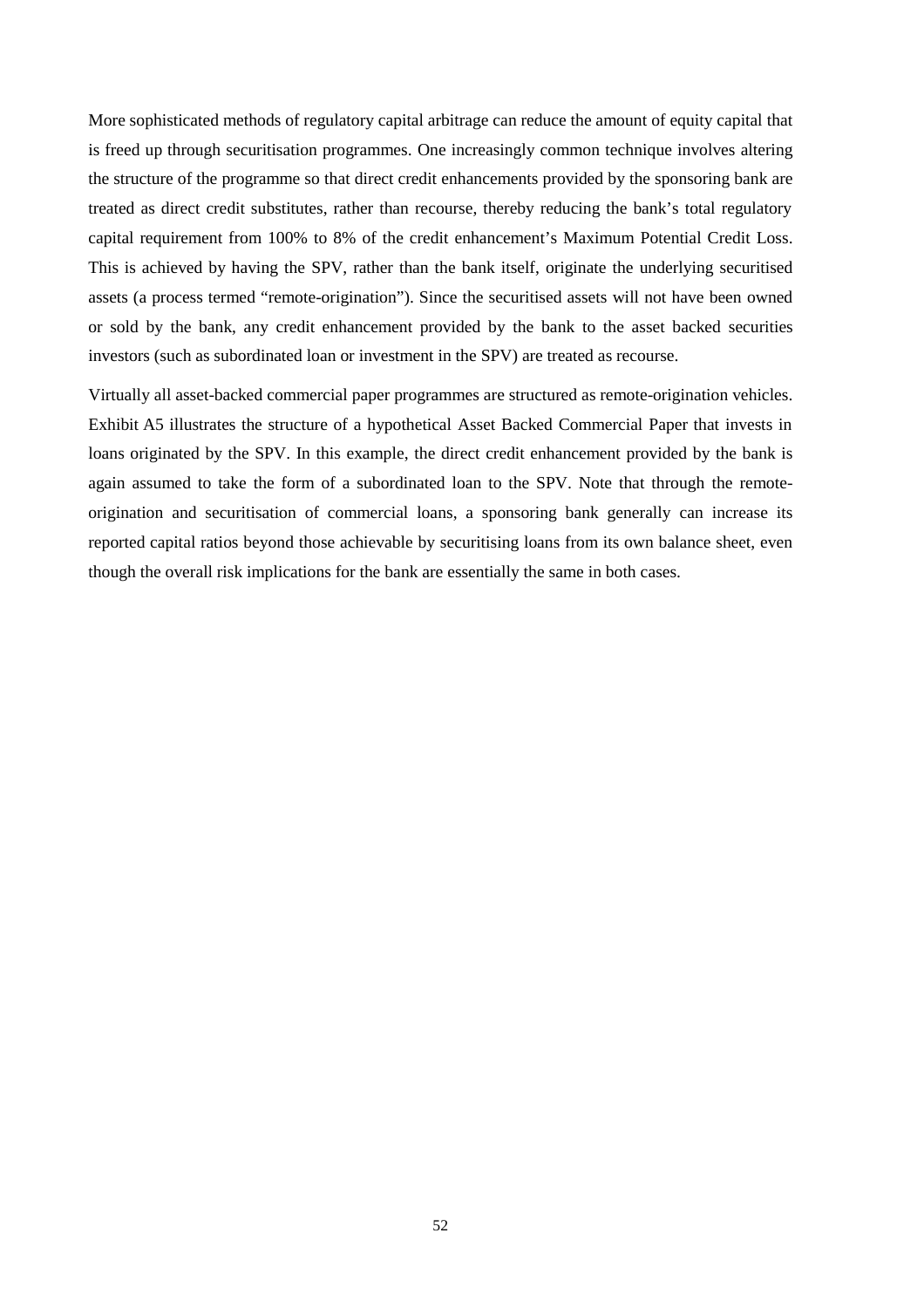# **References**

Aoki, M, H Patrick and P Sheard (1994): "The Japanese Main Bank System: An Introductory Overview," in M Aoki and H Patrick eds. *The Japanese Main Bank System,* New York: Oxford University Press.

Aggarwal, R and K Jacques (1997:) "A Simultaneous Equations Estimation of the Impact of Prompt Corrective Action on Bank Capital and Risk," in *Financial Services at the Crossroads: Capital Regulation in the 21st Century,* Conference, 26-27 February 1998, Federal Reserve Bank of New York.

Allen, Linda, Julapa Jagtiani and Yoram Landskroner (1996): "Interest Rate Risk Subsidization in International Capital Standards," *Journal of Economics and Business*, August, pp. 251-67.

Atle Berg, Sibjorn (1993): "The Banking Crises in the Scandinavian Countries," *Proceedings, 29th Annual Conference on Bank Structure and Competition*, May, pp. 441-449.

Avery, R B and A N Berger (1991): "An Analysis of Risk-Based Capital and Its Relation to Deposit Insurance Reform," *Journal of Banking and Finance,* 15 September, pp. 847-874.

Baba, Naohiko (1996): "Empirical Studies on the Recent Decline in Bank Lending Growth," *Institute for Monetary and Economic Studies Discussion Paper 96-E-10*, Bank of Japan.

Banca Commerciale Italiana (1991): "The Italian Economy: Selected Issues," 13 April.

Bank of England (1991): "Is There a Credit Crunch?" *Bank of England Quarterly Bulletin*, May.

Bank of Japan (1991): "Recent Developments in Lending Rates," *Special Paper No. 206*, September.

Bank of Japan (1998): "Annual Review of Monetary and Economic Developments in Fiscal 1997," *Public Relations Department*, Tokyo, Japan.

Banque de France (1991): "Les Comptes Financiers du Longement en 1990," *Bulletin Trimestriel,* Third Quarter.

Berger, Allen N, Anil Kashyap and Joseph Scalise (1995): "The Transformation of the U.S. Banking Industry: What A Strange Trip It's Been," *Brookings Papers on Economic Activity, 2,* pp. 55-218.

Berger, Allen N and Gregory Udell (1992): "Some Evidence on the Empirical Significance of Credit Rationing," *Journal of Political Economy, 100,* pp. 1047-1077.

Berger, Allen N and Gregory Udell (1993): "Securitisation, Risk, and the Liquidity Problem in Banking," in M Klausner and L White (eds.) *Structural Change in Banking (Business One Irwin),* pp. 227-308.

Berger, Allen N and Gregory Udell (1994): "Did Risk-Based Capital Allocate Bank Credit and Cause a "Credit Crunch" in the United States?" *Journal of Money, Credit, and Banking*, *26,* pp. 585-628.

Berkovec, J A and J Nellie Liang (1991): "Changes in the Cost of Equity Capital for Bank Holding Companies and the Effects on Raising Capital," *Finance and Economics Discussion Series No. 160,* Board of Governors of the Federal Reserve System (June).

Bernanke, Ben S (1983): "Non-Monetary Effects of the Financial Crisis in the Propagation of the Great Depression," *American Economic Review, 73,* pp. 257-276.

Bernanke, Ben S and Alan S Blinder (1988): "Is it Money or Credit, or Both, or Neither?" *American Economic Association Papers and Proceedings, 78,* pp. 435-439.

Bernanke, Ben S and Alan S Blinder (1992): "The Federal Funds Rate and the Channels of Monetary Transmission," *American Economic Review, 82,* pp. 901-21.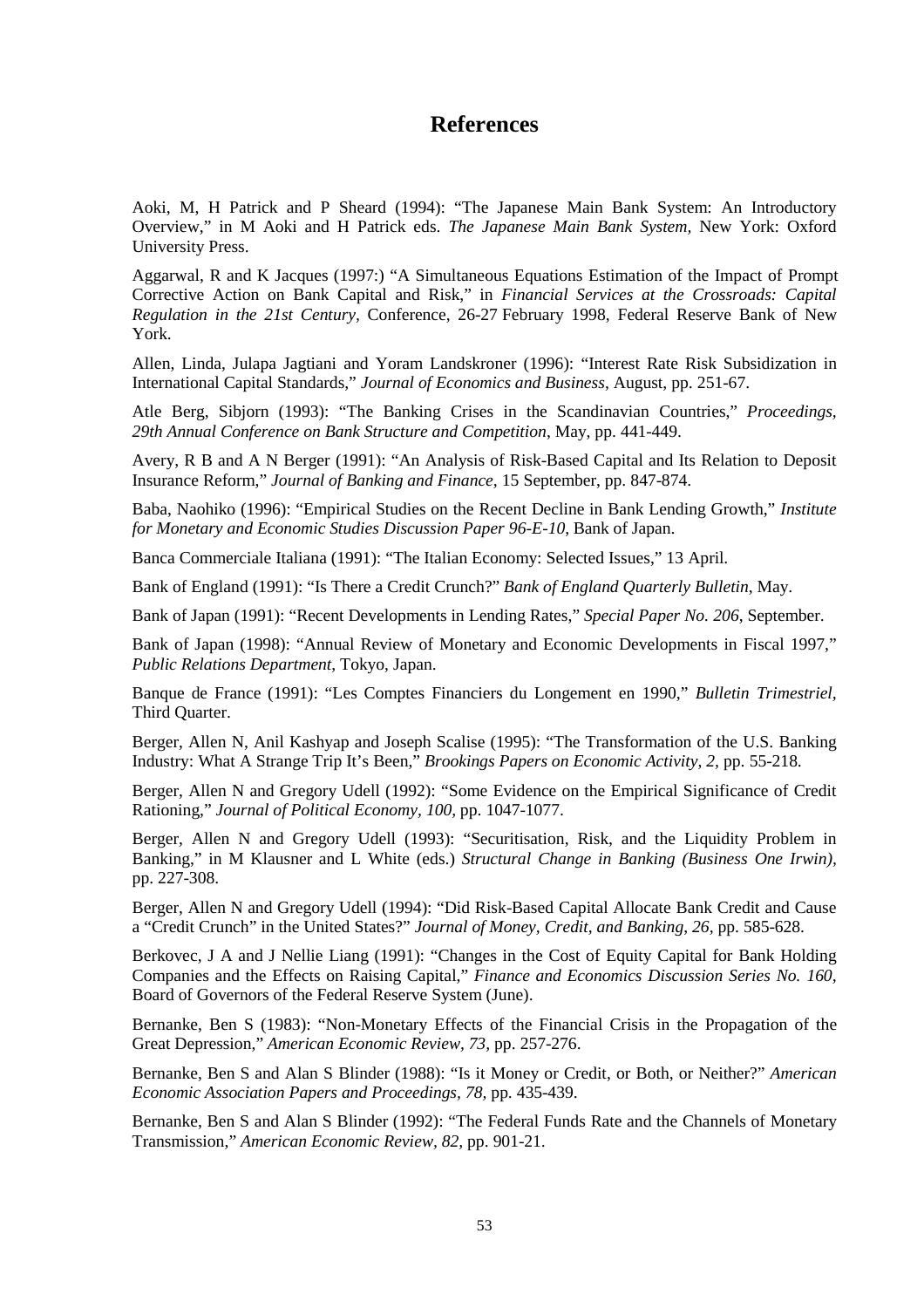Bernanke, Ben S and Cara S Lown (1991): "The Credit Crunch," *Brookings Papers on Economic Activity, 2,* pp. 205-239.

Besanko, David and George Kanatas (1996): "The Regulation of Bank Capital: Do Capital Standards Promote Bank Safety?" *Journal of Financial Intermediation*, *5,* pp. 160-183.

Blinder, Alan S (1987): "Credit Rationing and Effective Supply Failures," *Economic Journal, 97,* pp. 327-352.

Blinder, Alan S and Joseph E Stiglitz (1983): "Money, Credit Constraints and Economic Activity," *American Economic Review, Papers and Proceedings, 73,* pp. 297-302.

Blum, Jürg and Martin Hellwig (1995): "The Macroeconomic Implications of Capital Adequacy Requirements for Banks," *European Economic Review, 39,* pp. 739-749.

Blundell-Wignall A, Frank Browne and P Manasse (1990): "Monetary Policy in the Wake of Financial Liberalization," *OECD Working Paper No. 77,* April.

Boyd, John H and Mark Gertler (1993): "U.S. Commercial Banking: Trends, Cycles and Policy," in *NBER Macroeconomics Annual*, pp. 319-68.

Boyd, John H and Mark Gertler (1994): "Are Banks Dead? Or Are the Reports Greatly Exaggerated?" *Federal Reserve Bank of Minneapolis Quarterly Review (Summer),* pp. 2-23.

Brunner, Allan D and Steve B Kamin (1996): "Determinants of the 1991-1993 Japanese Recession: Evidence from a Structural Model of the Japanese Economy," *Japan and the World Economy, 8,* pp. 363-399.

Brunner, Allan D and Steve B Kamin (1998): "Bank Lending and Economic Activity in Japan: Did "Financial Factors" Contribute to the Recent Downturn?" *International Journal of Finance and Economics, 3,* pp. 73-89.

Carbo, Santiago (1994): "The Impact of Regulation on Bank Capital Augmentation in Spain," *Institute of European Finance Working Paper, 94/1*.

Carey, Mark (1995): "Are Bank Loans Mispriced?" mimeo, *Board of Governors of the Federal Reserve System*, 21 March.

Chhikara, R K and S D Hanson (1993): "Competitive Pricing of Farmer Mac's Mortgage-Backed Securities and Its Future Viability: A Contingent Claims Analysis Approach," *Review of Agricultural Economics*, *15, No. 3,* pp. 547-566.

Cooper, Kerry, James Kolari and John Wagster (1991): "A Note on the Stock Market Effects of the Adoption of Risk-based Capital Requirements on International Banks in Different Countries," *Journal of Banking and Finance, 15,* pp. 367-381.

Cornett, Marcia Millon and Hassan Tehranian (1994): "An Examination of Voluntary versus Involuntary Security Issuance By Commercial Banks," *Journal of Financial Economics, 35,* pp. 99-122.

Cumming, C (1987): "The Economics of Securitisation," *Federal Reserve Bank of New York Quarterly Review,* pp. 11-23 .

Dahl, D and M F Spivey (1995): "Prompt Corrective Action and Bank Efforts to Recover from Undercapitalisation," *Journal of Banking and Finance, 19*, pp 225-243.

Dahl, D and R E Shrieves (1990): "The Impact of Regulation on Bank Equity Infusions," *Journal of Banking and Finance, 14,* pp. 1209-28.

Diamond, Douglas (1984): "Financial Intermediation and Delegated Monitoring," *Review of Economic Studies, 51,* pp. 393-414.

Dietrich, J K and C James (1983): "Regulation and the Determination of Bank Capital Changes," *Journal of Finance*, *38*, pp. 1651-1658.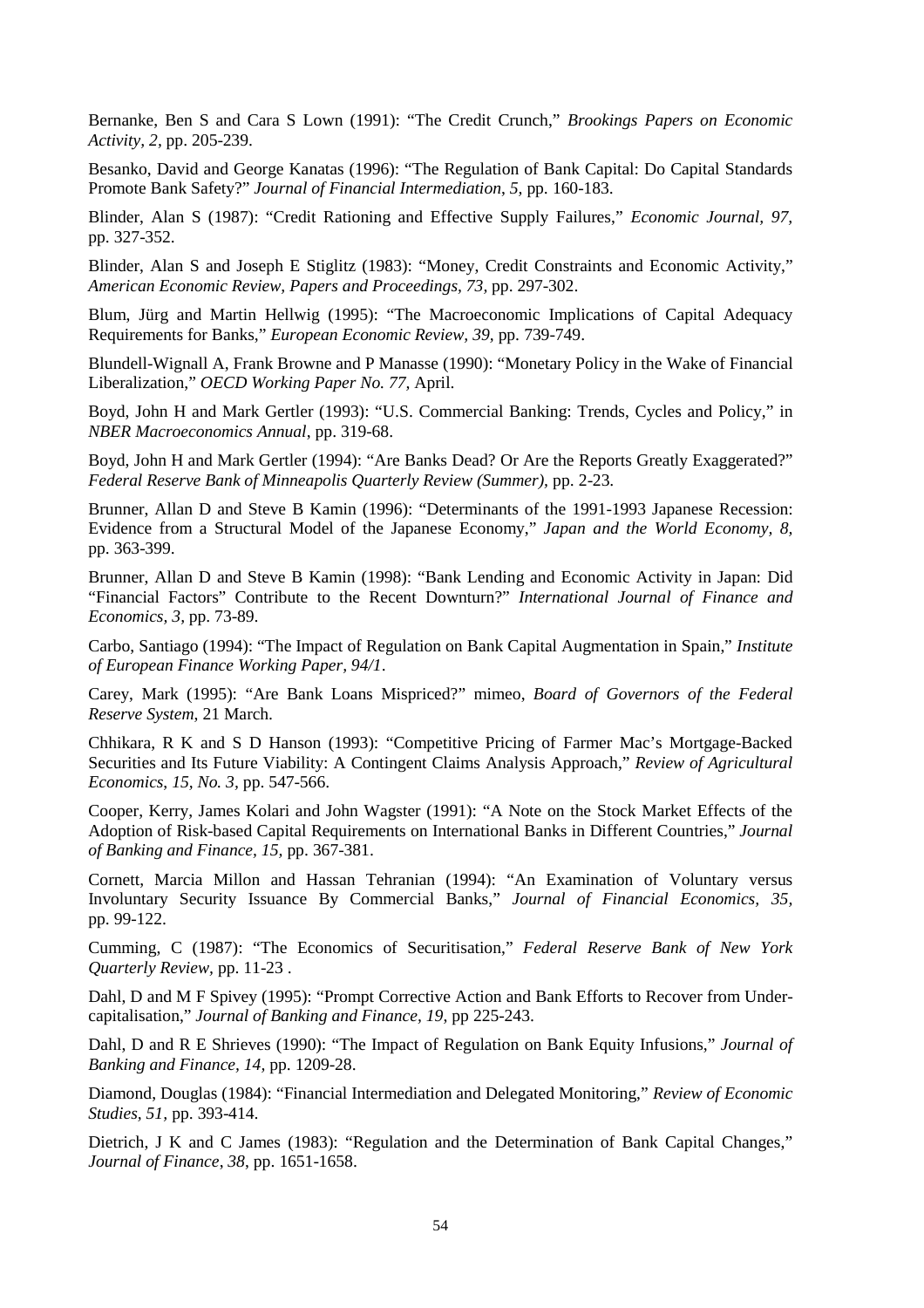Donahoo, K K and S Shaffer (1991): "Capital Requirements and the Securitisation Decision," *Quarterly Review of Economics and Business, 31,* pp. 12-23.

Economic Planning Agency (1998): "White Paper on Japanese Economy: 1997-1998," *Ministry of Finance Printing Bureau*, December.

Ediz, S, I Michael and W Perraudin (1998): "Bank Capital Dynamics and Regulatory Policy," *Bank of England*.

Edwards, Franklin R and Frederic S Mishkin (1995): "The Decline of Traditional Banking: Implications for Financial Stability and Regulatory Policy*," Federal Bank of New York Economic Policy Review,* July, pp. 27-45.

Eyssell, Thomas and Nasser Arshadi (1990): "The Wealth Effects of the Risk-based Capital Requirement in Banking: The Evidence from the Capital Markets*," Journal of Banking and Finance, 14,* pp. 179-197.

Fama, Eugene (1985): "What's Different About Banks?" *Journal of Monetary Economics, 6,* pp. 39-57.

Federal Reserve System Task Force on Internal Credit Risk Models: "Credit Risk Models at Major U.S. Banking Institutions: Current State of the Art and Implications for Assessments of Capital Adequacy," *Board of Governors of the Federal Reserve System* (May 1998).

Friedman, Benjamin (1980): "Postwar Changes in the American Markets," in *The American Economy in Transition,* edited by Martin Feldstein, Chicago: *University of Chicago Press*, pp. 9-78.

Friedman, Benjamin (1982): "Debt and Economic Activity in the United States," in *The Changing Roles of Debt and Equity in Financing U.S. Capital Formation,* edited by Benjamin Friedman, Chicago: University of Chicago Press, pp. 91-110.

Friedman, Benjamin and Kenneth N Kuttner (1992): "Money, Income, Prices, and Interest Rates," *American Economic Review, 82,* pp. 472-492.

Friedman, Benjamin and Kenneth N Kuttner (1993): "Economic Activity and the Short-term Credit Markets: An Analysis of Prices and Quantities," *Brookings Papers on Economic Activity, 2,* pp. 193-283.

Furlong, F (1988): "Changes in Bank Risk-Taking," *Federal Reserve Bank of San Francisco Economic Review*.

Furlong, F and M C Keeley (1989): "A Re-examination of Mean Variance Analysis of Bank Capital Regulation: A Note," *Journal of Banking and Finance, 13,* p*.* 883-91.

Gertler, Mark and Simon Gilchrist (1993): "The Role of Credit Imperfections in the Monetary Transmission mechanism: Arguments and Evidence," *Scandinavian Journal of Economics*, *95,* pp. 43-64.

Gibson, Michael S (1993): "Long-term Banking Relationships in General Equilibrium," *International Finance Discussion Paper No 452*, Board of Governors of the Federal Reserve System.

Gibson, Michael S (1995): "Can Bank Health Affect Investment? Evidence from Japan," *Journal of Business, 68,* pp. 281-308.

Gibson, Michael S (1997): "More Evidence on the Link Between Bank Health and Investment in Japan," *Journal of the Japanese and International Economies, 11,* pp. 296-310.

Giddy, Ian (1985): "Regulation of Off-Balance Sheet Banking," in *The Search for Financial Stability: The Past Fifty Years,* Federal Reserve Bank of San Francisco, pp. 165-177.

Goldfeld, Steven M (1966): *Commercial Bank Behaviour and Economic Activity: A Structural Study of Monetary Policy in the Postwar United States*, Amsterdam: North Holland.

Hall, B (1993): "How Has the Basle Accord Affected Bank Portfolios?" *Journal of the Japanese and International Economies*, *7,* pp. 8-440.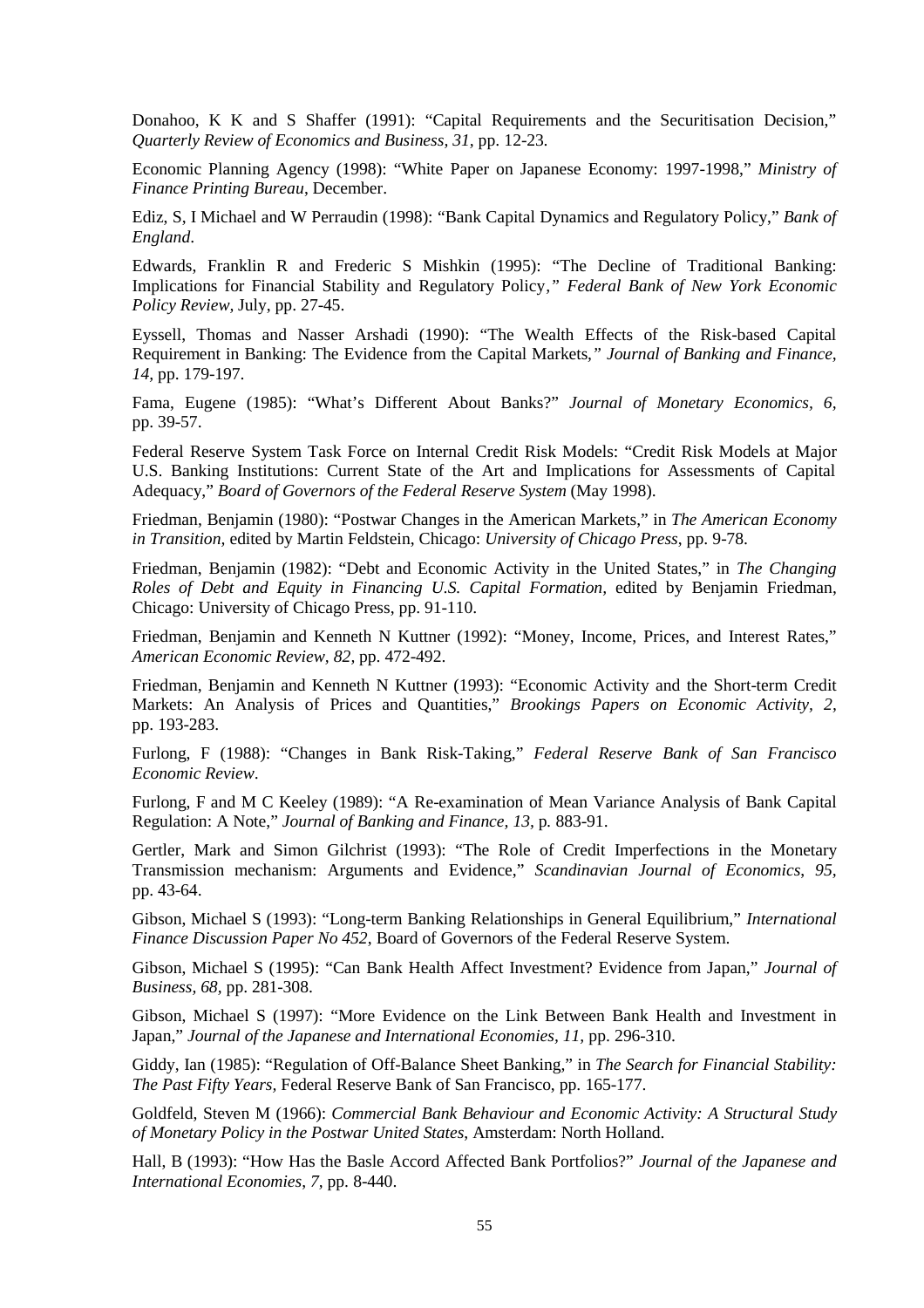Hancock, Diana, Andrew J Laing and James A Wilcox (1995): "Bank Capital Shocks: Dynamic Effects on Securities, Loans, and Capital," *Journal of Banking and Finance*, *19,* pp. 661-677.

Hancock, Diana and James A Wilcox (1997): "Bank capital, Non-bank Finance, and Real Estate Activity," *Journal of Housing Research, 8,* pp. 75-105.

Hancock, Diana and James A Wilcox (1998): "The "Credit Crunch" and the Availability of Credit to Small Business," *Journal of Banking and Finance,* forthcoming.

Hancock, D and J A Wilcox (1994): "Bank Capital, Loan Delinquencies, and Real Estate Lending," *Journal of Housing Economics, 3,* pp. 121-146.

Hancock, D and J A Wilcox (1994): "Bank Capital and the Credit Crunch: The Roles of Risk-Weighted and Unweighted Capital Regulation," *Journal of the American Real Estate and Urban Economics Association, 22,* pp. 59-94.

Haubrich, J and P Wachtel (1993): "Capital Requirements and Shifts in Commercial Bank Portfolios," *Federal Reserve Bank of Cleveland Economic Review, 29,* pp. 2-15.

Horiuchi, Akiyoshi and Shimizu, Katsutoshi (1996): "The Deterioration of Banks' Balance Sheets in Japan: Risk-Taking and Recapitalization," *University of Tokyo Discussion Paper*, *96-F-13*.

Hoshi, T, Anil Kashyap and D Scharfstein (1991): "Corporate Structure, Liquidity, and Investment: Evidence form Japanese Industrial Groups," *Quarterly Journal of Economics, 106,* pp. 33-60.

Ingves, Stefan and Goran Lind (1997): "Loan Loss Recoveries and Debt Resolution Agencies - The Swedish Experience," in *Banking Soundness and Monetary Policy,* edited by Charles Enoch and John H Green, International Monetary Fund, Washington, DC.

International Swap Dealers Association (1998): *Credit Risk and Economic Capital* (March).

Ito, Takatoshi and Yuri Nagataki Sasaki (1998): "Impacts of the Basle Capital Standard on Japanese Banks' Behaviour," *Discussion Paper Series A No 356,* The Institute of Economic Research, Hitotsubashi University, Tokyo, Japan.

Jacques, K T and P Nigro (1997): "Risk-Based Capital, Portfolio Risk and Bank Capital: A Simultaneous Equations Approach," *Journal of Economics and Business*, *49,* pp. 533547.

Jaffee, Dwight M (1971) *Credit Rationing and the Commercial Loan Market*, New York: Wiley.

Jagtiani, Julapa and Anya Khanthavit (1996): "Scale and Scope Economies at Large Banks: Including Off-balance Sheet Products and Regulatory Effects," *Journal of Banking and Finance, 20,* pp. 1271-1287.

Jagtiani, J, A Saunders and G Udell (1995): "The Effect of Bank Capital Requirements on Bank Off-Balance Sheet Financial Innovations," *Journal of Banking and Finance, 19,* pp. 647-658.

James, Christopher (1987): "Some Evidence on the Uniqueness of Bank Loans," *Journal of Financial Economics, 19,* pp 217-235.

James, Christopher (1988): "The Use of Loan Sales and Standby Letters of Credit by Commercial Banks," *Journal of Monetary Economics, 22,* pp. 395-422.

Kashyap, Anil K, Jeremy C Stein and David W Wilcox (1991): "Monetary Policy and Credit Conditions: Evidence from the Composition of External Finance," *Board of Governors of the Federal Reserve System*, March.

Kaufman, George G and Larry R Mote (1994): "Is Banking a Declining Industry? A Historical Perspective," *Federal Reserve Bank of Chicago Economic Perspectives*, May/June, pp. 2-21.

Keeley, M C (1988): "Bank Capital Regulation in the 1980s: Effective or Ineffective?" *Federal Reserve Bank of San Francisco Economic Review,* Winter*.*

Keeton, W R (1988): "Substitutes and Compliments in Bank-Risk-Taking and the Effectiveness of Regulation," *Federal Reserve Bank of Kansas City*, December, pp. 1-44.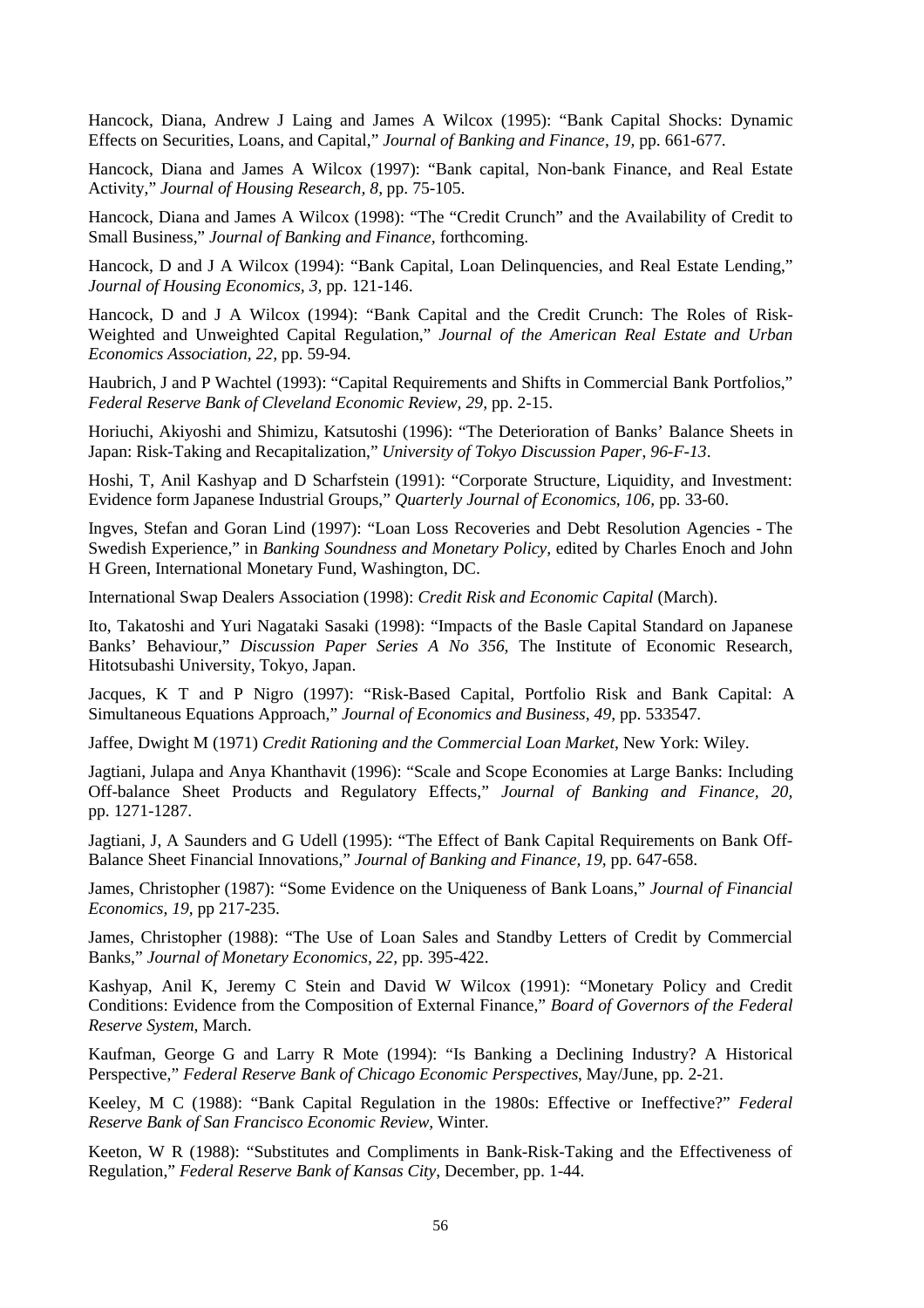Kim, Sun Bae and Ramon Moreno (1994): "Stock Prices and Bank Lending Behaviour in Japan," *Federal Reserve Bank of San Francisco Economic Review, 1,* pp. 31-42.

Kim, D and A M Santomero (1988): "Risk in Banking and Capital Regulation," *Journal of Finance, 43,* p. 1219-33.

King, S (1986): "Monetary Transmission: Through Bank Loans or Bank Liabilities?" *Journal of Money, Credit, and Banking*, *18,* pp. 290-303.

Koehn, M and A M Santomero (1980): "Regulation of Bank Capital and Portfolio Risk," *Journal of Finance, 35,* p. 1235-50.

Koppenhaver, G D (1989): "The Effects of Regulation on Bank Participation in the Guarantee Market," in G Kaufman (ed.), *Research in Financial Services: Private and Public Policy*, *1,* pp. 165-180.

Laderman, Elizabeth S (1994): "Wealth Effects of Bank Holding Company Securities Issuance and Loan Growth under the Risk-based Capital Requirements," *Federal Reserve Bank of San Francisco Economic Review*, *2,* pp. 30-41.

Lind, Göran and Anna-Karin Nedersjo (1994): "The Banking Sector in 1993," *Sveriges Riksbank Quarterly Review*, *2,* pp. 24-35.

Litterman, Robert and Laurence Weiss (1985): "Money, Real Interest Rates, and Output: A Reinterpretation of Postwar U.S. Data," *Econometrica*, *53,* pp. 129-156.

Mayer, Colin (1988): "New Issues in Corporate Finance," *European Economic Review*, *32,* pp. 1167-1183.

Madura, Jeff and Emillio R Zarruk (1993): "Market Reaction to Uniform Capital Adequacy Guidelines in the Banking Industry," *Journal of Economics and Finance*, Spring, pp. 59-72.

Merton, R C (1995): "Financial Innovation and the Management and Regulation of Financial Institutions," *Journal of Banking & Finance*, *19,* pp. 461-481.

Mingo, J (1975): "Regulatory Influence on Bank Capital Investment," *Journal of Finance*, *30,* pp. 1111-1121.

Miyagawa, Tsutomu (1997): "Financial Fragility and Investment Behaviour in Japan," *Financial Review, 42,* June, Ministry of Finance, Japan. [English summary available, paper in Japanese only].

Morgan, D P (1998): "The Credit Effects of Monetary Policy : Evidence Using Loan Commitments," *Journal of Money, Credit, and Banking, 26,* pp. 87-101.

Moore, Robert (1987*)*: "Three Essays on Asymmetric Information and Financial Contracting, Ph.D. Dissertation," University of Wisconsin.

O'Brien, Paul Francis and Frank Browne (1992): "A "Credit Crunch?" The Recent Slowdown in Bank Lending and its Implications for Monetary Policy," *Economics and Statistics Department Working Papers No 107,* Organisation for Economic Co-operation and Development, Paris.

Oliner, Stephen D and Glenn D Rudebusch (1996): "Is There a Broad Credit Channel for Monetary Policy?" *Federal Reserve Bank of San Francisco Economic Review, 1,* pp. 3-13.

Oliner, Stephen D and Glenn D Rudebusch (1995): "Is There a Bank Lending Channel for Monetary Policy?" *Federal Reserve Bank of San Francisco Economic Review, 2,* pp. 3-20.

Passmore, W (1992): "Can Retail Depositories Fund Mortgages Profitably?" *Journal of Housing Research*, *3,* Issue 2, pp. 305-340.

Pavel, C A and D Phillis (1987): "Why Commercial Banks Sell Loans: An Empirical Analysis," *Economic Perspectives*, *Federal Reserve Bank of Chicago*.

Peek, Joe and Eric S Rosengren (1997a): "The International Transmission of Financial Shocks: The Case of Japan," *American Economic Review,* September, pp. 495-505.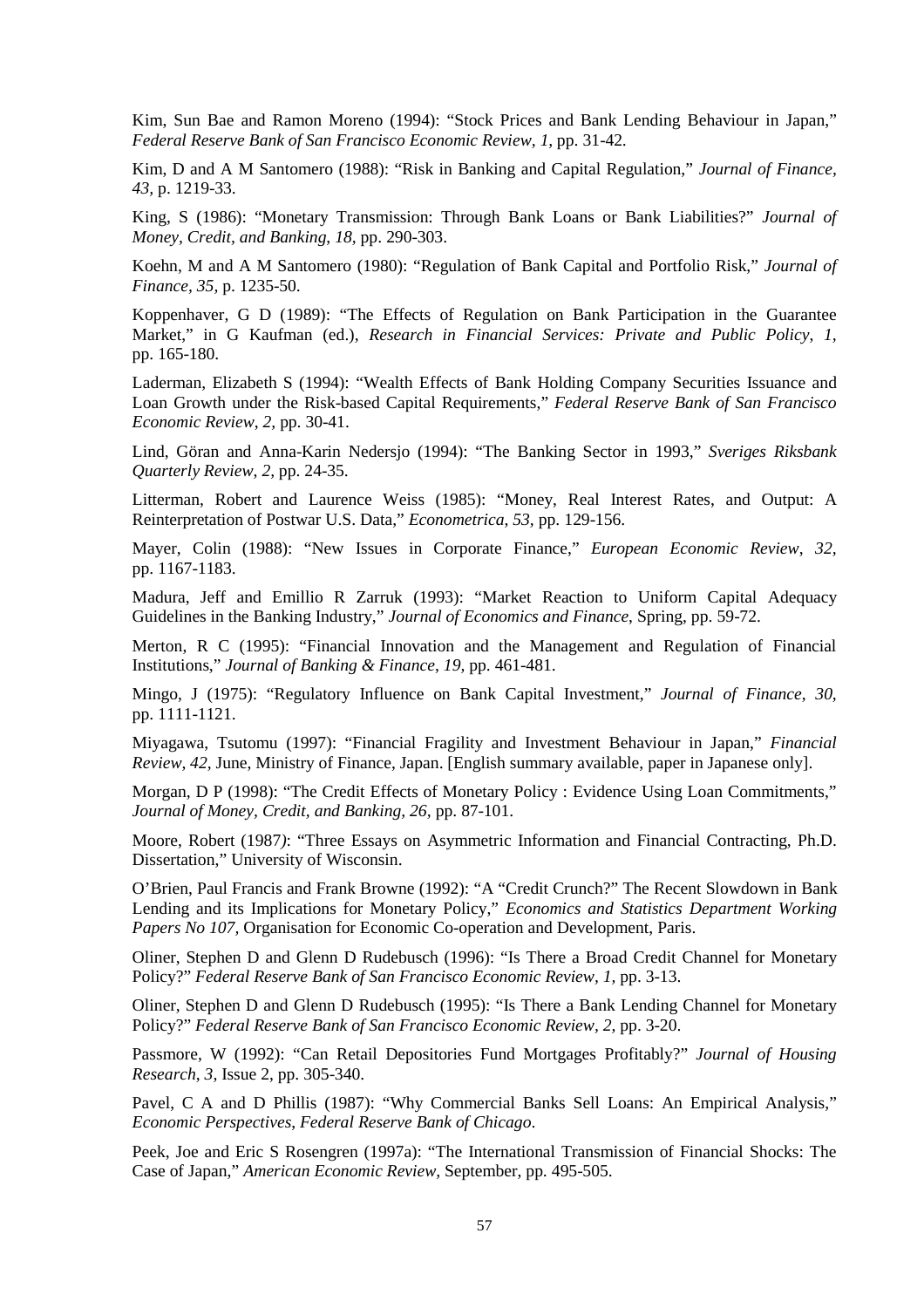Peek, Joe and Eric S Rosengren (1997b): "Collateral Damage: Effects of the Japanese Real Estate Collapse on Credit Availability and Real Activity in the United States," *Working paper, Federal Reserve Bank of Boston*, August.

Peek, J and E Rosengren (1995): "Bank Regulation and the Credit Crunch," *Journal of Banking and Finance*, *19,* pp. 679-692.

Peek, J and E Rosengren (1997): "The International Transmission of Financial Shocks: The Case of Japan," *American Economic Review, 87,* pp. 495-505.

Peltzman, S (1970): "Capital Investment in Commercial Banking and Its Relation to Portfolio Regulation," *Journal of Political Economy*, *78*, pp. 1-26.

Pennacchi, G G (1988): "Loan Sales and the Cost of Bank Capital," *Journal of Finance*, *XLIII, No. 2*.

Picer, S and M D Dierdorff (1997): "Understanding Structured Liquidity Facilities in Asset-Backed Commercial Paper Programs," *Asset-Backed Commercial Paper Market Review,* First Quarter, Moody's Investors Service.

Pettway, Richard H, Takashi Kaneko and Michael Young (1991): "International Bank Capital Standards and the Costs of Issuing Capital Securities by Japanese Banks," *Journal of Banking and Finance, 15,* pp. 559-580.

Petersen, M A and R G Rajan (1994): "The Benefits of Firm-Creditor Relationships: Evidence From Small Business Data," *Journal of Finance, 49,* pp. 3-37.

Ramey, Valerie (1993): "How Important is the Credit Channel in the Transmission of Monetary Policy?" *Carnegie-Rochester Conference Series on Public Policy, 39,* pp. 1-45.

Rime, Bertrand (1998): "Capital Requirements and Bank Behaviour: Empirical Evidence for Switzerland," *Swiss National Bank*.

Rochet, Jean-Charles (1992): "Capital Requirements and the Behaviour of Commercial Banks", *European Economic Review, 36,* pp. 1137-1178.

Romer, Christina D and David H Romer (1990): "New Evidence on the Monetary Transmission Mechanism," *Brookings Papers on Economic Activity, 1,* pp. 149-198.

Saarenheimo, T (1995): "Credit Crunch Caused Current Investment Slump? An Empirical Analysis Using Finnish Data," *Bank of Finland Discussion Paper 6/95*.

Samolyk, K (1994): "Banking Conditions and Regional Economic Performance: Evidence of a Regional Credit Channel," *Journal of Monetary Economics, 34,* pp. 259-278.

Sheldon, George (1996): "Capital Adequacy Rules and the Risk-Seeking Behavior of Banks: A Firm-Level Analysis," *Swiss Journal of Economics and Statistics*, *132,* pp. 709-734.

Shome, D K, S Smith and A A Heggestad (1986): "Capital Adequacy and the Valuation of Large Commercial Banking Organisations," *Journal of Financial Research, 9* (Winter), pp. 331-41.

Shrieves, R E and D Dahl (1992): "The Relationship Between Risk and Capital in Commercial Banks," *Journal of Banking and Finance*, *16,* pp. 439-457.

Sims, Christopher (1980): "Comparison of Interwar and Postwar Business Cycles: Monetarism Reconsidered," *American Economic Review*, *70,* pp. 250-257.

Slovin, M B and Marie E Sushka (1983): "A Model of the Commercial Loan Rate," *Journal of Finance, 38,* pp. 1583-1596.

Slovin, M B, M E Sushka and J A Polonchek (1993): "The Value of Bank Durability: Borrowers as Bank Stakeholders," *Journal of Finance, 48,* pp. 247-266.

Sofianos, George, Paul A Wachtel and Arie Melnik (1990): "Loan Commitments and Monetary Policy," *Journal of Banking and Finance, 14,* pp. 677-689.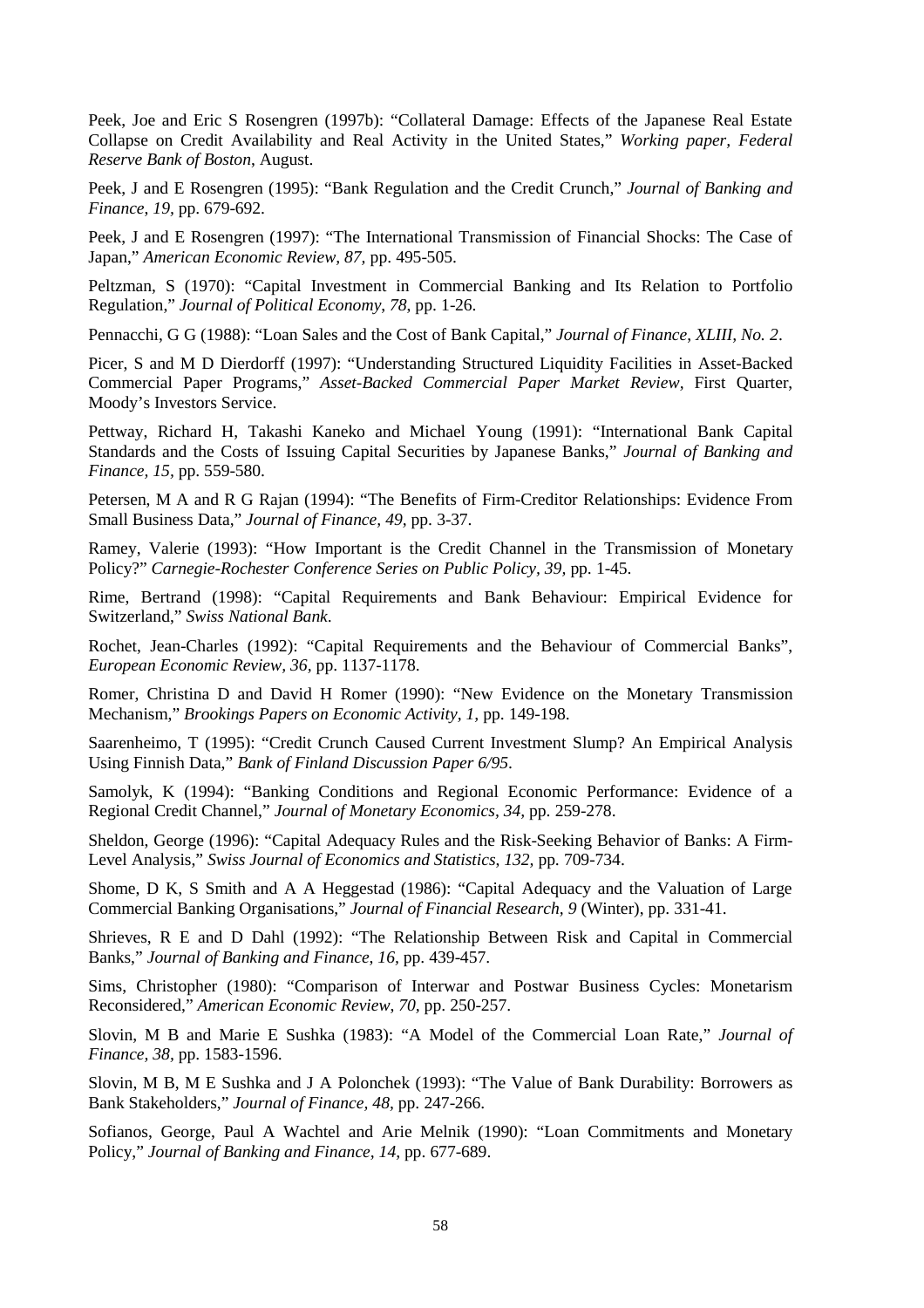Solttila, H and V Vihriälä (1992): "Banks' Capital Adequacy and Supply of Credit" (in Finnish), Bank of Finland, *Discussion Paper 28/92*.

Stiglitz, Joseph and Andrew Weiss (1981): "Credit Rationing in Markets with Imperfect Information," *American Economic Review, 71,* pp. 393-410.

Swindle, C Sloane (1995): "Using CAMEL Ratings to Evaluate Regulator Effectiveness at Commercial Banks," *Journal of Financial Services Research*, *9,* pp. 123-141.

Thakor, Anjan V (1996): "Capital Requirements, Monetary Policy, and Aggregate Bank Lending: Theory and Empirical Evidence," *Journal of Finance*, *51,* pp. 279-324.

Thakor, Anjan V and Patricia Furlong Wilson (1995): "Capital Requirements, Loan Renegotiation and the Borrower's Choice of Financing," *Journal of Banking and Finance*, *19,* pp. 693-711.

Vihriälä, Vesa (1997): "Banks and the Finnish Credit Cycle 1986-1995," *Bank of Finland Studies E7*, Bank of Finland, Helsinki.

Wagster, John D (1996): "Impact of the 1988 Basle Accord on International Banks," *Journal of Finance*, *51,* pp. 1321-1346.

Wall, L D and D R Peterson (1995): "Bank Holding Company Capital Targets in the early 1990s: The Regulators versus the Markets," *Journal of Banking and Finance, 19,* pp. 563-74.

Wall, L D and D R Peterson (1987): "The Effect of Capital Adequacy Guidelines on large Bank Holding Companies," *Journal of Banking and Finance*, *11,* pp. 581-600.

Williamson, Stephen D (1986): "Costly Monitoring, Financial Intermediation, and Equilibrium Credit Rationing," *Journal of Monetary Economics, 18,* pp. 159-179.

Zimmer, S A and R N McCauley (1991): "Bank Cost of Capital and International Competition," *Federal Reserve Bank of New York Quarterly Review*, Winter, pp. 33-59.39